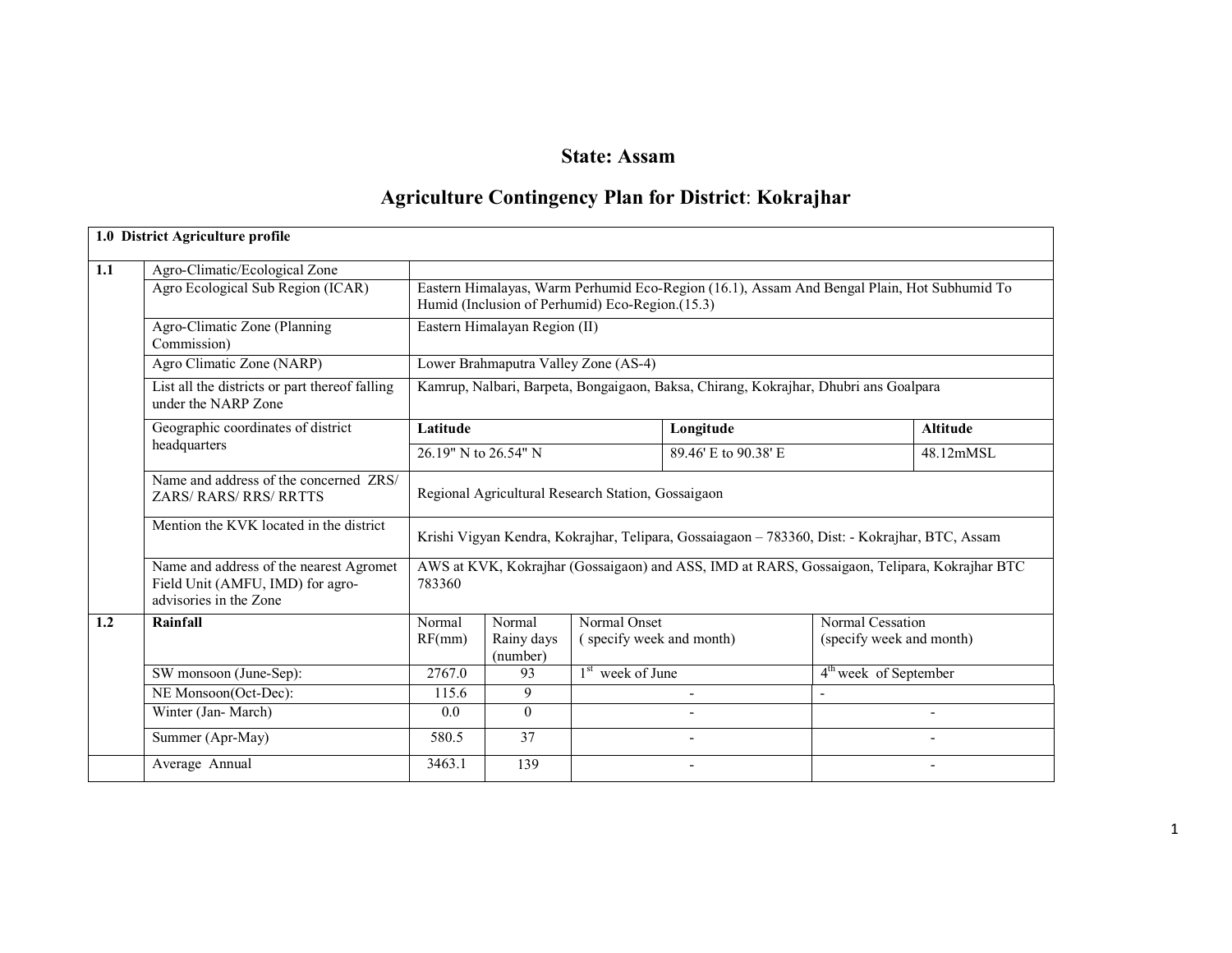| 1.3 | Land<br>use-<br>pattern<br>of the<br>district<br>(latest) | Geographical<br>area $(^{\circ}000$<br>ha) | Cultivable<br>area $('000 ha)$ | Forest area<br>$(5000)$ ha) | Land under<br>non-<br>agricultural<br>use $(^{\circ}000$ ha) | Permanent<br>Pastures<br>('000 ha) | Cultivable<br>wasteland<br>$(000 \text{ ha})$ | Land<br>under<br>Misc. tree<br>crops and<br>groves<br>$(^{o}000 \text{ ha})$ | Barren and<br>uncultivable<br>land $(^{\circ}000$<br>ha) | Current<br>Fallows<br>$(^{6}000 \text{ ha})$ | Other<br>fallows<br>(°000)<br>ha) | Land put<br>or non<br>agricultural<br>use |
|-----|-----------------------------------------------------------|--------------------------------------------|--------------------------------|-----------------------------|--------------------------------------------------------------|------------------------------------|-----------------------------------------------|------------------------------------------------------------------------------|----------------------------------------------------------|----------------------------------------------|-----------------------------------|-------------------------------------------|
|     | statistics)<br>Area<br>$(900)$ ha)                        | 398.635                                    | 92.259                         | 17.4124                     | 25.959                                                       | 18.307                             | 2.239                                         | 5.000                                                                        | 55.797                                                   | 2.948                                        | 3.037                             | 18.965                                    |

| 1.4 | Major Soils (common names like red sandy loam<br>deep soils (etc.,) $*$ | Area ('000 ha) | Percent (%) of total |
|-----|-------------------------------------------------------------------------|----------------|----------------------|
|     |                                                                         |                |                      |
|     | Clayey soil                                                             | 93.658         | 23.49                |
|     | Sandy loam soil                                                         | 162.962        | 40.88                |
|     | Sandy soil                                                              | 20.758         | 5.20                 |
|     | Alluvial soils                                                          | 37.824         | 9.40                 |

| 1.5 | <b>Agricultural land use</b> | Area $('000 ha)$ | Cropping intensity % |
|-----|------------------------------|------------------|----------------------|
|     | Net sown area                | 89.784           | 169.0%               |
|     | Area sown more than once     | 22.446           |                      |
|     | Gross cropped area           | 77.394           |                      |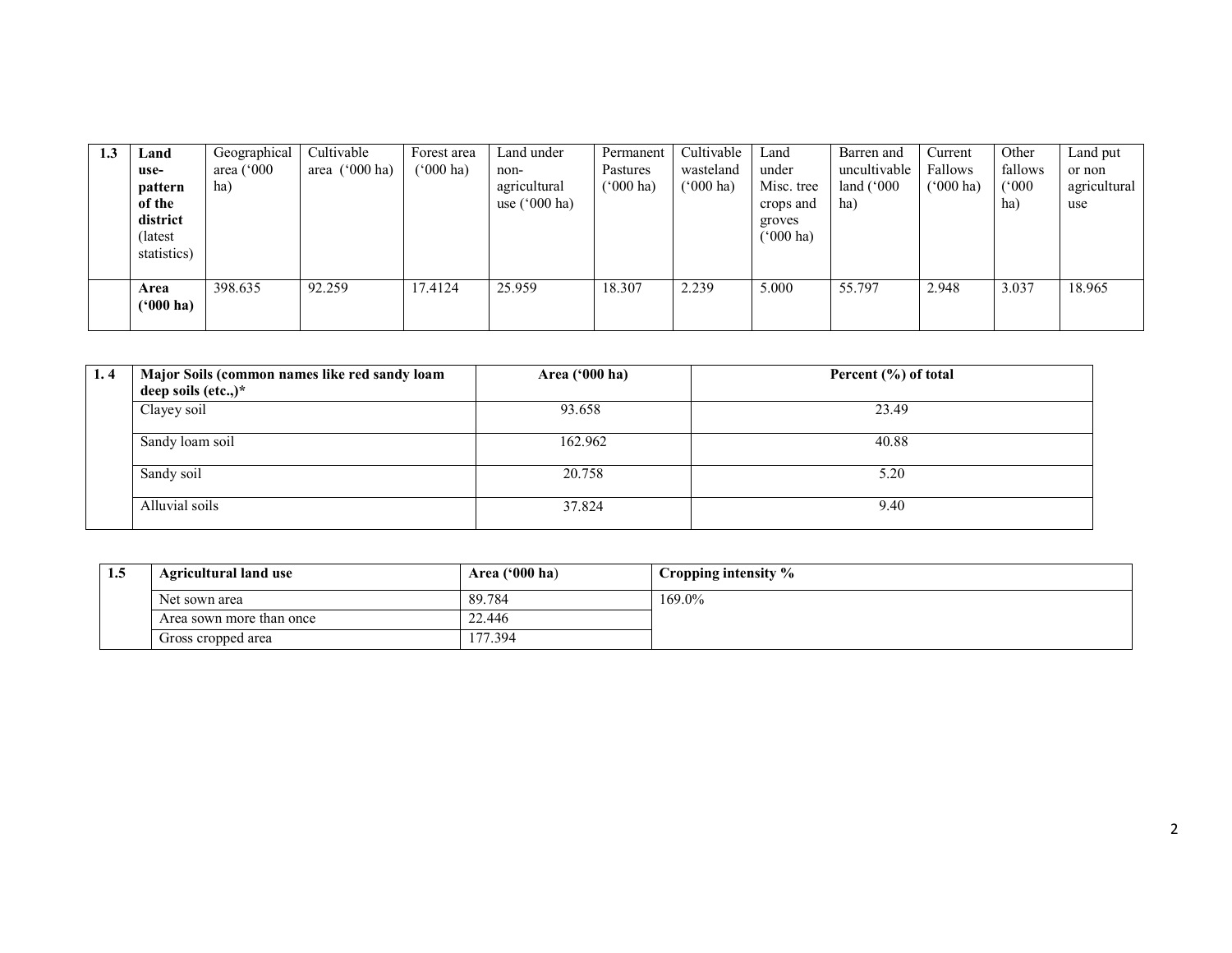| 1.6 | Irrigation                                                                                            | Area ('000 ha)        |                          |                                                                                                   |  |  |  |  |  |
|-----|-------------------------------------------------------------------------------------------------------|-----------------------|--------------------------|---------------------------------------------------------------------------------------------------|--|--|--|--|--|
|     | Net irrigated area                                                                                    | 21.846                |                          |                                                                                                   |  |  |  |  |  |
|     | Gross irrigated area                                                                                  | 44.892                |                          |                                                                                                   |  |  |  |  |  |
|     | Rainfed area                                                                                          | 67.938                |                          |                                                                                                   |  |  |  |  |  |
|     | <b>Sources of Irrigation</b>                                                                          | Number                | Area ('000 ha)           | % of total irrigated area                                                                         |  |  |  |  |  |
|     | Canals**                                                                                              | 11                    | 4.695 ha                 | 21.49%                                                                                            |  |  |  |  |  |
|     | Tanks **                                                                                              |                       | 0.141                    | 0.64%                                                                                             |  |  |  |  |  |
|     | Open wells**                                                                                          |                       | 9.551                    | 43.71%                                                                                            |  |  |  |  |  |
|     | Bore wells**                                                                                          |                       | 8.552                    | 39.14%                                                                                            |  |  |  |  |  |
|     | Lift irrigation schemes**                                                                             | $3$ nos.              | 0.113                    | 0.51%                                                                                             |  |  |  |  |  |
|     | Micro-irrigation**                                                                                    |                       |                          |                                                                                                   |  |  |  |  |  |
|     | Other sources (please specify)**                                                                      |                       | 0.142                    | 0.65%                                                                                             |  |  |  |  |  |
|     | <b>Total Irrigated Area</b>                                                                           |                       | 21.846 ha                |                                                                                                   |  |  |  |  |  |
|     | Pump sets (Diesel and Electrical)                                                                     | 8000 Nos.             |                          |                                                                                                   |  |  |  |  |  |
|     | No. of Tractors                                                                                       | 200 Nos.              |                          |                                                                                                   |  |  |  |  |  |
|     | Groundwater availability and use* (Data source:<br>State/Central Ground water Department /Board)****  | No. of blocks/Tehsils | $(\%)$ area              | Quality of water (specify the problem<br>such as high levels of arsenic, fluoride,<br>saline etc) |  |  |  |  |  |
|     | Over exploited                                                                                        |                       | $\overline{\phantom{a}}$ |                                                                                                   |  |  |  |  |  |
|     | Critical                                                                                              |                       |                          |                                                                                                   |  |  |  |  |  |
|     | Semi-critical                                                                                         |                       |                          |                                                                                                   |  |  |  |  |  |
|     | Safe                                                                                                  |                       |                          |                                                                                                   |  |  |  |  |  |
|     | Wastewater availability and use                                                                       |                       | $\blacksquare$           | $\blacksquare$                                                                                    |  |  |  |  |  |
|     | Ground water quality                                                                                  |                       |                          |                                                                                                   |  |  |  |  |  |
|     | *over-exploited: groundwater utilization > 100%; critical: 90-100%; semi-critical: 70-90%; safe: <70% |                       |                          |                                                                                                   |  |  |  |  |  |

\*\* information not available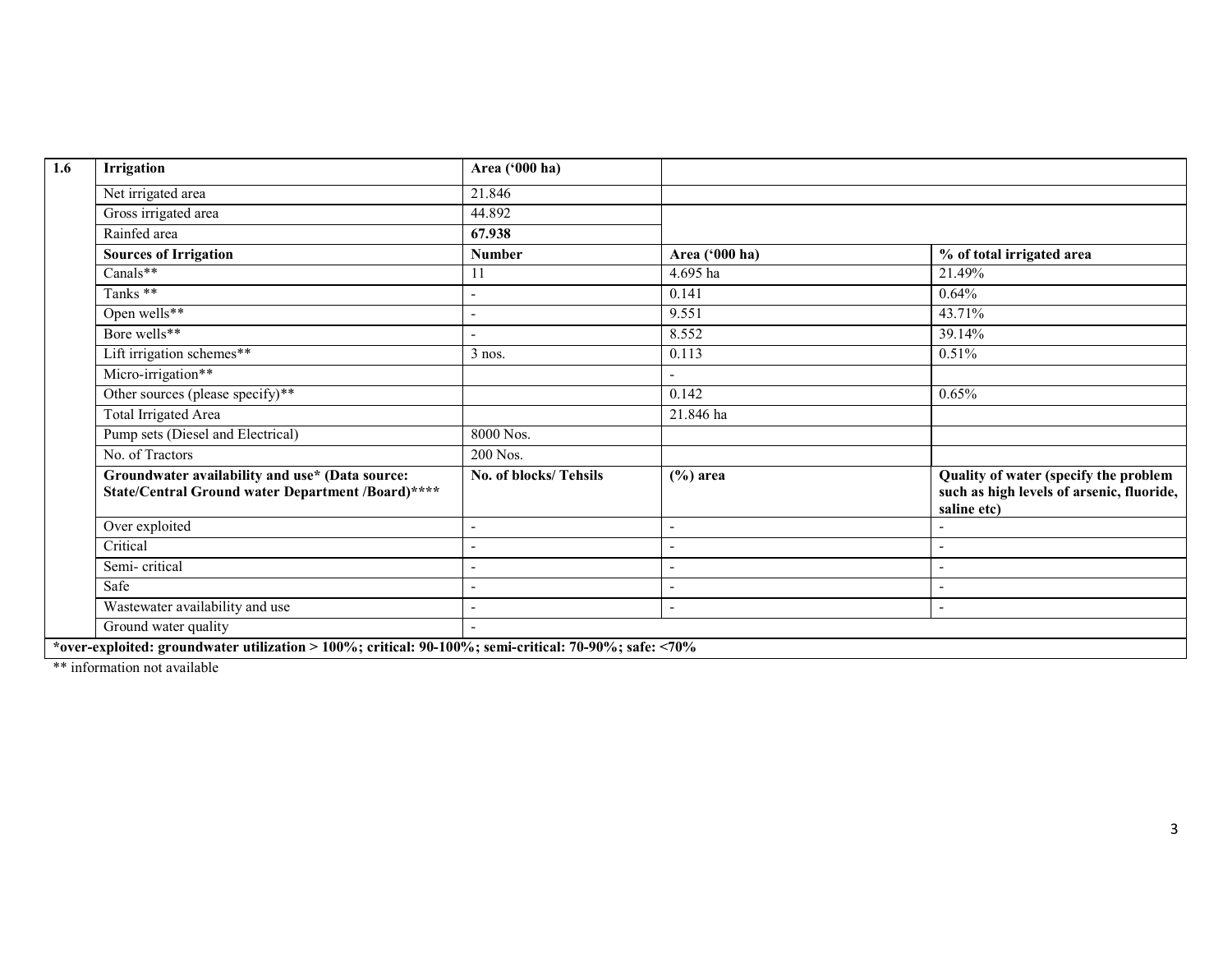| 1.7a             | Major field crops cultivated       |                          |                          |              |           | Area ('000 ha)           |              |               |                    |
|------------------|------------------------------------|--------------------------|--------------------------|--------------|-----------|--------------------------|--------------|---------------|--------------------|
|                  |                                    |                          | <b>Kharif</b>            |              |           | Rabi                     |              | <b>Summer</b> | <b>Grand</b> total |
|                  |                                    | <b>Irrigated</b>         | Rainfed                  | <b>Total</b> | Irrigated | Rainfed                  | <b>Total</b> |               |                    |
|                  | Winter Rice                        | $\overline{\phantom{a}}$ | 54.496                   | 54.496       |           |                          |              |               | 54.496             |
|                  | Autumn Rice                        | $\overline{a}$           |                          |              |           |                          |              | 28.744        | 28.744             |
|                  | Rape and Mustard                   | ٠                        | $\overline{\phantom{a}}$ |              |           |                          | 18.051       |               | 18.051             |
|                  | Summer Rice                        | $\overline{\phantom{0}}$ | $\overline{\phantom{a}}$ |              |           |                          |              | 8.110         | 8.110              |
|                  | Jute                               | $\blacksquare$           | $\sim$                   | 4.953        |           |                          |              |               | 4.953              |
|                  | Wheat                              | L,                       | $\blacksquare$           |              |           |                          | 2.123        |               | 2.123              |
|                  | Mesta                              | L,                       | $\blacksquare$           |              |           |                          |              | 1.211         | 1.211              |
|                  | Maize                              | $\overline{a}$           | $\blacksquare$           |              |           |                          |              | 1.200         | 1.200              |
|                  | Niger                              | $\blacksquare$           | $\overline{\phantom{a}}$ |              |           |                          | 0.995        |               | 0.995              |
|                  | Black gram                         | $\overline{a}$           | $\blacksquare$           | 0.949        |           |                          |              |               | 0.949              |
|                  | Lentil                             | $\overline{a}$           |                          |              |           |                          | 0.826        |               | 0.826              |
|                  | Sesamum                            | L,                       | 0.710                    | 0.710        |           |                          |              |               | 0.710              |
|                  | Linseed                            | $\overline{a}$           |                          |              |           |                          | 0.419        |               | 0.419              |
|                  | Pea                                |                          |                          |              |           |                          | 0.340        |               | 0.340              |
| 1.7 <sub>b</sub> | <b>Horticulture crops - Fruits</b> |                          |                          |              |           |                          |              |               |                    |
|                  |                                    |                          | <b>Total</b>             |              |           | Irrigated                |              |               | Rainfed ('000 ha)  |
|                  | Jack Fruit                         |                          | 1.513                    |              |           | $\overline{\phantom{a}}$ |              |               | 1.513              |
|                  | Banana                             |                          | 1.271                    |              |           | $\overline{\phantom{a}}$ |              |               | 1.271              |
|                  | Papaya                             |                          | 0.383                    |              |           | $\overline{\phantom{a}}$ |              |               | 0.383              |
|                  | Pineapple                          |                          | 0.311                    |              |           | ٠                        |              |               | 0.311              |
|                  | Assam Lemon                        |                          | 0.188                    |              |           | $\overline{\phantom{a}}$ |              |               | 0.188              |
|                  | Orange                             |                          | 0.185                    |              |           | $\overline{\phantom{a}}$ |              |               | 0.185              |

#### 1.7 Area under major field crops & horticulture ( 2007-08)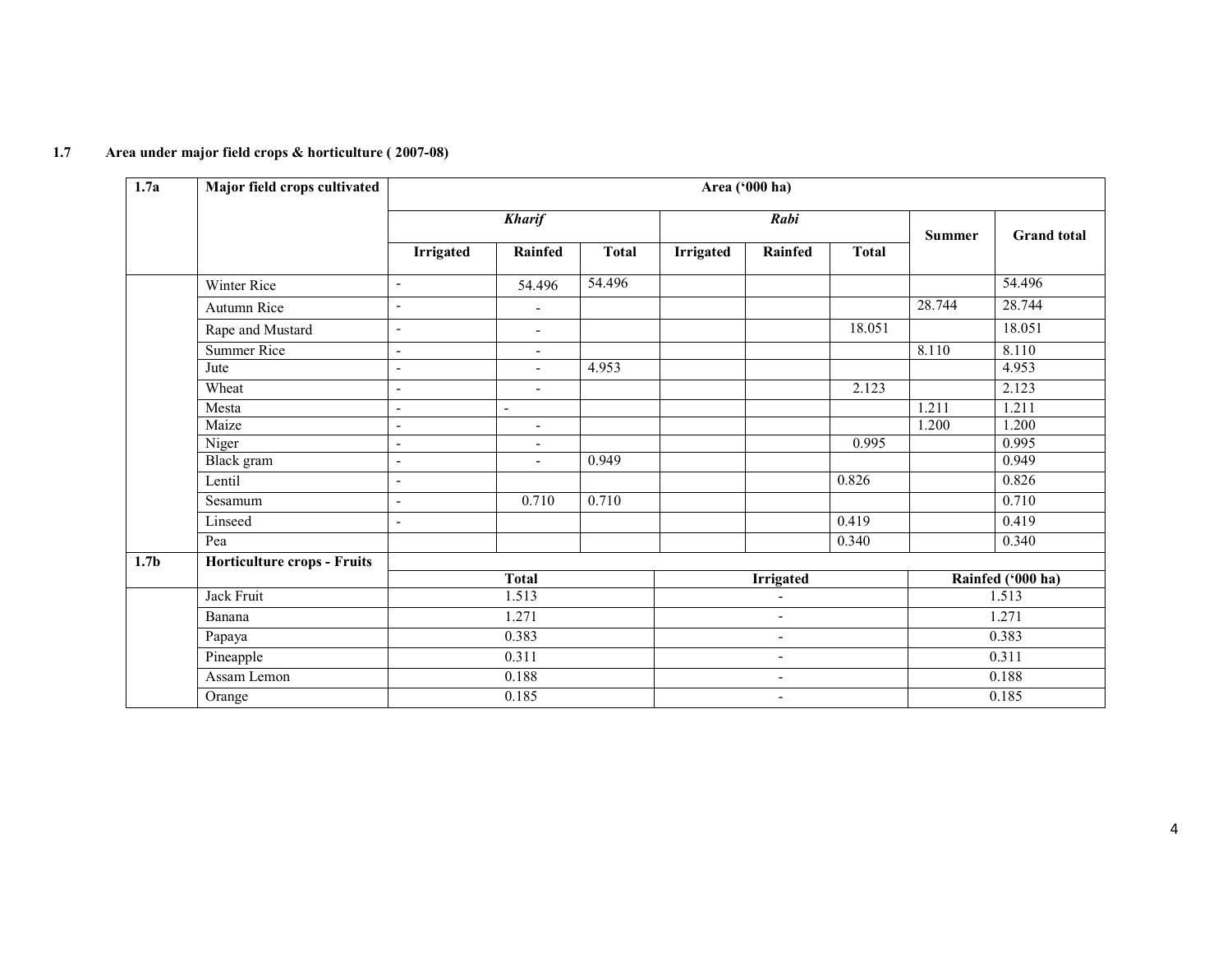| 1.7c              | Horticulture crops - Vegetables                         | Total area ('000 ha) | Irrigated area ('000 ha) |                    | Rainfed area ('000 ha)              |
|-------------------|---------------------------------------------------------|----------------------|--------------------------|--------------------|-------------------------------------|
|                   | Rabi Vegetables (Cabbage, cauliflower, brinjal, potato, | 4.083                |                          |                    |                                     |
|                   | Tomato, chili etc.)                                     |                      |                          |                    |                                     |
|                   | Kharif Vegetables (Bean, pumpkin. Ridge gourd, Okra,    | 2.971                | $\overline{\phantom{a}}$ |                    |                                     |
|                   | Ash gourd)                                              |                      |                          |                    |                                     |
| Others            | Spices& condiments                                      |                      |                          |                    |                                     |
|                   | Chilli                                                  | 0.718                |                          |                    |                                     |
|                   | Turmeric                                                | 0.403                |                          |                    |                                     |
|                   | Ginger                                                  | 0.615                |                          |                    |                                     |
| 1.7 <sub>d</sub>  | <b>Medicinal and Aromatic crops</b>                     | Total area ('000 ha) | Irrigated area ('000 ha) |                    | Rainfed area ('000 ha)              |
|                   | Aonla                                                   | 0.033                |                          |                    | 0.033                               |
|                   | Silikha                                                 | 0.028                | $\blacksquare$           |                    | 0.028                               |
| Others            |                                                         |                      |                          |                    |                                     |
| 1.7e              | <b>Plantation crops</b>                                 | Total area ('000 ha) | Irrigated area ('000 ha) |                    | Rainfed area ('000 ha)              |
|                   | Coconut                                                 | 0.435                | $\overline{\phantom{a}}$ |                    |                                     |
|                   | Arecanut                                                | 0.091                |                          |                    |                                     |
|                   | <b>Black Pepper</b>                                     | 0.044                |                          |                    |                                     |
| Others            | Eg., industrial pulpwood crops etc.                     |                      |                          |                    |                                     |
| (Specify)         |                                                         |                      |                          |                    |                                     |
| 1.7f              | <b>Fodder crops</b>                                     | Total area ('000 ha) | Irrigated area ('000     | Rainfed area ('000 | Re marks                            |
|                   |                                                         |                      | ha)                      | ha)                |                                     |
|                   |                                                         |                      |                          |                    | <b>Information not</b><br>available |
| Others            |                                                         |                      |                          |                    |                                     |
| (Specify)         |                                                         |                      |                          |                    |                                     |
| 1.7 <sub>g</sub>  | <b>Grazing land</b>                                     |                      |                          |                    | <b>Information not</b><br>available |
| 1.7 <sub>h</sub>  | Sericulture etc                                         | $0.248$ ha           |                          |                    |                                     |
| $\overline{1.7i}$ | Others (specify)                                        |                      |                          |                    |                                     |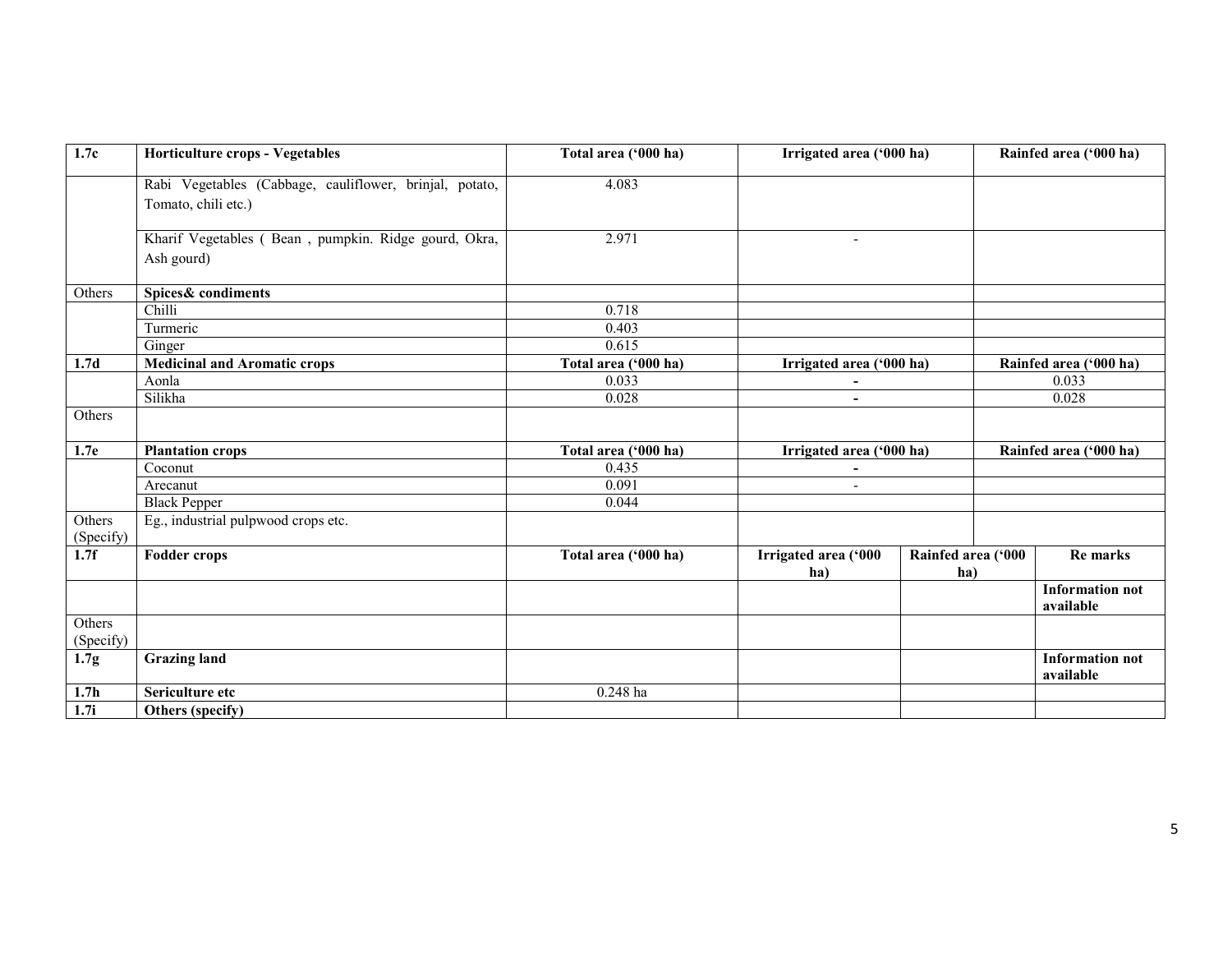| 1.8  | Livestock (in number)                                       |                  | <b>Male ('000)</b>     |                        | Female ('000)            |                            |                           | <b>Total ('000)</b>    |
|------|-------------------------------------------------------------|------------------|------------------------|------------------------|--------------------------|----------------------------|---------------------------|------------------------|
|      | Non descriptive Cattle (local low yielding)                 |                  |                        |                        |                          |                            |                           | 353.253                |
|      | Crossbred cattle                                            |                  |                        |                        |                          |                            |                           | 0.536                  |
|      | Non descriptive Buffaloes (local low yielding)              |                  |                        |                        |                          |                            |                           | 14.983                 |
|      | <b>Graded Buffaloes</b>                                     |                  |                        |                        |                          |                            |                           |                        |
|      | Goat                                                        |                  |                        |                        |                          |                            |                           | 159.979                |
|      | Sheep                                                       |                  |                        |                        |                          |                            |                           | 13.686                 |
|      | Others (Camel, Pig, Yak etc.)                               |                  |                        |                        |                          |                            |                           |                        |
|      | $(i)$ Pig                                                   |                  |                        |                        |                          |                            |                           | 98.970                 |
|      | (ii) Mithun                                                 |                  |                        |                        |                          |                            |                           | $\blacksquare$         |
|      | Commercial dairy farms (Number)                             |                  |                        |                        |                          |                            |                           |                        |
| 1.9  | Poultry                                                     |                  | No. of farms           |                        |                          |                            | Total No. of birds ('000) |                        |
|      | Commercial                                                  |                  |                        |                        |                          |                            | 6.116                     |                        |
|      | Backyard                                                    |                  |                        |                        |                          |                            | 268.173                   |                        |
| 1.10 | Fisheries (Data source: Chief Planning Officer of district) |                  |                        |                        |                          |                            |                           |                        |
|      |                                                             |                  |                        |                        |                          |                            |                           |                        |
|      | A. Capture                                                  |                  |                        |                        |                          |                            |                           |                        |
|      | i) Marine (Data Source: Fisheries Department)               | No. of fishermen |                        |                        | <b>Boats</b>             |                            | <b>Nets</b>               | <b>Storage</b>         |
|      |                                                             |                  |                        |                        |                          |                            |                           | facilities (Ice        |
|      |                                                             |                  |                        | Mechanized             | Non-                     | Mechanized                 | Non-<br>mechanized        | plants etc.)           |
|      |                                                             |                  |                        |                        | mechanized               | (Trawl nets,<br>Gill nets) | (Shore Seines,            |                        |
|      |                                                             |                  |                        |                        |                          |                            | Stake & trap              |                        |
|      |                                                             |                  |                        |                        |                          |                            | nets)                     |                        |
|      |                                                             |                  |                        |                        | Not applicable           |                            |                           |                        |
|      |                                                             |                  | No. Farmer owned ponds |                        | <b>No. of Reservoirs</b> |                            | No. of village            | No of ponds&           |
|      | ii) Inland (Data Source: Fisheries Department)              |                  |                        |                        |                          |                            | tanks                     | tanks                  |
|      |                                                             |                  | 1850                   |                        |                          |                            | 1550                      | 1850                   |
|      | <b>B.</b> Culture                                           |                  |                        |                        |                          |                            |                           |                        |
|      |                                                             |                  |                        | Water Spread Area (ha) | Yield (t/ha)             |                            |                           | Production ('000 tons) |
|      | i) Brackish water (Data Source: MPEDA/Fisheries Department) |                  |                        |                        |                          |                            |                           |                        |
|      | ii) Fresh water (Data Source: Fisheries Department)         |                  |                        |                        |                          |                            |                           |                        |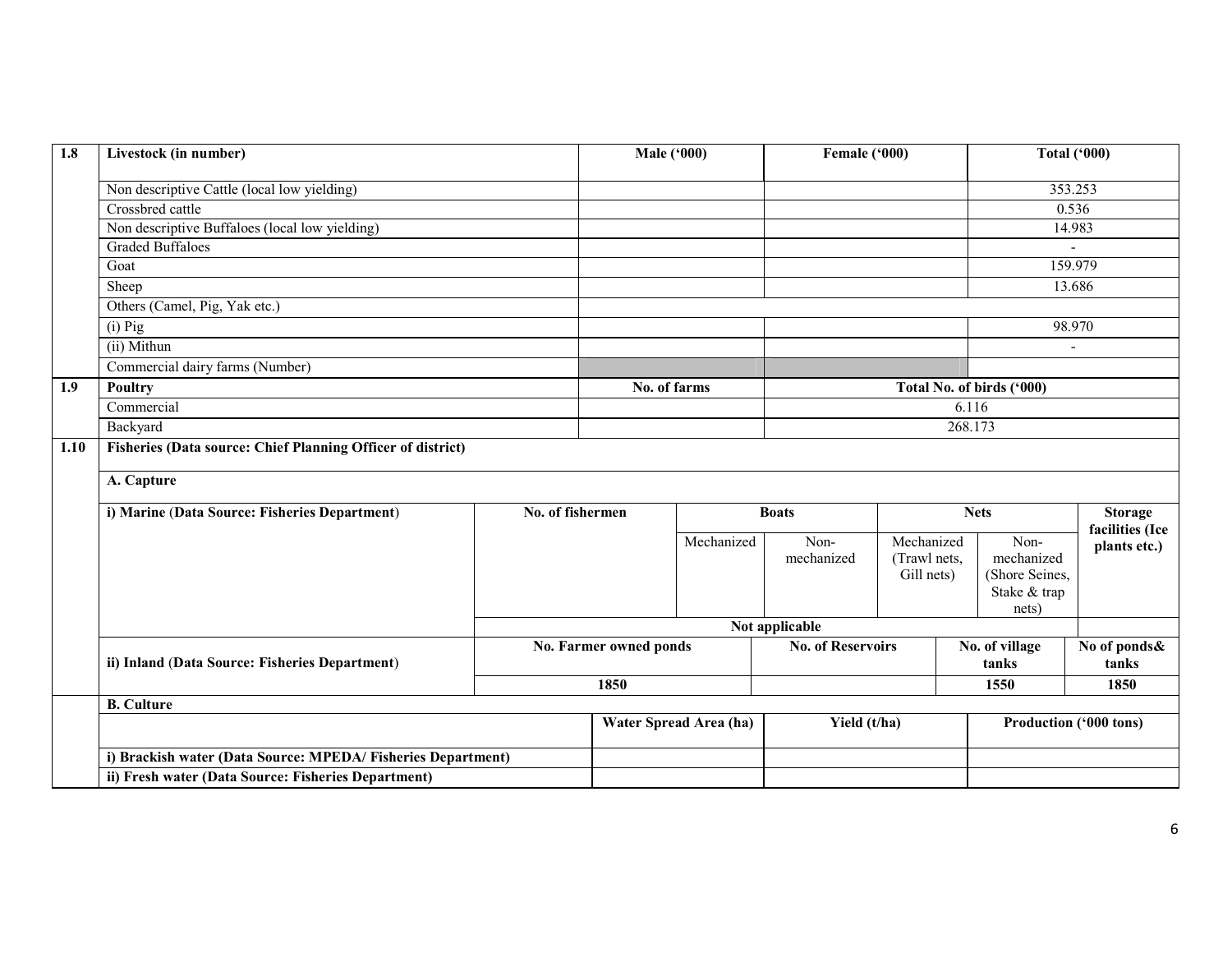| $\sim$<br>- 47<br><b>Others</b> |  |  |
|---------------------------------|--|--|
|                                 |  |  |

### 1.11 Production and Productivity of major crops (Average of last 5 years: 2004, 05, 06, 07, 08)

| $\overline{1.11}$ | Name of crop       |                       | Kharif                                                                    |                       | Rabi                    |                       | <b>Summer</b>           | <b>Total</b>          |                         | Crop                                             |
|-------------------|--------------------|-----------------------|---------------------------------------------------------------------------|-----------------------|-------------------------|-----------------------|-------------------------|-----------------------|-------------------------|--------------------------------------------------|
|                   |                    | Production<br>(000 t) | Productivity<br>(kg/ha)                                                   | Production<br>(000 t) | Productivity<br>(kg/ha) | Production<br>(000 t) | Productivity<br>(kg/ha) | Production<br>(000 t) | Productivity<br>(kg/ha) | residue<br><b>as</b><br>fodder<br>(500)<br>tons) |
|                   |                    |                       | Major Field crops (Crops to be identified based on total acreage)         |                       |                         |                       |                         |                       |                         |                                                  |
|                   | Winter Rice        | 69.621                | 12.97                                                                     |                       |                         |                       |                         |                       |                         |                                                  |
|                   | Autumn Rice        |                       |                                                                           |                       |                         | 24.649                | 8.71                    |                       |                         |                                                  |
|                   | Rape and Mustard   |                       |                                                                           | 10.229                | 5.67                    |                       |                         |                       |                         |                                                  |
|                   | <b>Summer Rice</b> |                       |                                                                           |                       |                         | 15.955                | 19.67                   |                       |                         |                                                  |
|                   | Jute               | 57.158                | 20.77                                                                     |                       |                         |                       |                         |                       |                         |                                                  |
|                   | Wheat              |                       |                                                                           | 2.481                 | 11.68                   |                       |                         |                       |                         |                                                  |
|                   | Mesta              |                       |                                                                           |                       |                         |                       |                         |                       |                         |                                                  |
|                   | Maize              |                       |                                                                           |                       |                         | 0.598                 | 5.20                    |                       |                         |                                                  |
|                   | Niger              |                       |                                                                           | 0.496                 | 5.0                     |                       |                         |                       |                         |                                                  |
|                   | Black gram         | 0.545                 | 5.75                                                                      |                       |                         |                       |                         |                       |                         |                                                  |
|                   | Lentil             |                       |                                                                           | 0.403                 | 4.88                    |                       |                         |                       |                         |                                                  |
|                   | Sesamum            | 0.421                 | 5.92                                                                      |                       |                         |                       |                         |                       |                         |                                                  |
|                   | Linseed            | 0.207                 | 4.93                                                                      |                       |                         |                       |                         |                       |                         |                                                  |
| 12                | Pea                |                       |                                                                           | 0.180                 | 5.31                    |                       |                         |                       |                         |                                                  |
|                   |                    |                       | Major Horticultural crops (Crops to be identified based on total acreage) |                       |                         |                       |                         |                       |                         |                                                  |
|                   | Banana             |                       |                                                                           |                       |                         |                       |                         | 20.165                | 158.66                  |                                                  |
|                   | Pineapple          |                       |                                                                           |                       |                         |                       |                         | 4.652                 | 149.60                  |                                                  |
|                   | Orange             |                       |                                                                           |                       |                         |                       |                         | 0.018                 | 92.49                   |                                                  |
|                   | Papaya             |                       |                                                                           |                       |                         |                       |                         | 5.753                 | 150.22                  |                                                  |
|                   | Assam Lemon        |                       |                                                                           |                       |                         |                       |                         | 1.380                 | 77.40                   |                                                  |
|                   | Jack fruit         |                       |                                                                           |                       |                         |                       |                         | 10.820                | 96.93                   |                                                  |
|                   | Chilli             |                       |                                                                           | 0.514                 | 7.16                    |                       |                         |                       |                         |                                                  |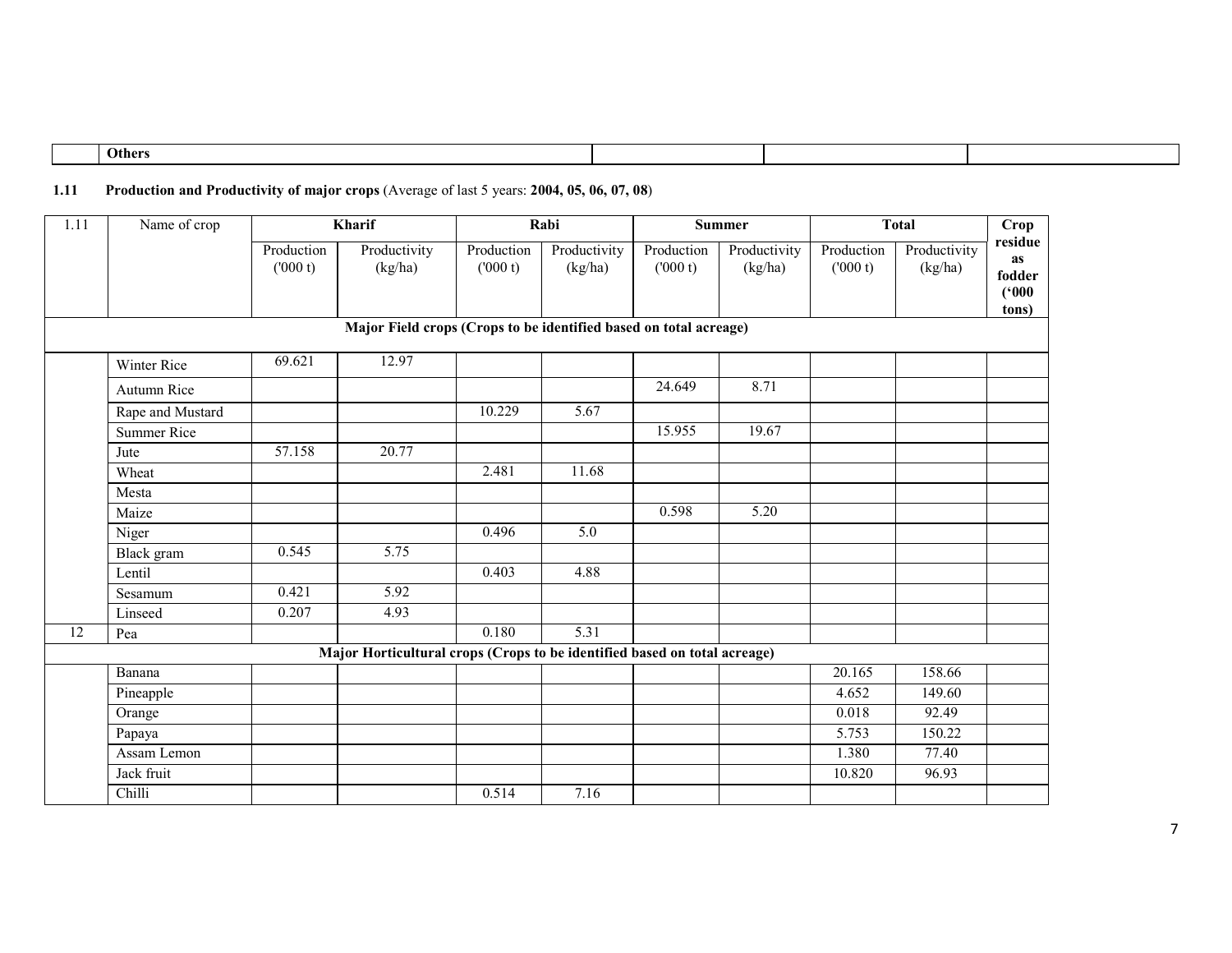|        | $\overline{ }$<br>Turmeric |  |       |      |  | 0.315 | 7.81  |  |
|--------|----------------------------|--|-------|------|--|-------|-------|--|
|        | Zinger                     |  |       |      |  | 4.569 | 74.30 |  |
|        | Corianders                 |  | 0.343 | 9.20 |  |       |       |  |
| Others |                            |  |       |      |  |       |       |  |

| 1.12 | Sowing window for 5 major field crops<br>(start and end of normal sowing period) | Paddy      | Rapeseed/<br>mustard Potato | Jute      | Wheat        | <b>Mesta</b> |
|------|----------------------------------------------------------------------------------|------------|-----------------------------|-----------|--------------|--------------|
|      | Kharif-Rainfed                                                                   | June -July |                             | Feb-March |              | Feb-March    |
|      | Kharif-Irrigated                                                                 |            |                             |           |              |              |
|      | Rabi-Rainfed                                                                     |            | Oct. - Nov.                 |           | Nov-December |              |
|      | Rabi-Irrigated                                                                   | Nov. Dec.  | Oct.- Nov.                  |           |              |              |

| 1.13 | What is the major contingency the district is prone to? (Tick mark)                           | Regular | <b>Occasional</b> | <b>None</b> |
|------|-----------------------------------------------------------------------------------------------|---------|-------------------|-------------|
|      | Drought                                                                                       |         |                   |             |
|      | Flood                                                                                         |         |                   |             |
|      | Cyclone                                                                                       |         |                   |             |
|      | Hail storm                                                                                    |         |                   |             |
|      | Heat wave                                                                                     |         |                   |             |
|      | Cold wave                                                                                     |         |                   |             |
|      | Frost                                                                                         |         |                   |             |
|      | Sea water intrusion                                                                           |         |                   |             |
|      | Pests and disease outbreak (specify) Stem borer, fruit and shoot borer<br>Blast, wilt, blight |         |                   |             |
|      | Others (specify)                                                                              |         |                   |             |

#### 6 out of 10 years = Regular

| 1.14 | Include Digital maps of the<br>district for | Location map of district within State as Annexure I | Enclosed: Yes |
|------|---------------------------------------------|-----------------------------------------------------|---------------|
|      |                                             | Mean annual rainfall as Annexure 2                  | Enclosed: Yes |
|      |                                             | Soil map as Annexure 3                              | Enclosed: Yes |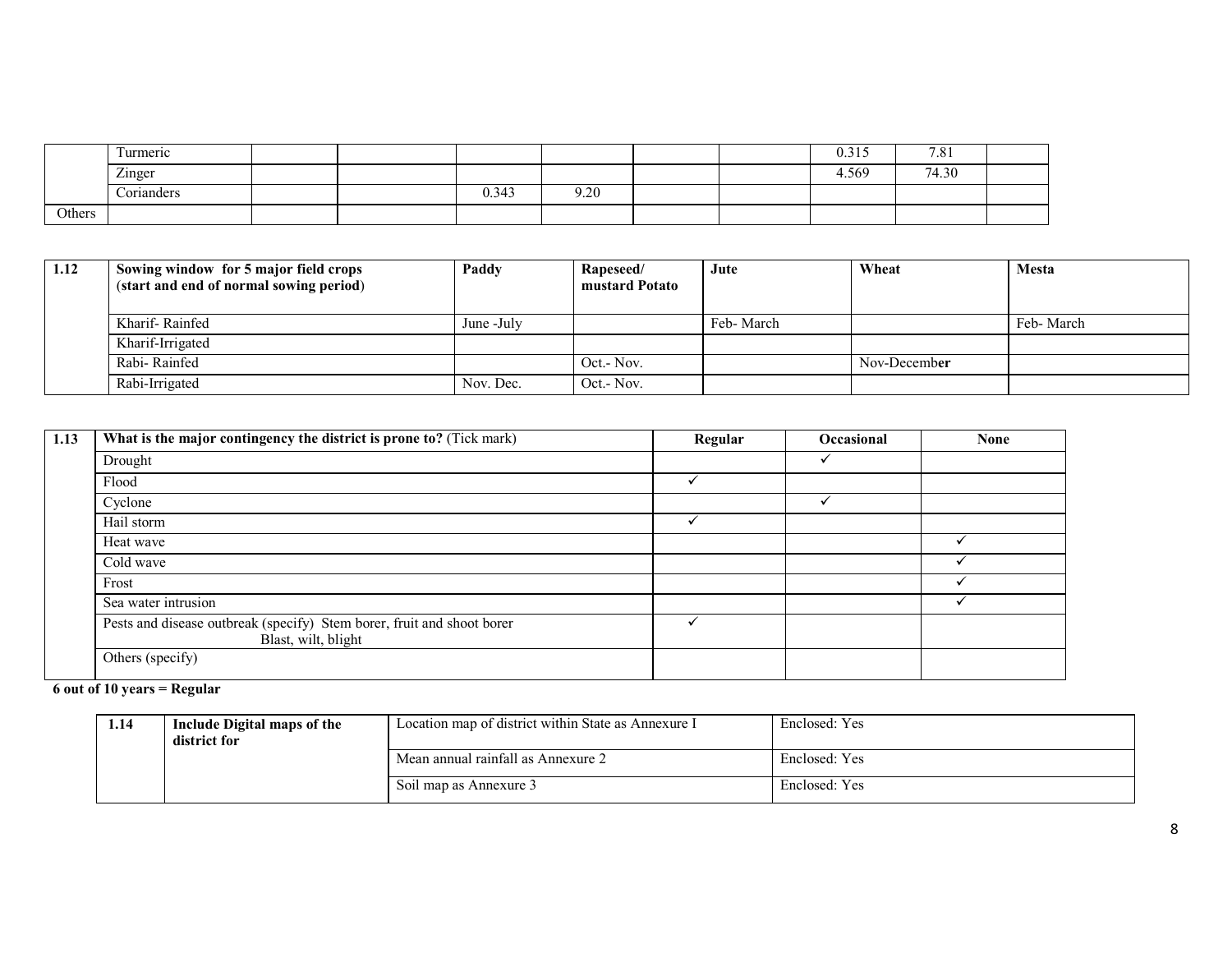#### 2.0 Strategies for weather related contingencies

#### 2.1 Drought

#### 2.1.1 Rainfed situation – The monsoon is normally not delays, however the contingency plan is prepared

| <b>Condition</b>                                  |                                                |                                                                                               |                                                                                                                                                                          | <b>Suggested Contingency measures</b>                                                                                                                                                                                                                                                           |                                                                                               |
|---------------------------------------------------|------------------------------------------------|-----------------------------------------------------------------------------------------------|--------------------------------------------------------------------------------------------------------------------------------------------------------------------------|-------------------------------------------------------------------------------------------------------------------------------------------------------------------------------------------------------------------------------------------------------------------------------------------------|-----------------------------------------------------------------------------------------------|
| <b>Early season</b><br>drought<br>(delayed onset) | <b>Major Farming</b><br>situation <sup>a</sup> | <b>Normal Crop / Cropping</b><br>systemb                                                      | Change in crop / cropping<br>system <sup>c</sup> including variety                                                                                                       | Agronomic measures <sup>d</sup>                                                                                                                                                                                                                                                                 | <b>Remarks</b> on<br>Implementation <sup>e</sup>                                              |
| Delay by 2<br>weeks                               | Rainfed upland                                 | Rice (DS)/ Jute - Toria/<br>Lentil/Potato/Rabi<br>Vegatables                                  | Rice $(DS)/$ Jute – Toria/<br>wheat/Maize /Lentil/<br>Potato/Rabi Vegatables                                                                                             | • Life saving supplementary irrigation<br>• Weeding at critical stages of growth of<br>direct seeded rice                                                                                                                                                                                       | Development of water<br>harvesting structure under<br><b>MNREGS</b>                           |
| June 3rd week                                     |                                                | Summer vegetables/<br>blackgram/Sesame (Kharif) -<br>Toria/ Lentil/ Potato/Rabi<br>Vegatables | Summer vegetables/<br>blackgram/sesame(Kharif) -<br>Toria/ Lentil/ Potato/Rabi<br>Vegatables                                                                             | • Life saving supplementary irrigation<br>• Weeding at critical stages of crop<br>growth.                                                                                                                                                                                                       | • National food security<br>mission (NFSM) as source<br>of seed<br>• Technology showcasing as |
|                                                   | Rainfed medium<br>lowland                      | Rice (Kharif) - Toria/ Wheat/<br>Potato/ Rabi vegetables                                      | Rice (Kharif) - Toria/<br>wheat/potato/rabi<br>vegetables<br>Rice -Growing of medium<br>duration Sali rice varieties<br>such as Satyaranjan,<br>Vasundara, Baismuthi etc | Prepare dry, well bunded, flat seedbed<br>with adequate FYM (30kg), 80 gm urea,<br>80 gm SSP & 80 gm Mop / bed of<br>10mx1.25m<br>Seed treatment with 4% MOP<br>(600ml/kg of seed) for 24hrs, dry it in<br>shade for 24hrs and sowing<br>Supplementary irrigation in the<br>nursery bed of rice | seed source                                                                                   |
|                                                   |                                                | Rice (Kharif) monocropping                                                                    | Rice (Kharif)<br>monocropping- Growing of<br>HYV like Ranjit, Bahadur,<br>Mashuri, Keteki Joha,<br>Swarna Mahsuri etc                                                    | Prepare dry, well bunded, flat seedbed<br>with adequate FYM (30kg), 80 gm urea,<br>80 gm SSP & 80 gm Mop / bed of<br>10mx1.25m<br>Seed treatment with 4% MOP<br>(600ml/kg of seed) for 24hrs, dry it in<br>shade for 24hrs and sowing<br>Supplementary irrigation in the<br>nursery bed of rice |                                                                                               |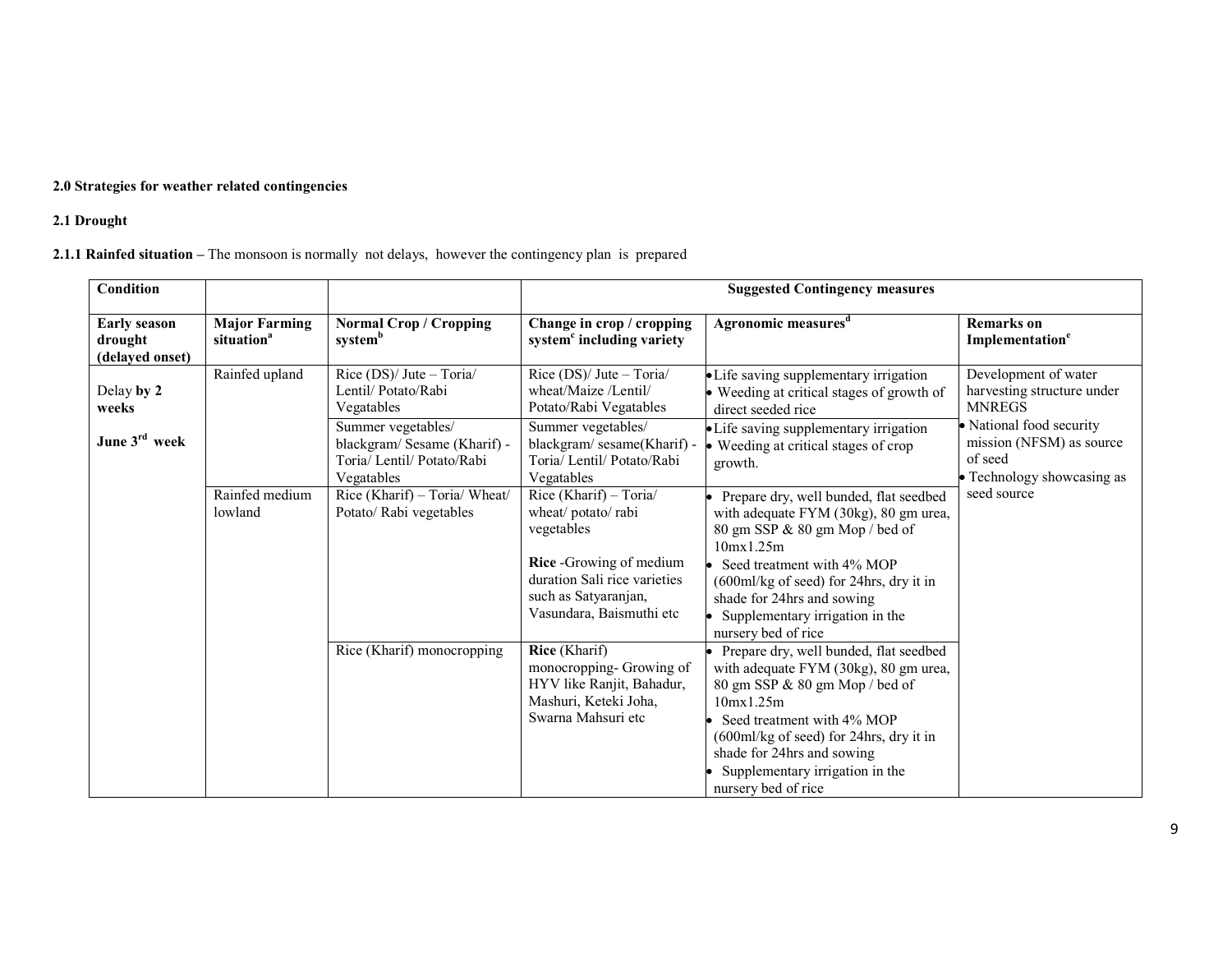| Flood prone | Summer vegetables - Toria/<br>Lentil/Potato/<br>Rabi Vegatables | Summer vegetables - Toria/<br>Lentil/Potato/Rabi<br>Vegatables                                                                                                                                                                                                               | • Life saving supplementary irrigation<br>at critical stages of crop growth                                                                                                                                                                                                                                                                                                                                                                                                                                                                                                             |
|-------------|-----------------------------------------------------------------|------------------------------------------------------------------------------------------------------------------------------------------------------------------------------------------------------------------------------------------------------------------------------|-----------------------------------------------------------------------------------------------------------------------------------------------------------------------------------------------------------------------------------------------------------------------------------------------------------------------------------------------------------------------------------------------------------------------------------------------------------------------------------------------------------------------------------------------------------------------------------------|
|             | Sali rice (Kharif) as<br>monocropping                           | • Late Sali rice-- If<br>transplanting is possible<br>within july, select suitable<br>varieties like Ranjit,<br>Bahadur, Mahsuri etc<br>• If flood water recedes early<br>and transplanting can be<br>done by mid August select<br>varieties like Kushal, Prasad<br>Bhog etc | • Select suitable varieties such as Luit $\&$<br>Kopilee (transplanting upto the last part)<br>of August) where flood water is<br>expected to recede by the last part of<br>August<br>• In chronically flood affected areas<br>select submergence tolerant rice<br>varieties such as Jolosri, Jolkuwari &<br>Plaban (12 to 15 days submergence)<br>tolerance) which can be transplanted in<br>July-August<br>Spraying of Chlorophyriphos/<br>monocropophos $\omega$ 2ml/l against<br>caseworm and leaf folder infestation in<br>rice.<br>• Use of trichocard against stem borer<br>pest |

| <b>Condition</b>                                     |                                            |                                                                                                    |                                                                                               | <b>Suggested Contingency measures</b>                                                                                                                                            |                                                                                                                        |  |
|------------------------------------------------------|--------------------------------------------|----------------------------------------------------------------------------------------------------|-----------------------------------------------------------------------------------------------|----------------------------------------------------------------------------------------------------------------------------------------------------------------------------------|------------------------------------------------------------------------------------------------------------------------|--|
| <b>Early season</b><br>drought<br>(delayed<br>onset) | Major<br>Farming<br>situation <sup>a</sup> | <b>Normal</b><br>Crop/cropping<br>system <sup>b</sup>                                              | Change in<br>crop/cropping system $c$                                                         | Agronomic measures <sup>d</sup>                                                                                                                                                  | <b>Remarks</b> on<br>Implementation <sup>e</sup>                                                                       |  |
| Delay by 4<br>weeks<br>July 1st week                 | Rainfed<br>upland                          | Rice $(DS)/$ Jute –<br>Toria/Lentil/<br>Potato/Rabi<br>Vegatables                                  | Rice (DS)/ Jute - Toria/<br>Wheat/Maize /Lentil/<br>Potato/Rabi Vegatables                    | • Life saving supplementary irrigation<br>• Weeding at critical stages of growth of<br>direct seeded rice<br>• Supplementary irrigation in the nursery bed<br>of rabi vegetables | Development of water<br>harvesting structure<br>under MNREGS for life<br>saving irrigation<br>• National food security |  |
|                                                      |                                            | Summer vegetables/<br>Blackgram/<br>Sesame(Kharif) -<br>Toria/Lentil/<br>Potato/Rabi<br>Vegatables | Summer vegetables/<br>Blackgram/Sesame<br>(Kharif) - Toria/ Lentil/<br>Potato/Rabi Vegatables | • Life saving supplementary irrigation<br>• Weeding at critical stages of crop growth.<br>Supplementary irrigation in the nursery<br>bed of rabi vegetables                      | mission (NFSM) as<br>source of seed<br>• Technology showcasing<br>as seed source                                       |  |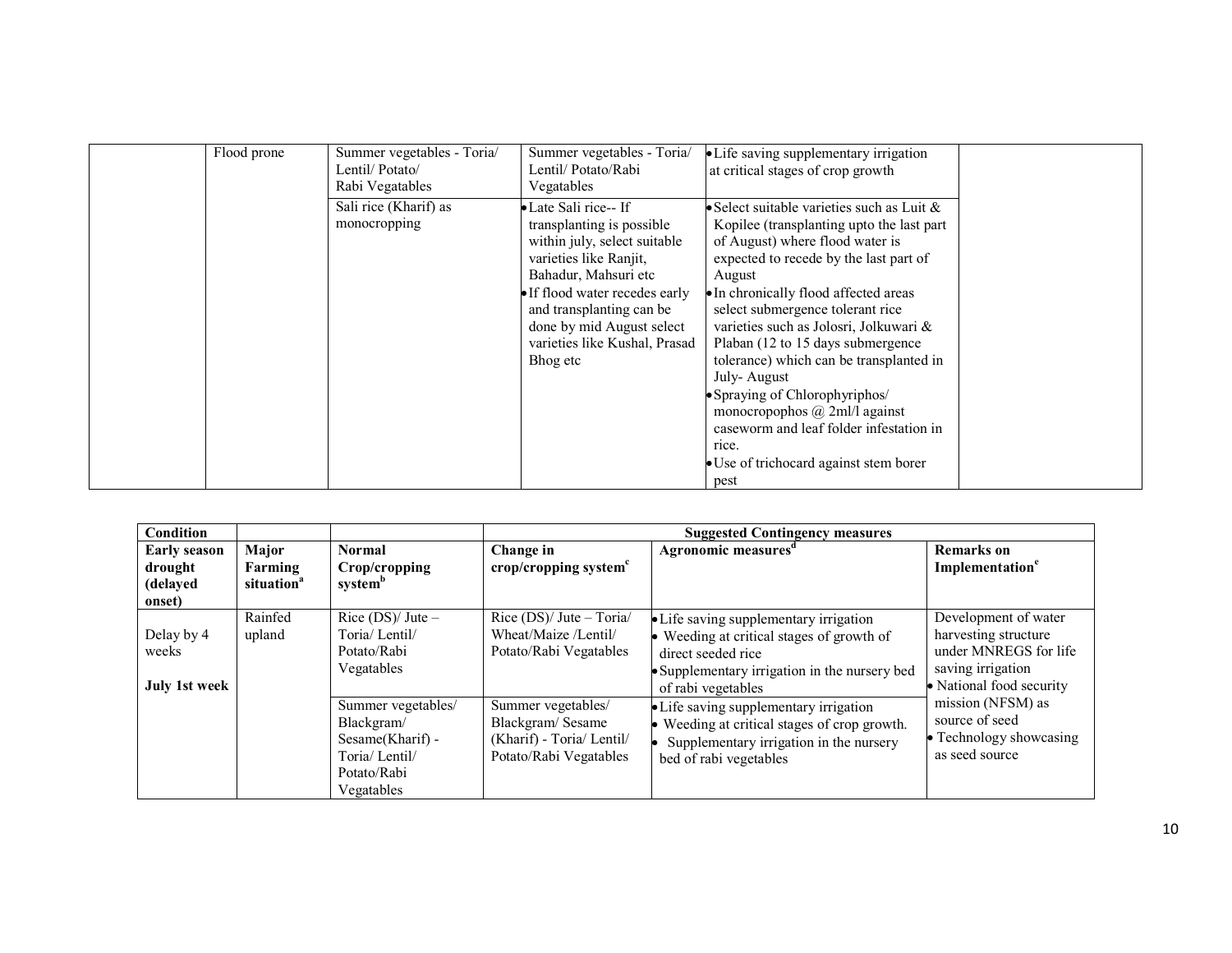| Rainfed<br>medium<br>lowland | Rice (Kharif) - Toria/<br>Wheat/Potato/Rabi<br>vegetables         | Rice (Kharif) - Toria/<br>Wheat/Potato/Rabi<br>vegetables<br>Rice-Growing of medium<br>duration Sali rice<br>varieties such as<br>Satyaranjan, Vasundara,<br>Baismuthi etc                                                                                                       | Prepare dry, well bunded, flat seedbed<br>with adequate FYM (30kg), 80 gm urea, 80<br>gm SSP & 80 gm Mop / bed of 10m<br>x1.25m<br>Seed treatment with 4% MOP (600ml/kg)<br>of seed) for 24hrs, dry it in shade for 24hrs<br>and sowing<br>Supplementary irrigation in the nursery<br>bed of rice                                                                                                                                                                                                                                                                      |
|------------------------------|-------------------------------------------------------------------|----------------------------------------------------------------------------------------------------------------------------------------------------------------------------------------------------------------------------------------------------------------------------------|------------------------------------------------------------------------------------------------------------------------------------------------------------------------------------------------------------------------------------------------------------------------------------------------------------------------------------------------------------------------------------------------------------------------------------------------------------------------------------------------------------------------------------------------------------------------|
|                              | Rice (Kharif)<br>monocropping                                     | <b>Rice (Kharif)</b><br>monocropping- Growing<br>of HYV like Ranjit,<br>Bahadur, Mashuri, Keteki ·<br>Joha, Swarna Mahsuri etc                                                                                                                                                   | Prepare dry, well bunded, flat seedbed<br>with adequate FYM (30kg), 80 gm urea, 80<br>gm SSP & 80 gm Mop / bed of 10mx1.25m<br>Seed treatment with 4% MOP (600ml/kg)<br>of seed) for 24hrs, dry it in shade for 24hrs<br>and sowing<br>Supplementary irrigation in the nursery<br>bed of rice                                                                                                                                                                                                                                                                          |
| Flood prone                  | Summer vegetables -<br>Toria/Lentil/<br>Potato/Rabi<br>Vegatables | Summer vegetables -<br>Toria/ Lentil/ Potato/Rabi<br>Vegatables                                                                                                                                                                                                                  | • Life saving supplementary irrigation<br>at critical stages of crop growth                                                                                                                                                                                                                                                                                                                                                                                                                                                                                            |
|                              | Sali rice (Kharif) as<br>monocropping                             | Late Sali Rice-- If<br>transplanting is possible<br>within july, select<br>suitable varieties like<br>Ranjit, Bahadur, Mahsuri<br>etc<br>• If flood water recedes<br>early and transplanting<br>can be done by mid<br>August select varieties<br>like Kushal, Prasad Bhog<br>etc | Select suitable varieties such as Luit $\&$<br>Kopilee (transplanting upto the last part of<br>August) where flood water is expected to<br>recede by the last part of August<br>• In chronically flood affected areas select<br>submergence tolerant rice varieties such as<br>Jolosri, Jolkuwari & Plaban (12 to 15 days<br>submergence tolerance) which can be<br>transplanted in July-August<br>• Spraying of Chlorophyriphos/<br>monocrotophos $(a)$ 2ml/l against caseworm<br>and leaf folder infestation in rice.<br>• Use of trichocard against stem borer pest |

| $\cdots$<br>Dondition |       |                         | measures '<br>zestec<br><b>Contingenc</b><br>.sugg∕ |                       |                 |
|-----------------------|-------|-------------------------|-----------------------------------------------------|-----------------------|-----------------|
| Early<br>season       | Major | ron/cropping/<br>Normal | $\sim$<br><b>hange</b><br>crop/cropping<br>ın       | measures<br>vgronomic | Kemai<br>rks on |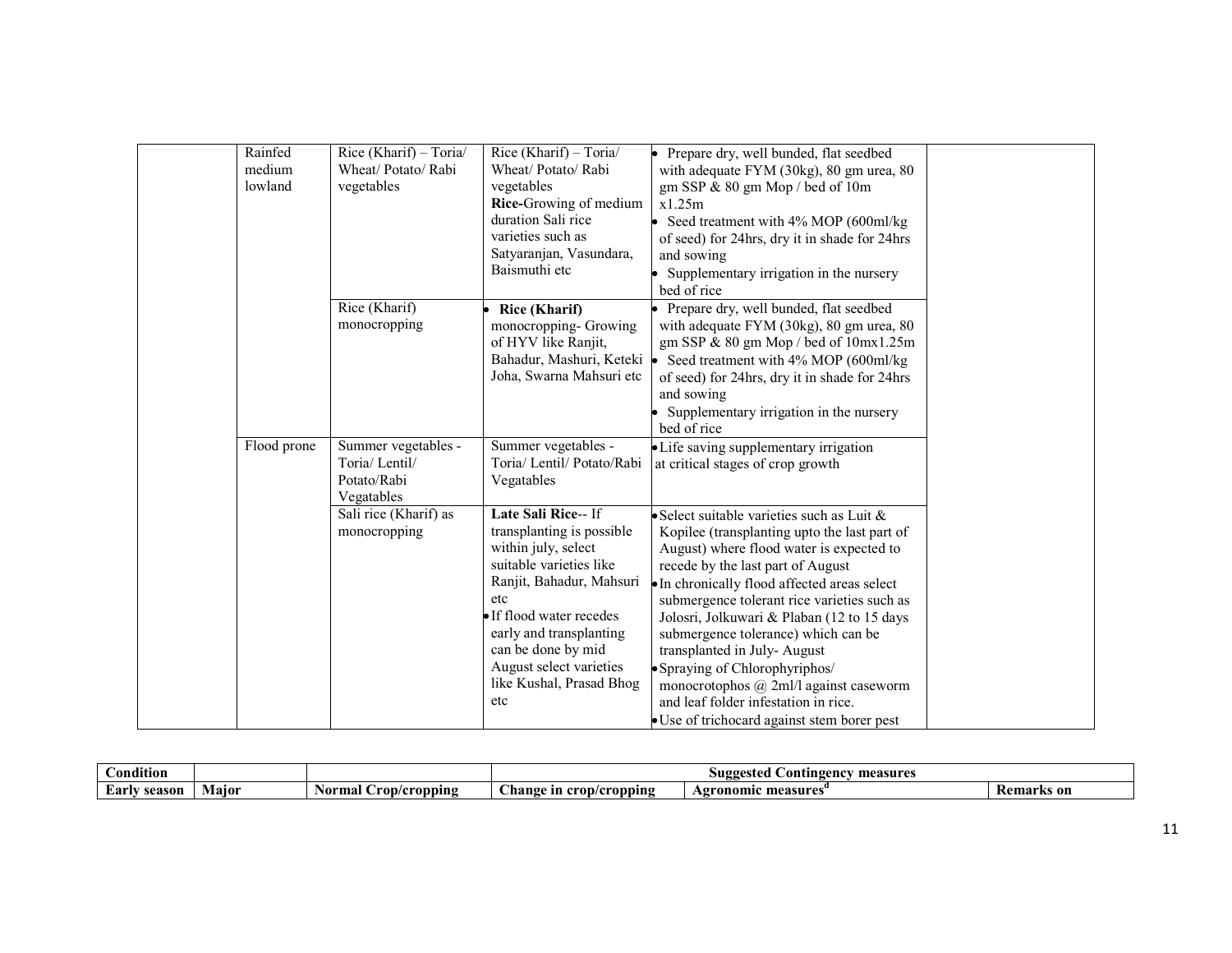| drought(del         | Farming                                 | systemb                                                                                          | system <sup>c</sup>                                                                                                                                                    |                                                                                                                                                                                                                                                                                                                                                                                           | Implementation <sup>e</sup>                                                                   |
|---------------------|-----------------------------------------|--------------------------------------------------------------------------------------------------|------------------------------------------------------------------------------------------------------------------------------------------------------------------------|-------------------------------------------------------------------------------------------------------------------------------------------------------------------------------------------------------------------------------------------------------------------------------------------------------------------------------------------------------------------------------------------|-----------------------------------------------------------------------------------------------|
| ayed onset)         | situation <sup>a</sup>                  |                                                                                                  |                                                                                                                                                                        |                                                                                                                                                                                                                                                                                                                                                                                           |                                                                                               |
| Delay by 6<br>weeks | Rainfed upland                          | Rice $(DS)/$ Jute – Toria<br>Lentil/ Potato/ Rabi<br>Vegatables                                  | Rice $(DS)/$ Jute – Toria<br>Wheat/ Maize / Lentil/<br>Potato/ Rabi Vegatables                                                                                         | • Life saving supplementary irrigation<br>• Weeding at critical stages of growth of direct<br>seeded rice<br>• Supplementary irrigation in the nursery bed of<br>rabi vegetables                                                                                                                                                                                                          | Development of<br>water harvesting<br>structure under<br>MNREGS for life<br>saving irrigation |
| July 3rd<br>week    |                                         | Summer vegetables/<br>BLackgram/<br>Sesame(Kharif) - Toria/<br>Lentil/ Potato/Rabi<br>Vegatables | Summer vegetables/<br>Blackgram/Sesame(Kharif) -<br>Toria/ Lentil/ Potato/Rabi<br>Vegatables                                                                           | • Life saving supplementary irrigation<br>• Weeding at critical stages of crop growth.<br>• Supplementary irrigation in the nursery bed of<br>rabi vegetables                                                                                                                                                                                                                             | · National food<br>security mission<br>(NFSM) as source of<br>seed                            |
|                     | Rainfed<br>medium/<br>medium<br>lowland | Rice $(Kharif)$ - Toria<br>Wheat/Potato/Rabi<br>Vegetables                                       | Rice (Kharif) - Toria/ Wheat/<br>Potato/ Rabi vegetables<br>Rice-Growing of medium<br>duration Sali rice varieties<br>such as Satyaranjan,<br>Vasundara, Baismuthi etc | Prepare dry, well bunded<br>le.<br>• flat seedbed with adequate FYM (30kg), 80 gm<br>urea, 80 gm SSP & 80 gm Mop / bed of<br>10mx1.25m<br>• Seed treatment with $4\%$ MOP (600ml/kg of<br>seed) for 24hrs, dry it in shade for 24hrs and<br>sowing<br>• Supplementary irrigation in the nursery bed of<br>rice                                                                            |                                                                                               |
|                     |                                         | Rice (Kharif) monocropping                                                                       | <b>Rice (Kharif)</b><br>monocropping- Growing of<br>HYV like Ranjit, Bahadur,<br>Mashuri, Keteki Joha, Swarna<br>Mahsuri etc                                           | • Growing of HYV like Ranjit, Bahadur,<br>Mashuri, Keteki Joha, Swarna Mahsuri etc<br>• Prepare dry, well bunded, flat seedbed with<br>adequate FYM (30kg), 80 gm urea, 80 gm SSP<br>& 80 gm Mop / bed of 10mx1.25m<br>• Seed treatment with $4\%$ MOP (600ml/kg of<br>seed) for 24hrs, dry it in shade for 24hrs and<br>sowing<br>Supplementary irrigation in the nursery bed of<br>rice |                                                                                               |
|                     | Flood prone                             | Summer vegetables - Toria/<br>Lentil/ Potato/Rabi<br>Vegatables                                  | Summer vegetables - Toria/<br>Lentil/ Potato/Rabi<br>Vegatables                                                                                                        | Life saving supplementary irrigation<br>at critical stages of crop growth                                                                                                                                                                                                                                                                                                                 |                                                                                               |
|                     |                                         | Sali rice (Kharif) as<br>monocropping                                                            | Late Sali rice-If<br>transplanting is possible<br>within july, select suitable                                                                                         | • If flood water recedes early and transplanting<br>can be done by mid August select varieties like<br>Kushal, Prasad Bhog etc                                                                                                                                                                                                                                                            |                                                                                               |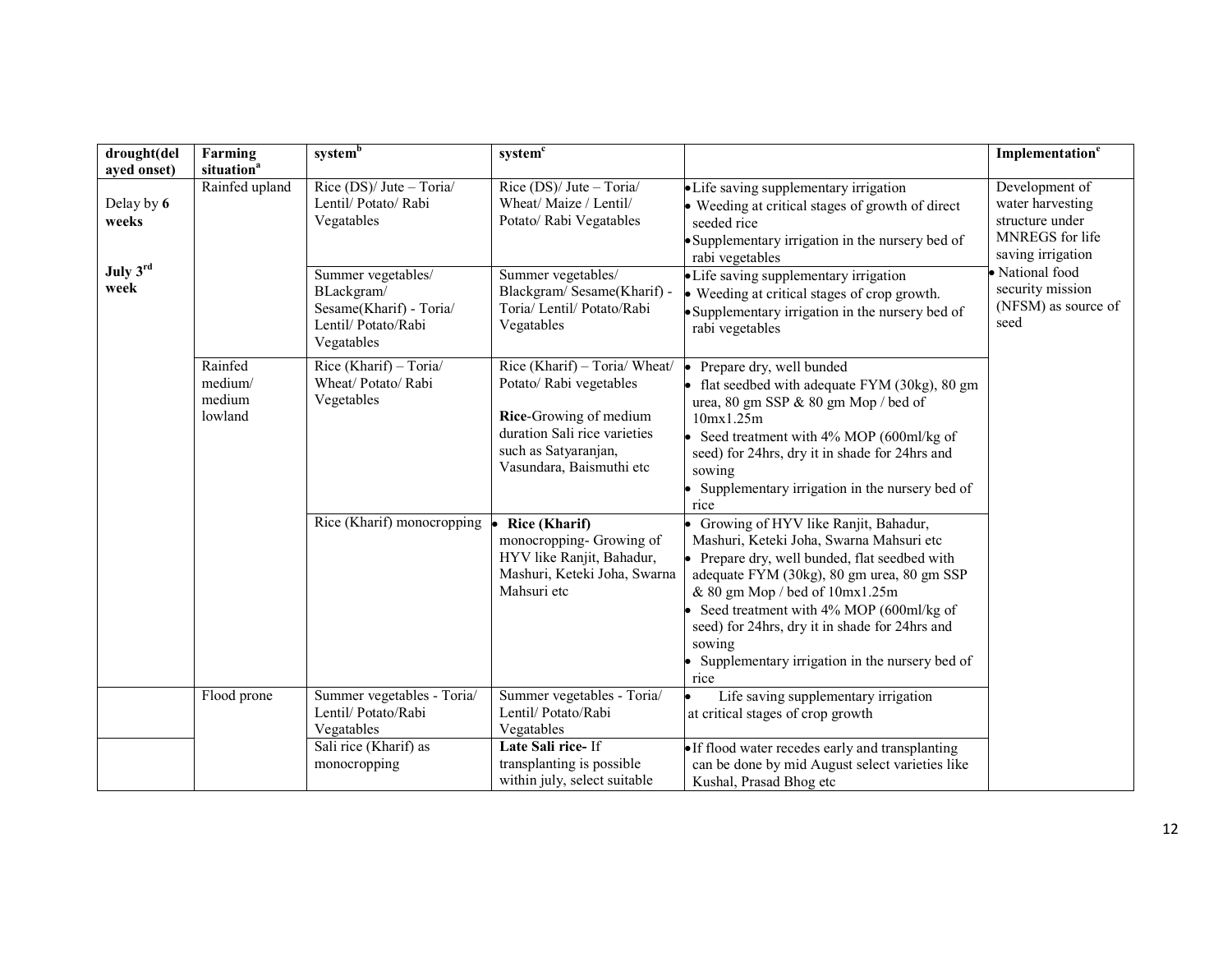| varieties like Ranjit, Bahadur, $\bullet$ Select suitable varieties such as Luit & Kopilee |
|--------------------------------------------------------------------------------------------|
| Mahsuri etc<br>(transplanting up to the last part of August)                               |
| where flood water is expected to recede by the                                             |
| last part of August                                                                        |
| • In chronically flood affected areas select                                               |
| submergence tolerant rice varieties such as                                                |
| Jolosni, Jolkuwari & Plaban (12 to 15 days)                                                |
| submergence tolerance) which can be                                                        |
| transplanted in July-August                                                                |
| • Spraying of Chlorophyriphos/ monocropophos                                               |
| $(a)$ 2ml/l against caseworm and leaf folder                                               |
| infestation in rice.                                                                       |
| • Use of trichocard against stem borer pest                                                |

| <b>Condition</b>                                                      |                                                | <b>Suggested Contingency measures</b>                                                         |                                                                                                                                                                                |                                                                                                                                                                                                                                                                                                                                                                                |                                                                                                                        |
|-----------------------------------------------------------------------|------------------------------------------------|-----------------------------------------------------------------------------------------------|--------------------------------------------------------------------------------------------------------------------------------------------------------------------------------|--------------------------------------------------------------------------------------------------------------------------------------------------------------------------------------------------------------------------------------------------------------------------------------------------------------------------------------------------------------------------------|------------------------------------------------------------------------------------------------------------------------|
| Early season drought<br>(delayed onset)                               | <b>Major Farming</b><br>situation <sup>a</sup> | <b>Normal Crop/cropping</b><br>system <sup>b</sup>                                            | Change in crop/cropping<br>system <sup>c</sup>                                                                                                                                 | Agronomic measures <sup>d</sup>                                                                                                                                                                                                                                                                                                                                                | <b>Remarks</b> on<br>Implementation <sup>e</sup>                                                                       |
| Delay by 8 weeks<br>(Specify month)<br>August 1 <sup>st</sup><br>week | Rainfed upland                                 | Rice $(DS)/$ Jute $-$ Toria $/$<br>Lentil/Potato/Rabi<br>Vegatables                           | Rice (DS)/ Jute - Toria/<br>wheat/Maize /Lentil/<br>Potato/Rabi Vegatables                                                                                                     | Life saving supplementary irrigation<br>Weeding at critical stages of growth of direct<br>seeded rice<br>Supplementary irrigation in the nursery bed of<br>rabi vegetables                                                                                                                                                                                                     | Development of water<br>harvesting structure<br>under MNREGS for life<br>saving irrigation<br>• National food security |
|                                                                       |                                                | Summer vegetables/<br>Blackgram/sesame (Kharif)<br>- Toria/ Lentil/ Potato/Rabi<br>Vegatables | Summer vegetables/<br>blackgram/sesame<br>(Kharif) - Toria/ Lentil/<br>Potato/Rabi Vegatables                                                                                  | Life saving supplementary irrigation<br>Weeding at critical stages of crop growth.<br>Supplementary irrigation in the nursery bed of<br>rabi vegetables                                                                                                                                                                                                                        | mission (NFSM) as<br>source of seed                                                                                    |
|                                                                       | Rainfed medium/<br>medium lowland              | Rice (Kharif) - Toria/<br>Wheat/Potato/Rabi<br>vegetables                                     | Rice (Kharif) - Toria/<br>Wheat/Potato/Rabi<br>vegetables<br>Rice- Growing of medium<br>duration Sali rice varieties<br>such as Vasundara, Luit &<br>Kopilee etc(transplanting | Prepare dry, well bunded, flat seedbed with<br>adequate FYM (30kg), 80 gm urea, 80 gm SSP & 80<br>gm Mop / bed of 10mx1.25m<br>Seed treatment with 4% MOP (600ml/kg of seed)<br>for 24hrs, dry it in shade for 24hrs and sowing<br>Supplementary irrigation in the nursery bed of rice<br>Rabi vegetables like tomato, brinjal, chilli can be<br>grown with suitable varieties |                                                                                                                        |
|                                                                       |                                                |                                                                                               | upto last part of August)<br>Potato-Kufri Sinduri and<br>Kufri Megha                                                                                                           | Supplementary irrigation in the nursery bed of rabi<br>vegetables                                                                                                                                                                                                                                                                                                              |                                                                                                                        |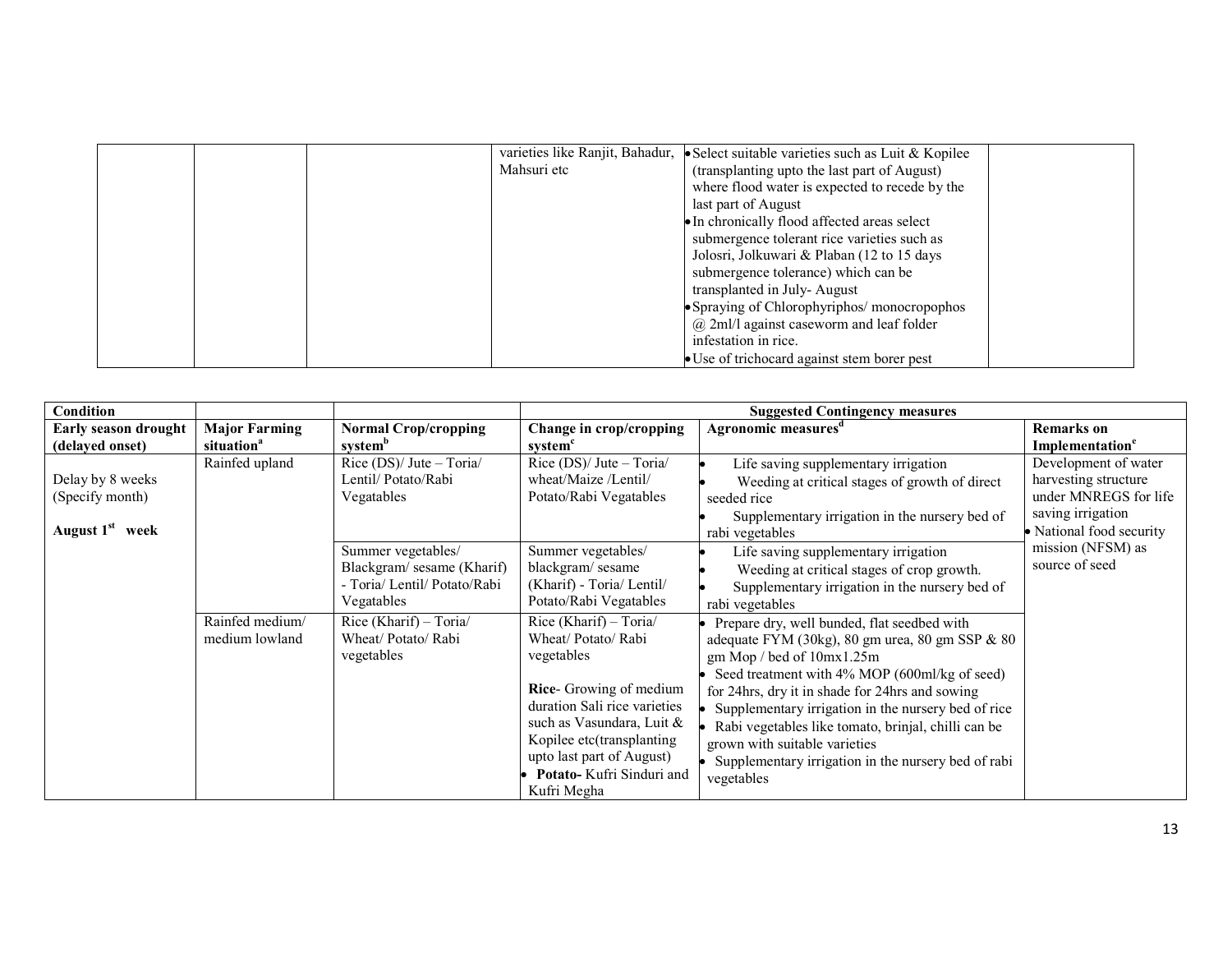|             | Rice (Kharif) monocropping                                     | <b>Rice (Kharif)</b><br>Prepare dry, well bunded, flat seedbed with<br>monocropping-Growing<br>adequate FYM (30kg), 80 gm urea, 80 gm SSP & 80<br>of HYV like Ranjit,<br>gm Mop / bed of 10mx1.25m<br>Bahadur, Mashuri, Keteki<br>Seed treatment with 4% MOP (600ml/kg of seed)<br>Joha, Swarna Mahsuri etc<br>for 24hrs, dry it in shade for 24hrs and sowing<br>Supplementary irrigation in the nursery bed of rice                                                                                                                                                                                                                                                                                                                                                                                                                                                                                                                                                                                           |
|-------------|----------------------------------------------------------------|-----------------------------------------------------------------------------------------------------------------------------------------------------------------------------------------------------------------------------------------------------------------------------------------------------------------------------------------------------------------------------------------------------------------------------------------------------------------------------------------------------------------------------------------------------------------------------------------------------------------------------------------------------------------------------------------------------------------------------------------------------------------------------------------------------------------------------------------------------------------------------------------------------------------------------------------------------------------------------------------------------------------|
| Flood prone | Summer vegetables - Toria/<br>Lentil/Potato/Rabi<br>Vegatables | Summer vegetables - Toria/<br>Life saving supplementary irrigation<br>Lentil/ Potato/Rabi<br>at critical stages of crop growth<br>Vegatables                                                                                                                                                                                                                                                                                                                                                                                                                                                                                                                                                                                                                                                                                                                                                                                                                                                                    |
|             | Sali rice (Kharif) as<br>monocropping                          | Late Sali rice-If<br>Select suitable varieties such as Luit & Kopilee<br>transplanting is possible<br>(transplanting upto the last part of August) where<br>within july, select suitable<br>flood water is expected to recede by the last part of<br>varieties like Ranjit,<br>August<br>Bahadur, Mahsuri etc.<br>In chronically flood affected areas select<br>submergence tolerant rice varieties such as Jolosri,<br>If flood water recedes<br>Jolkuwari & Plaban (12 to 15 days submergence<br>early and transplanting can<br>tolerance) which can be transplanted in July-August<br>be done by mid August<br>Spraying of Chlorophyriphos/ monocrotophos<br>select varieties like Kushal,<br>$\omega$ 2ml/l against caseworm and leaf folder<br>Prasad Bhog etc<br>infestation in rice.<br>Use of trichocard against stem borer pest<br>Where bacterial leaf blight appears in rice avoid<br>top dressing of N fertilizer and apply K fertilizer<br>$\omega$ 10kg/ha as top dressing or 5kg/ha foliar spray |

| <b>Condition</b>                                                                                                   |                                                | <b>Suggested Contingency measures</b>                           |                                                                                |                                                                                                                                                                        |                                                                                                                                                       |
|--------------------------------------------------------------------------------------------------------------------|------------------------------------------------|-----------------------------------------------------------------|--------------------------------------------------------------------------------|------------------------------------------------------------------------------------------------------------------------------------------------------------------------|-------------------------------------------------------------------------------------------------------------------------------------------------------|
| <b>Early season drought</b><br>(Normal onset)                                                                      | <b>Major Farming</b><br>situation <sup>a</sup> | <b>Normal Crop/cropping</b><br>system <sup>b</sup>              | $Crop$ management <sup><math>c</math></sup>                                    | Soil nutrient & moisture<br>conservation measures <sup>a</sup>                                                                                                         | Remarks on<br>Implementation <sup>e</sup>                                                                                                             |
| Normal onset followed by<br>15-20 days dry spell after<br>sowing leading to poor<br>germination/crop stand<br>etc. | Rainfed upland                                 | Rice $(DS)/$ Jute – Toria<br>Lentil/ Potato/ Rabi<br>Vegatables | Rice $(DS)/$ Jute – Toria<br>wheat/ Maize / Lentil/<br>Potato/ Rabi Vegatables | Life saving supplementary<br>irrigation<br>Weeding at critical stages of<br>growth of direct seeded rice<br>Application of sufficient<br>quantity of FYM or compost in | Development of water<br>harvesting structure under<br>MNREGS for life saving<br>irrigation<br>• National food security<br>mission (NFSM) as source of |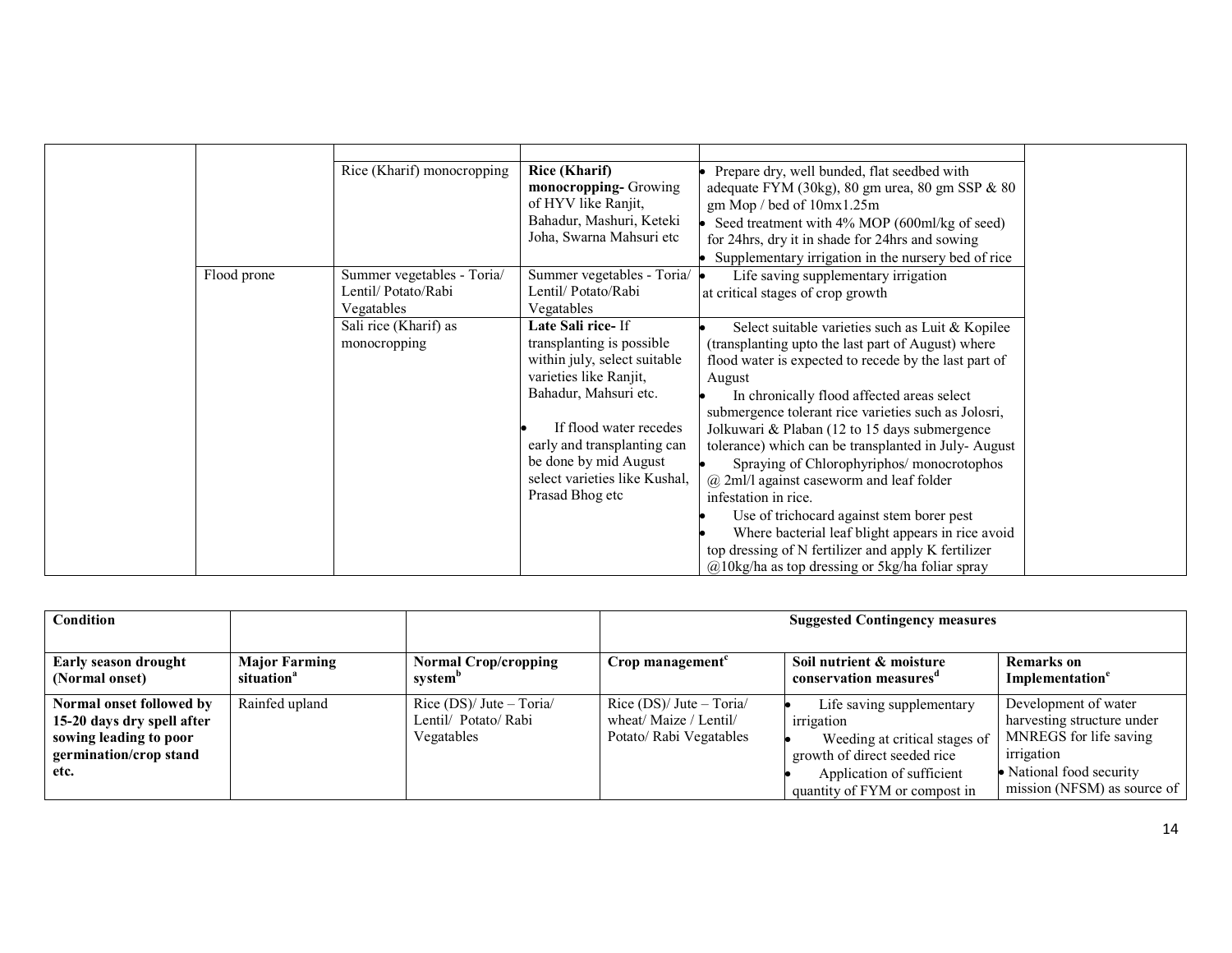|                        |                               |                              | the main field                                                         | seed                       |
|------------------------|-------------------------------|------------------------------|------------------------------------------------------------------------|----------------------------|
|                        |                               |                              | Top dressing of additional                                             | • Development of water     |
|                        |                               |                              | quantity of K fertilizer in rice                                       | harvesting structure under |
|                        |                               |                              | · Supplementary irrigation in the                                      | <b>MNREGS</b>              |
|                        |                               |                              | nursery bed of rabi vegetables                                         | Arrangements of pumpsets   |
|                        | Summer vegetables/            | Summer vegetables/           | Life saving supplementary                                              | under NFSM & RKVY          |
|                        | Blackgram/ Sesame (Kharif) -  | Blackgram/Sesame(Kharif)     | irrigation                                                             |                            |
|                        | Toria/ Lentil/ Potato/Rabi    | - Toria/ Lentil/ Potato/Rabi | Weeding at critical stages of                                          |                            |
|                        | Vegatables                    | Vegatables                   | crop growth.                                                           |                            |
|                        |                               |                              | Application of sufficient                                              |                            |
|                        |                               |                              | quantity of FYM or compost in                                          |                            |
|                        |                               |                              | the main field                                                         |                            |
|                        |                               |                              | Supplementary irrigation in                                            |                            |
|                        |                               |                              | the nursery bed of rabi                                                |                            |
|                        |                               |                              | vegetables                                                             |                            |
|                        |                               |                              | 2-3 sprays of Dimethoate $\omega$<br>2ml/l starting from 10 days after |                            |
|                        |                               |                              | germination at 15 days interval                                        |                            |
|                        |                               |                              | against YMV in                                                         |                            |
|                        |                               |                              | blackgram/greengram                                                    |                            |
|                        |                               |                              | Spraying of chloropyriphos                                             |                            |
|                        |                               |                              | @1ml/l or application of 5% dust                                       |                            |
|                        |                               |                              | $@20-25$ hg/ha against termite                                         |                            |
|                        |                               |                              | attack                                                                 |                            |
| Rainfed medium/ medium | Rice (Kharif) - Toria/ Wheat/ | Rice (Kharif) - Toria/       | Prepare dry, well bunded, flat                                         |                            |
| lowland                | Potato/ Rabi vegetables       | Wheat/Potato/Rabi            | seedbed with adequate FYM                                              |                            |
|                        |                               | vegetables                   | (30kg), 80 gm urea, 80 gm SSP                                          |                            |
|                        |                               |                              | & 80 gm Mop / bed of                                                   |                            |
|                        |                               |                              | 10mx1.25m                                                              |                            |
|                        |                               |                              | Seed treatment with 4% MOP                                             |                            |
|                        |                               |                              | $(600ml/kg \text{ of seed})$ for 24hrs, dry                            |                            |
|                        |                               |                              |                                                                        |                            |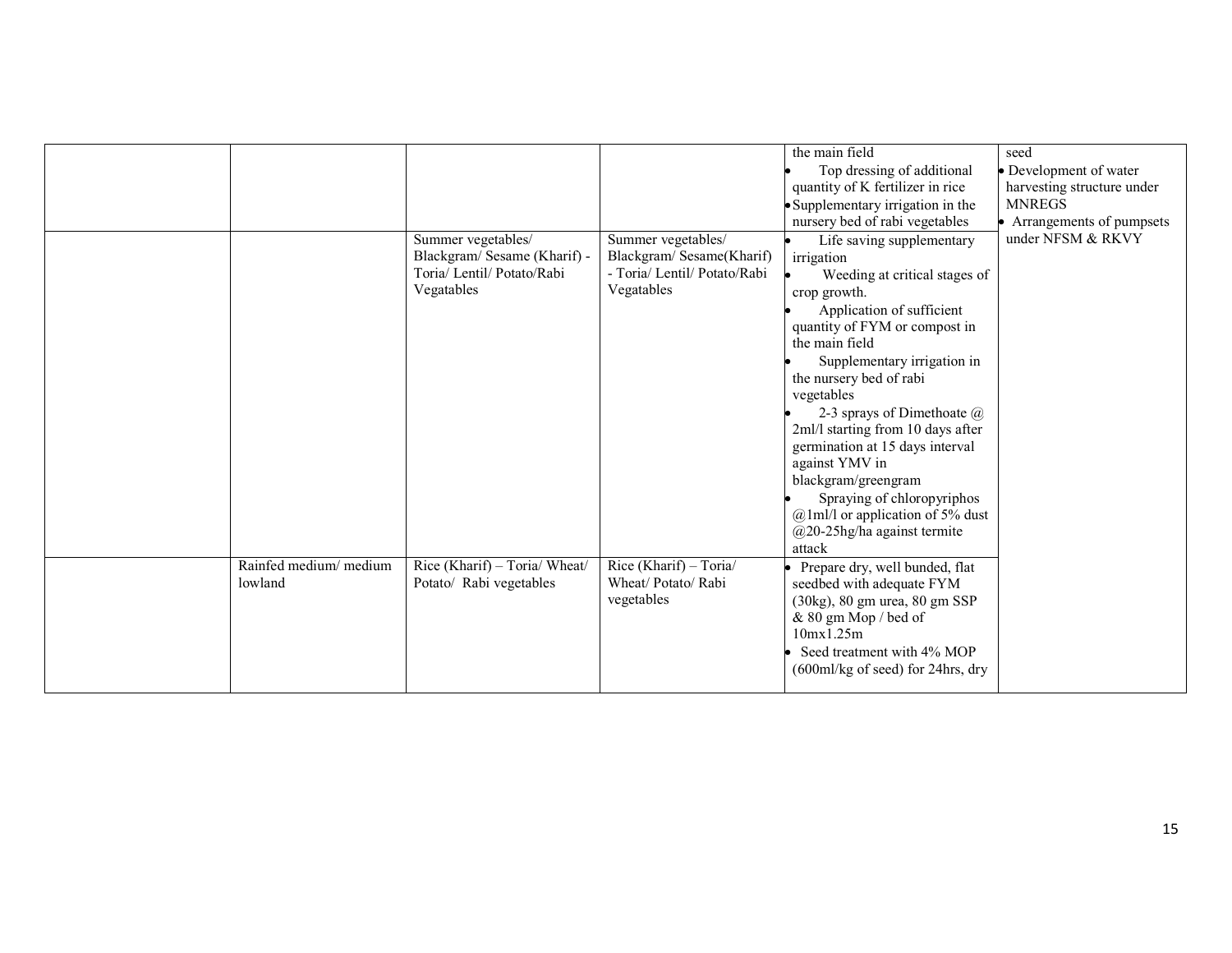|             | Rice (Kharif) monocropping | Rice (Kharif) monocropping | it in shade for 24hrs and sowing  |  |
|-------------|----------------------------|----------------------------|-----------------------------------|--|
|             |                            |                            | Supplementary irrigation in the   |  |
|             |                            |                            | nursery bed of rice               |  |
|             |                            |                            | Application of FYM or compost     |  |
|             |                            |                            | in the nursery bed and main field |  |
|             |                            |                            | Green manuring practice           |  |
|             |                            |                            | Resowing of rice seed if          |  |
|             |                            |                            | germination is severely affected  |  |
|             |                            |                            | Spraying of Mancozeb @2.5g/l      |  |
|             |                            |                            | or carbendazim $@1gm/1$ against   |  |
|             |                            |                            | brown spot diesiease in rice      |  |
| Flood prone | Summer vegetables - Toria/ | Summer vegetables - Toria/ | Life saving supplementary         |  |
|             | Lentil/ Potato/Rabi        | Lentil/ Potato/Rabi        | irrigation                        |  |
|             | Vegatables                 | Vegatables                 | at critical stages of crop growth |  |
|             |                            |                            |                                   |  |
|             | Sali rice (Kharif) as      | Late Sali rice             | Prepare dry, well bunded,         |  |
|             | monocropping               |                            | flat seedbed with adequate FYM    |  |
|             |                            |                            | (30kg), 80 gm urea, 80 gm SSP     |  |
|             |                            |                            | & 80 gm Mop / bed of              |  |
|             |                            |                            | 10mx1.25m                         |  |
|             |                            |                            | The gap of 30cm between 2         |  |
|             |                            |                            | beds may be converted into        |  |
|             |                            |                            | channel water to keep the raised  |  |
|             |                            |                            | bed moist in the event of drought |  |
|             |                            |                            | • Seed treatment with 4% MOP      |  |
|             |                            |                            | (600ml/kg of seed) for 24hrs,     |  |
|             |                            |                            | dry it in shade for 24hrs and     |  |
|             |                            |                            | sowing                            |  |
|             |                            |                            | Supplementary irrigation in       |  |
|             |                            |                            | the nursery bed of rice           |  |
|             |                            |                            | Where germination is              |  |
|             |                            |                            | severely affected, resowing of    |  |
|             |                            |                            | rice may be recommended           |  |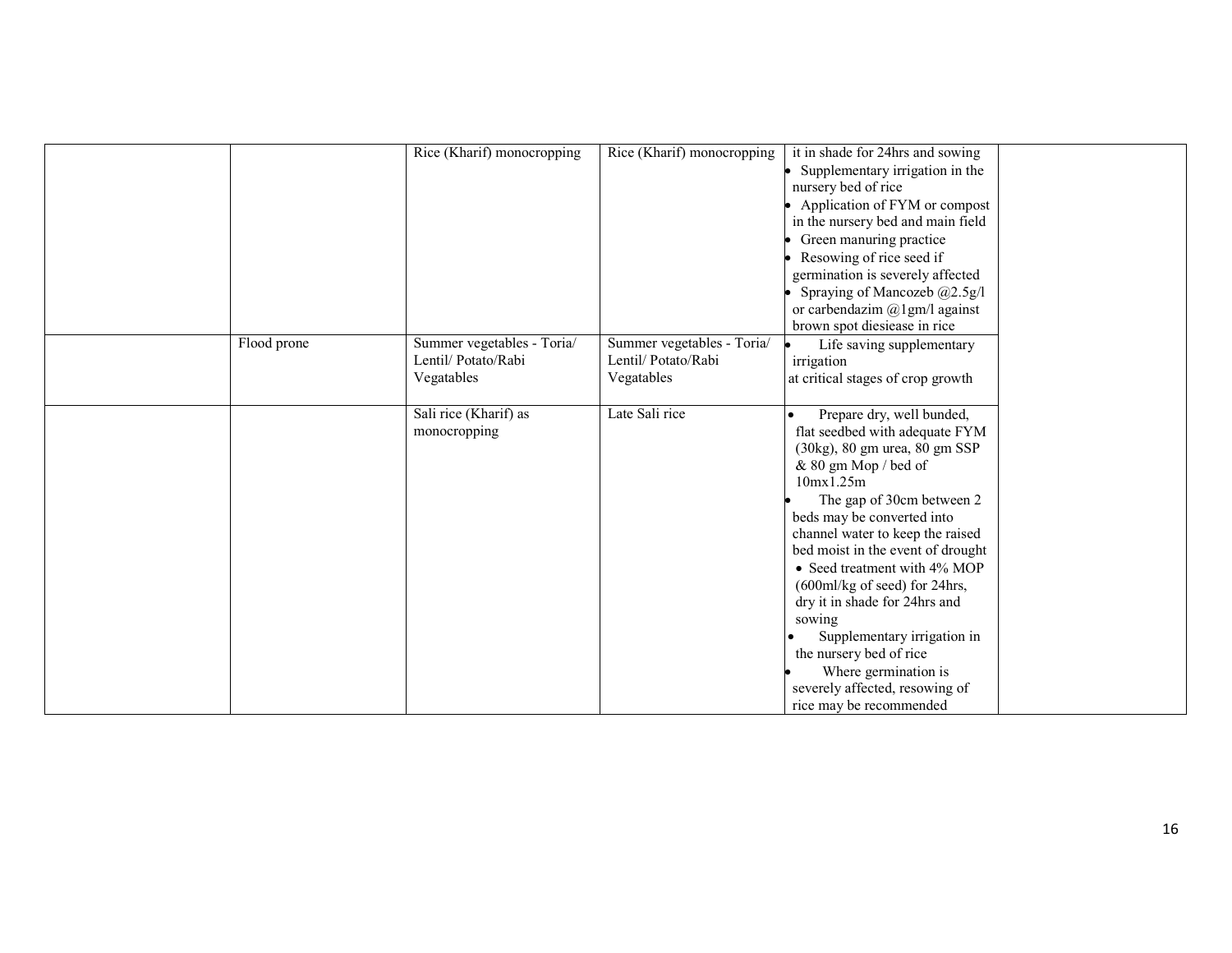| <b>Condition</b>                                                                                        |                                                |                                                                                                                                                                                               | <b>Suggested Contingency measures</b>                                                                                                                                                                                           |                                                                                                                                                                                                                                                                                                                                                                                                                                                                                                                                                                                                                                                                                                                                                                                                          |                                                                                                                                                                                                           |  |
|---------------------------------------------------------------------------------------------------------|------------------------------------------------|-----------------------------------------------------------------------------------------------------------------------------------------------------------------------------------------------|---------------------------------------------------------------------------------------------------------------------------------------------------------------------------------------------------------------------------------|----------------------------------------------------------------------------------------------------------------------------------------------------------------------------------------------------------------------------------------------------------------------------------------------------------------------------------------------------------------------------------------------------------------------------------------------------------------------------------------------------------------------------------------------------------------------------------------------------------------------------------------------------------------------------------------------------------------------------------------------------------------------------------------------------------|-----------------------------------------------------------------------------------------------------------------------------------------------------------------------------------------------------------|--|
| <b>Mid season</b><br>drought (long dry<br>spell, consecutive 2<br>weeks rainless<br>$(>2.5$ mm) period) | <b>Major Farming</b><br>situation <sup>a</sup> | <b>Normal Crop/cropping</b><br>systemb                                                                                                                                                        | Crop management $c$                                                                                                                                                                                                             | Soil nutrient & moisture<br>conservation measues <sup>d</sup>                                                                                                                                                                                                                                                                                                                                                                                                                                                                                                                                                                                                                                                                                                                                            | Remarks on Implementation <sup>e</sup>                                                                                                                                                                    |  |
| At vegetative stage                                                                                     | Rainfed upland<br>Rainfed                      | Rice $(DS)/$ Jute - Toria/<br>Lentil/ Potato/Rabi<br>Vegatables<br>Summer vegetables/<br>Blackgram/<br>Sesame(Kharif) - Toria/<br>Lentil/ Potato/Rabi<br>Vegatables<br>Rice (Kharif) - Toria/ | Rice $(DS)/$ Jute - Toria/<br>wheat/Maize/ Lentil/<br>Potato/Rabi Vegatables<br>Summer vegetables/<br>Blackgram/Sesame (Kharif) /<br>Finger millets - Toria/ Lentil<br>Potato/ Rabi Vegatables<br>Rice (Kharif) - Toria/ Wheat/ | Life saving supplementary<br>irrigation<br>Weeding at critical stages of<br>growth of direct seeded rice<br>Application of sufficient<br>quantity of FYM or compost in the<br>main field<br>Top dressing of additional<br>quantity of K fertilizer in rice<br>Life saving supplementary<br>irrigation<br>Weeding at critical stages of<br>crop growth.<br>Application of sufficient<br>quantity of FYM or compost in the<br>main field<br>Thinning to maintain optimum<br>plant population<br>2-3 sprays of Dimethoate $\omega$<br>2ml/l starting from 10 days after<br>germination at 15 days interval<br>against YMV in blackgram/<br>greengram<br>Spraying of chloropyriphos<br>$@lm1/$ or application of 5% dust<br>$@20-25$ hg/ha against termite attack<br>• Top dressing of additional quantities | • Development of water harvesting<br>structure under MNREGS for life<br>saving irrigation<br>Arrangements of pumpsets under<br>NFSM & RKVY<br>• Development of water harvesting<br>structure under MNREGS |  |
|                                                                                                         | medium/medium<br>lowland                       | Wheat/Potato/Rabi<br>vegetables                                                                                                                                                               | Potato/ Rabi vegetables                                                                                                                                                                                                         | of MOP $\omega$ 37.5kg/bigha &<br>incorporation is recommended in rice<br>• Spraying of 2% KCl solution on<br>leaves of rice if & when drought                                                                                                                                                                                                                                                                                                                                                                                                                                                                                                                                                                                                                                                           |                                                                                                                                                                                                           |  |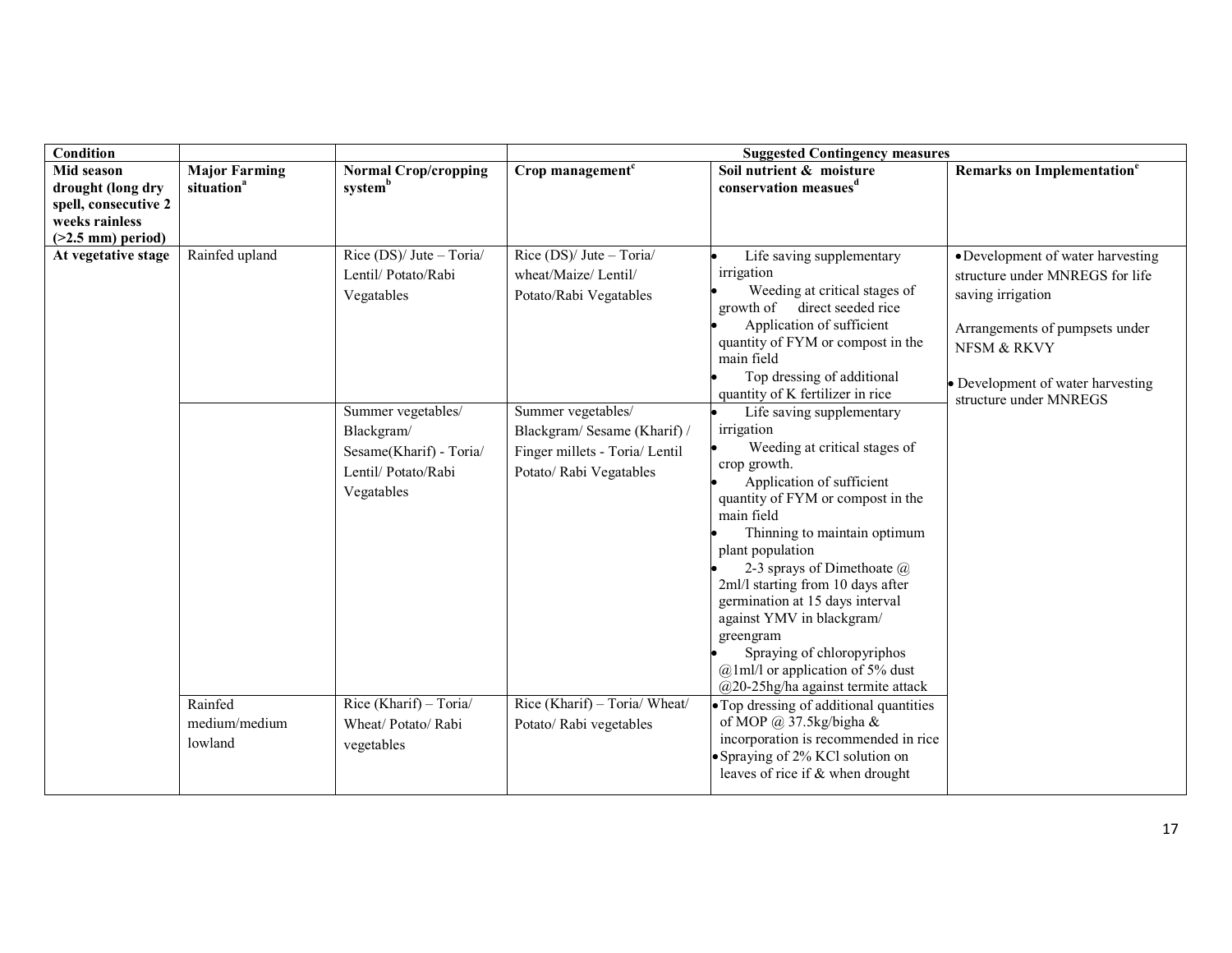|             | Rice (Kharif)<br>monocropping                                          | Rice (Kharif) monocropping                                           | appears<br>• Top dressing of urea may be delayed<br>upto heading stage of rice if drought<br>prevails at the stages of critical crop<br>growth<br>• Life saving supplementary irrigation<br>at the critical stages of crop growth<br>• Spraying of Mancozeb $(a)$ 2.5g/l or<br>cardendezim $@$ 1gm/l against brown<br>spot diesiease in rice<br>• Sparying of carbendezim $@$ 1gm/l<br>followed by Mancozeb @ 2.5gm/l<br>against sheath rot disease of rice                                                    |  |
|-------------|------------------------------------------------------------------------|----------------------------------------------------------------------|----------------------------------------------------------------------------------------------------------------------------------------------------------------------------------------------------------------------------------------------------------------------------------------------------------------------------------------------------------------------------------------------------------------------------------------------------------------------------------------------------------------|--|
| Flood prone | Summer vegetables -<br>Toria/ Lentil/ Wheat/<br>Potato/Rabi Vegatables | Summer vegetables - Toria/<br>Lentil/wheat/Potato/Rabi<br>Vegatables | Life saving supplementary<br>irrigation<br>at critical stages of crop growth                                                                                                                                                                                                                                                                                                                                                                                                                                   |  |
|             | Sali rice (Kharif) as<br>monocropping                                  | Late Sali rice                                                       | Application of sufficient<br>quantity of FYM or compost in the<br>nursery bed and main field<br>Life saving supplementary<br>irrigation at critical stages of crop<br>growth<br>Top dressing of additional<br>quantity of MOP @ 37.5kg/bigha &<br>incorporation is recommended in rice<br>Spraying of 2% KCl solution on<br>leaves of rice if & when drought<br>appears<br>• Top dressing of urea may be delayed<br>upto heading stage of rice if drought<br>prevails at the stages of critical crop<br>growth |  |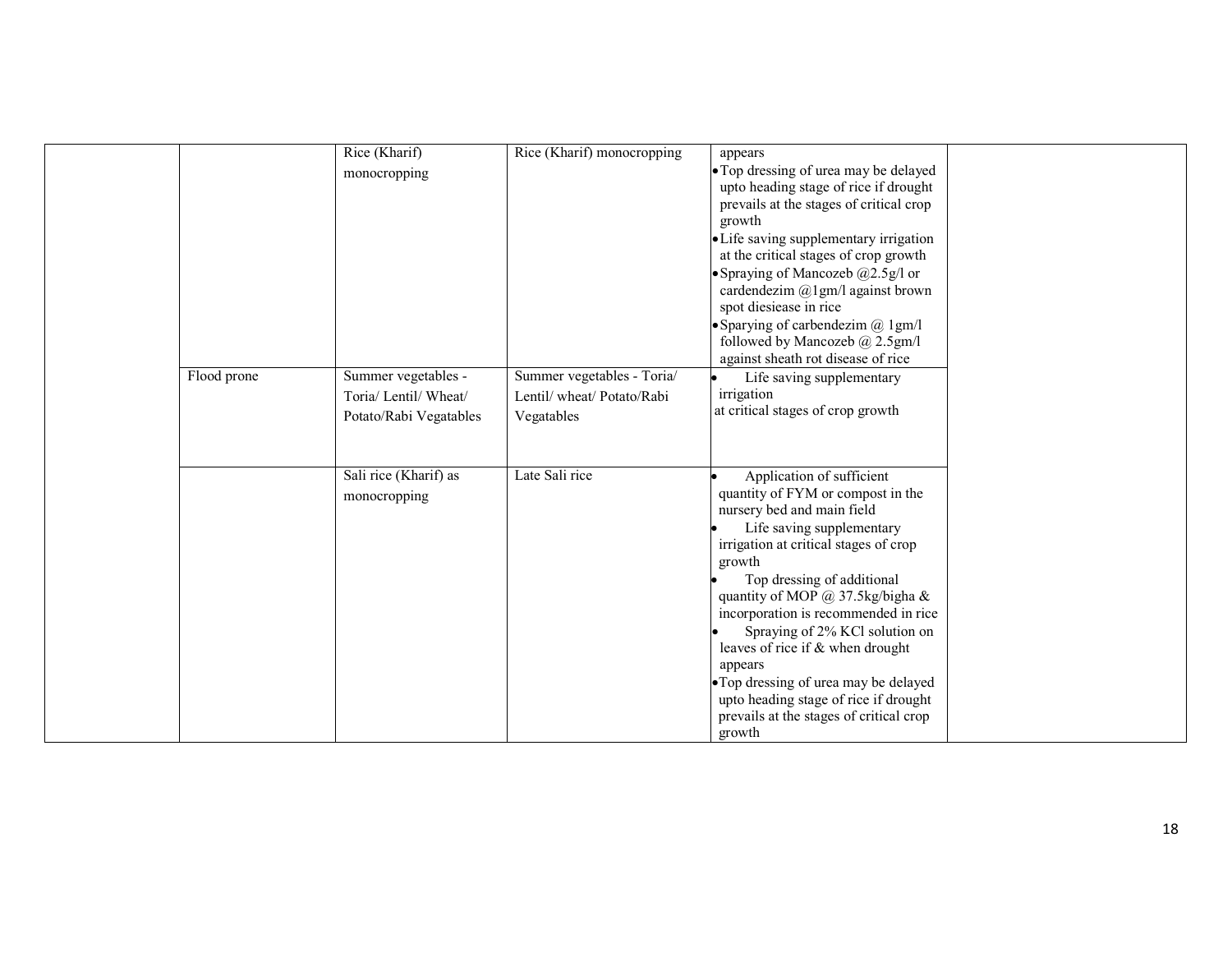| <b>Condition</b>                                                                                                                      | <b>Suggested Contingency measures</b>                                                                                      |                                                                                                                                                                                                                                                                                                                                                                                                                        |                                                                                                                                                                                                                                                                                                                                                                                                                                                                                                 |                                                                                                                                                                                                                                                              |                                                                                                                                                           |  |
|---------------------------------------------------------------------------------------------------------------------------------------|----------------------------------------------------------------------------------------------------------------------------|------------------------------------------------------------------------------------------------------------------------------------------------------------------------------------------------------------------------------------------------------------------------------------------------------------------------------------------------------------------------------------------------------------------------|-------------------------------------------------------------------------------------------------------------------------------------------------------------------------------------------------------------------------------------------------------------------------------------------------------------------------------------------------------------------------------------------------------------------------------------------------------------------------------------------------|--------------------------------------------------------------------------------------------------------------------------------------------------------------------------------------------------------------------------------------------------------------|-----------------------------------------------------------------------------------------------------------------------------------------------------------|--|
| Mid season drought<br>(long dry spell)                                                                                                | <b>Major Farming</b><br>situation <sup>a</sup>                                                                             | <b>Normal</b><br>Crop/cropping<br>system <sup>b</sup>                                                                                                                                                                                                                                                                                                                                                                  | Crop management <sup>c</sup>                                                                                                                                                                                                                                                                                                                                                                                                                                                                    | Soil nutrient & moisture conservation<br>measrues <sup>d</sup>                                                                                                                                                                                               | <b>Remarks</b> on<br>Implementation <sup>e</sup>                                                                                                          |  |
| At flowering/fruiting<br>stage                                                                                                        | Rainfed upland                                                                                                             | $Rice (DS) - Toria/$<br>Lentil/ Potato/ Rabi<br>Vegatables                                                                                                                                                                                                                                                                                                                                                             | Rice $(DS)/$ Jute –<br>Toria/<br>wheat/Maize /Lentil/<br>Potato/Rabi<br>Vegatables                                                                                                                                                                                                                                                                                                                                                                                                              | • Life saving supplementary irrigation<br>• Weeding at critical stages of growth of<br>direct seeded rice<br>• Application of sufficient quantity of<br>FYM or compost in the main field<br>• Top dressing of additional quantity of K<br>fertilizer in rice | · Development of water<br>harvesting structure under<br>MNREGS for life saving<br>irrigation<br>• Arrangements of<br>pumpsets under NFSM &<br><b>RKVY</b> |  |
|                                                                                                                                       | Summer vegetables/<br>Blackgram/Sesame<br>(Kharif) - Toria/ Lentil/<br>Potato/Rabi Vegatables<br>Potato/Rabi<br>Vegatables | Summer vegetables/<br>Blackgram/Sesame<br>(Kharif) / Finger<br>millets - Toria/ Lentil                                                                                                                                                                                                                                                                                                                                 | • Life saving supplementary irrigation<br>• Weeding at critical stages of crop<br>growth.<br>• Application of sufficient quantity of<br>FYM or compost in the main field<br>• Thinning to maintain optimum plant<br>population<br>•2-3 sprays of Dimethoate $\omega$ 2ml/l<br>starting from 10 days after germination at<br>15 days interval against YMV in<br>blackgram/ greengram<br>• Spraying of chloropyriphos $@lml/1$ or<br>application of 5% dust @20-25hg/ha<br>against termite attack |                                                                                                                                                                                                                                                              |                                                                                                                                                           |  |
| Rice (Kharif) $-$ Toria/<br>Rainfed<br>medium/medium<br>Wheat/ Potato/ Rabi<br>lowland<br>vegetables<br>Rice (Kharif)<br>monocropping | Rice (Kharif) - Toria/<br>Wheat/ Potato/ Rabi<br>vegetables<br>Rice (Kharif)<br>monocropping                               | • Top dressing of additional quantities of<br>MOP $@37.5$ kg/bigha & incorporation is<br>recommended in rice<br>• Spraying of 2% KCl solution on leaves of<br>rice if & when drought appears<br>• Top dressing of urea may be delayed<br>upto heading stage of rice if drought<br>prevails at the stages of critical crop<br>growth<br>• Life saving supplementary irrigation at<br>the critical stages of crop growth | • Development of water<br>harvesting structure under<br>MNREGS for life saving<br>irrigation<br>Arrangements of<br>pumpsets under NFSM<br>& RKVY                                                                                                                                                                                                                                                                                                                                                |                                                                                                                                                                                                                                                              |                                                                                                                                                           |  |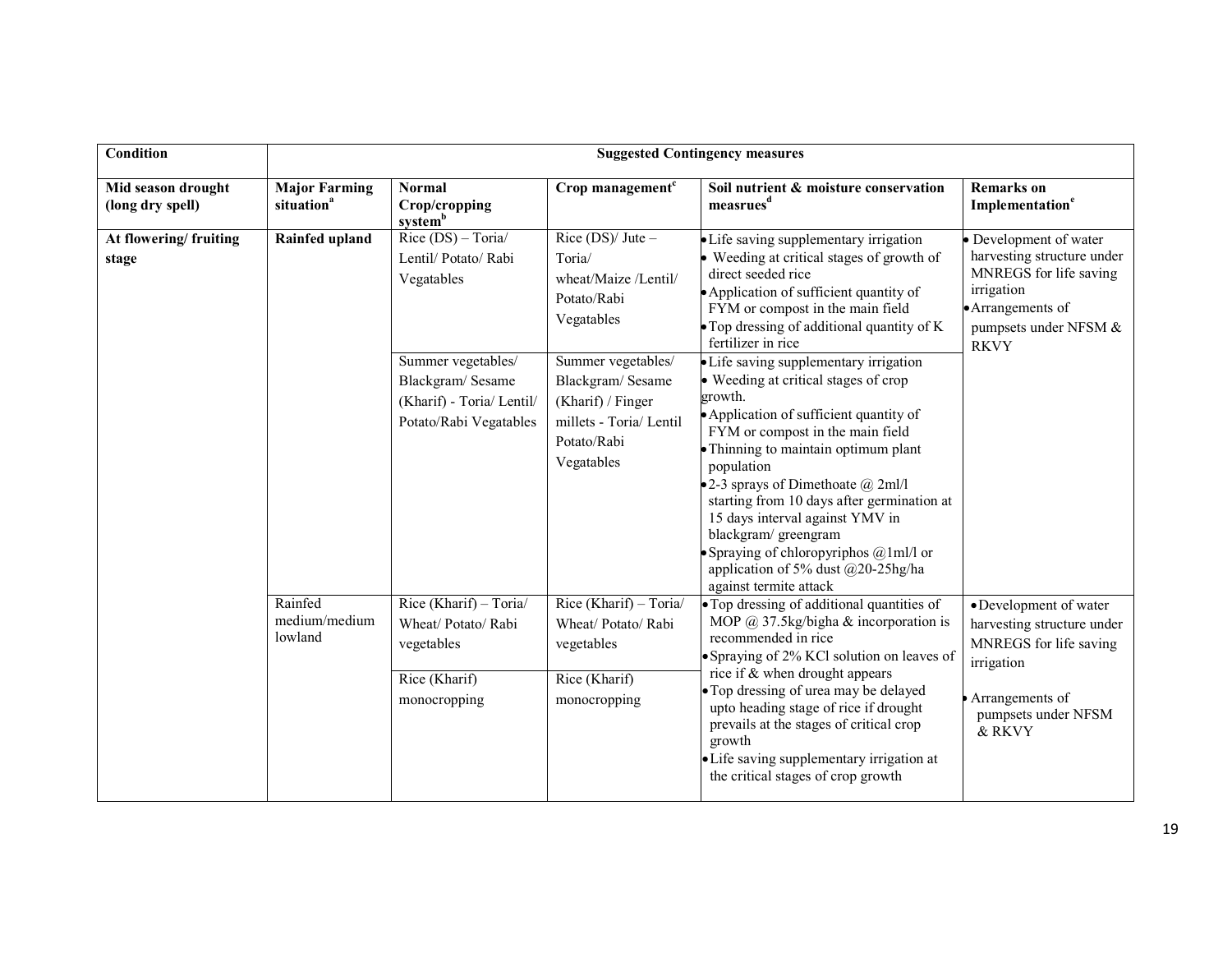| Flood prone | Summer vegetables -<br>Toria/ Lentil/ Wheat/<br>Potato/Rabi Vegatables | Summer vegetables -<br>Toria/ Lentil/ Wheat/<br>Potato/Rabi<br>Vegatables | Life saving supplementary irrigation at<br>critical stages of crop growth                                                                                                                                                                                                                                                                                                                                                                                                                                       | • Development of water<br>harvesting structure under<br><b>MNREGS</b> |
|-------------|------------------------------------------------------------------------|---------------------------------------------------------------------------|-----------------------------------------------------------------------------------------------------------------------------------------------------------------------------------------------------------------------------------------------------------------------------------------------------------------------------------------------------------------------------------------------------------------------------------------------------------------------------------------------------------------|-----------------------------------------------------------------------|
|             | Sali rice (Kharif) as<br>monocropping                                  | Late Sali rice                                                            | Application of sufficient quantity of<br>FYM or compost in the nursery bed and<br>main field<br>Life saving supplementary irrigation<br>at critical stages of crop growth<br>Top dressing of additional quantity<br>of MOP $\omega$ 37.5kg/bigha & incorporation<br>is recommended in rice<br>Spraying of 2% KCl solution on<br>leaves of rice if $\&$ when drought appears<br>• Top dressing of urea may be delayed upto<br>heading stage of rice if drought prevails<br>at the stages of critical crop growth | • Development of water<br>harvesting structure under<br><b>MNREGS</b> |

| Condition                                       |                                                |                                                       |                                                                                                                                               | <b>Suggested Contingency measures</b>                                                                                                                                                                                                                                                                                       |                                                                                                                                                                                                   |
|-------------------------------------------------|------------------------------------------------|-------------------------------------------------------|-----------------------------------------------------------------------------------------------------------------------------------------------|-----------------------------------------------------------------------------------------------------------------------------------------------------------------------------------------------------------------------------------------------------------------------------------------------------------------------------|---------------------------------------------------------------------------------------------------------------------------------------------------------------------------------------------------|
| <b>Terminal drought</b><br>(Early withdrawal of | <b>Major Farming</b><br>situation <sup>a</sup> | <b>Normal Crop/cropping</b><br>system <sup>b</sup>    | Crop management <sup>c</sup>                                                                                                                  | Rabi Crop planning <sup>d</sup>                                                                                                                                                                                                                                                                                             | <b>Remarks</b> on<br>Implementation <sup>e</sup>                                                                                                                                                  |
| monsoon)                                        | Rainfed upland                                 | $Rice (DS) - Toria/Lentil/$<br>Potato/Rabi Vegatables | • Life saving supplementary<br>irrigation<br>• Pre sowing irrigation for nursery<br>raising and life saving irrigation<br>after transplanting | • Early rabi cropping with cabbage<br>(Golden Acre, Pride of India) $\&$<br>Cauliflower (Pusa Deepali, Early<br>Kunwari)<br>• Growing of tomato, brinial $&$ leafy<br>vegetables like spinach, raddish etc.<br>• Growing of rabi filed crops like toria,<br>lentil, wheat in time with pre sowing<br>irrigation if required | Arrangement of<br>seed under National<br><b>Horticultural Mission</b><br>• Arrangements of pumpsets<br>under NFSM & RKVY<br>Arrangement of<br>seed under National<br><b>Horticultural Mission</b> |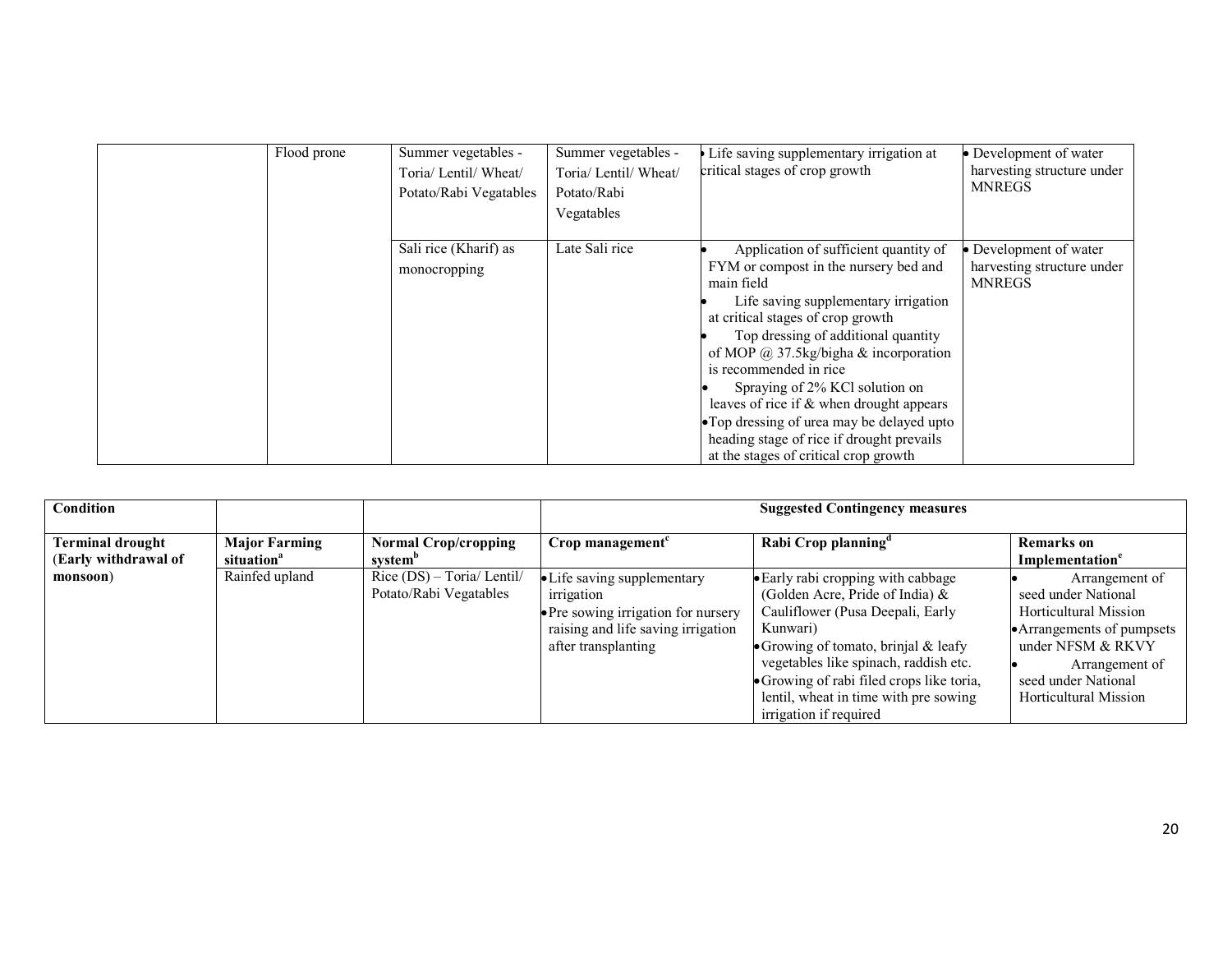|                                     | Summer vegetables/<br>Blackgram/Sesame<br>(Kharif) - Toria/ Lentil/<br>Potato/Rabi Vegatables | • Life saving supplementary<br>irrigation<br>• Harvesting of kharif crops at<br>physiological maturity stage<br>• Presowing irrigation for nursery<br>raising & life saving irrigation<br>after transplanting<br>Select quick growing sesame<br>varieties such as Madhavi, Gauri<br>& Vinayak<br>Spraying of Mancozeb $@2.5g/1$<br>or cardendazim $(a)$ lgm/l against<br>leaf blight disease in oilseed $\&$<br>pulse crop | • Growing of cole crops like cabbage,<br>cauliflower, tomato, brinjal, chilli etc<br>• Growing of rabi field crops like toria,<br>lentil, wheat in time with presowing<br>irrigation.             |  |
|-------------------------------------|-----------------------------------------------------------------------------------------------|----------------------------------------------------------------------------------------------------------------------------------------------------------------------------------------------------------------------------------------------------------------------------------------------------------------------------------------------------------------------------------------------------------------------------|---------------------------------------------------------------------------------------------------------------------------------------------------------------------------------------------------|--|
| Rainfed<br>medium/medium<br>lowland | Rice (Kharif) - Toria/<br>Lentil/Wheat/Potato/Rabi<br>vegetables                              | • Life saving supplementary<br>irrigation<br>• Harvesting of kharif crops at<br>physiological maturity stage<br>• Presowing irrigation for nursery<br>raising & life saving irrigation<br>after transplanting                                                                                                                                                                                                              | • Growing of cole crops like cabbage,<br>cauliflower, tomato, brinjal, chilli etc<br>· Growing of rabi field crops like toria,<br>lentil, wheat in time with presowing<br>irrigation.             |  |
|                                     | Rice (Kharif)<br>monocropping                                                                 | • Life saving supplementary<br>irrigation<br>· Harvesting of kharif crops at<br>physiological maturity stage                                                                                                                                                                                                                                                                                                               |                                                                                                                                                                                                   |  |
| Flood prone                         | Summer vegetables -<br>Toria/ Lentil/ wheat/<br>Potato/Rabi Vegatables                        | • Life saving supplementary<br>irrigation<br>• Presowing irrigation for nursery<br>raising $\&$ life saving irrigation<br>after transplanting                                                                                                                                                                                                                                                                              | • Growing of cole crops like cabbage,<br>cauliflower, tomato, brinjal, chilli etc<br>• Growing of rabi field crops like toria,<br>lentil, wheat in time with presowing<br>irrigation if required. |  |
|                                     | Sali rice (Kharif) as<br>monocropping                                                         |                                                                                                                                                                                                                                                                                                                                                                                                                            |                                                                                                                                                                                                   |  |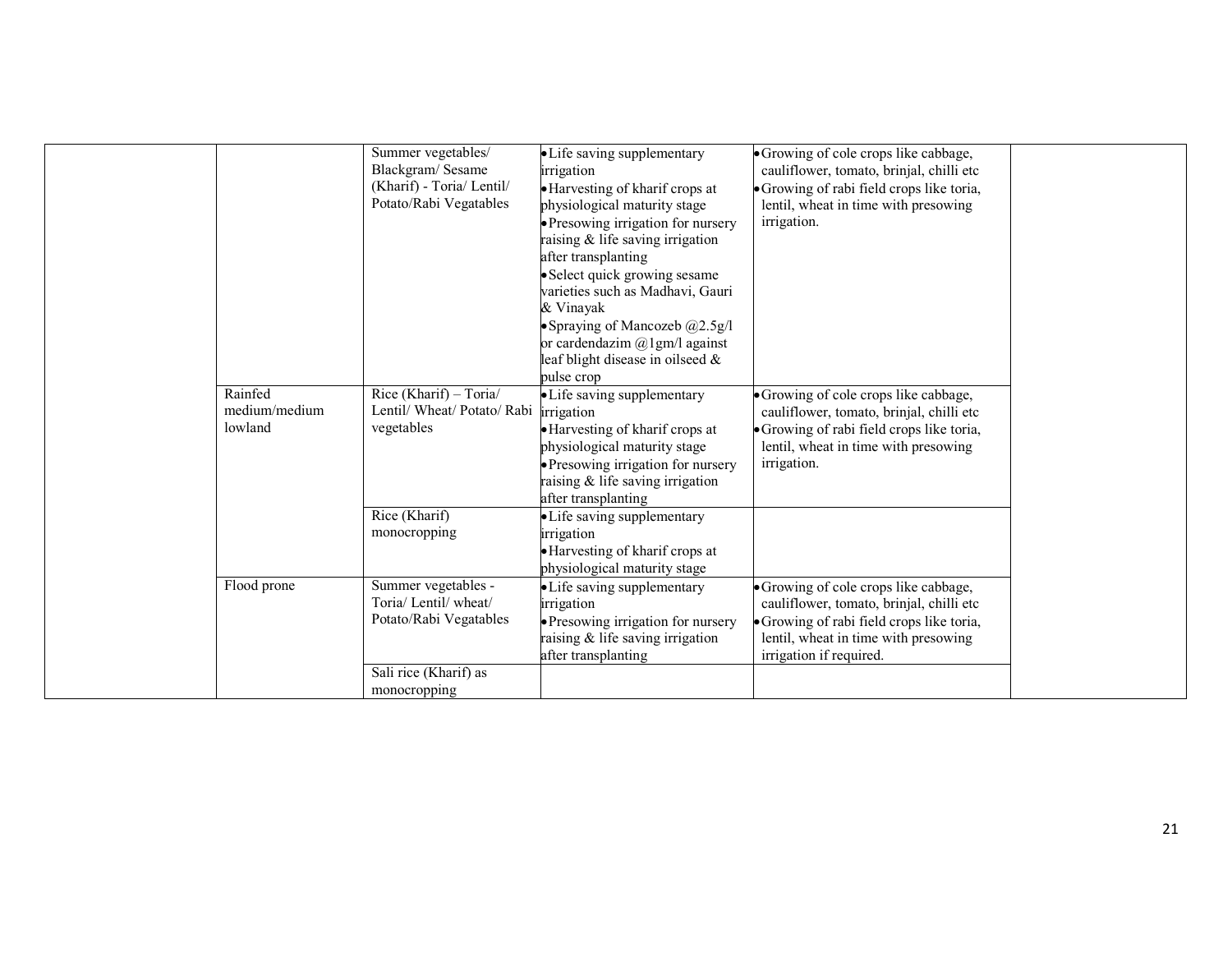#### 2.1.2 Drought - Irrigated situation-- Not applicable

| Condition                                                                     |                                      |                                                    |                                    | <b>Suggested Contingency measures</b> |                                                  |
|-------------------------------------------------------------------------------|--------------------------------------|----------------------------------------------------|------------------------------------|---------------------------------------|--------------------------------------------------|
|                                                                               | Major Farming situation <sup>1</sup> | <b>Normal Crop/cropping</b><br>system <sup>8</sup> | Change in<br>crop/cropping system" | Agronomic<br>measures'                | <b>Remarks</b> on<br>Implementation <sup>1</sup> |
| Delayed release of water in canals due to low<br>rainfall                     |                                      |                                                    |                                    |                                       |                                                  |
| Limited release of water in canals due to low<br>rainfall                     |                                      |                                                    |                                    |                                       |                                                  |
| Non release of water in canals under delayed<br>onset of monsoon in catchment |                                      |                                                    |                                    |                                       |                                                  |
| Lack of inflows into tanks due to insufficient<br>/delayed onset of monsoon   |                                      |                                                    |                                    |                                       |                                                  |
| Insufficient groundwater recharge due to low<br>rainfall                      |                                      |                                                    |                                    |                                       |                                                  |

2.2 Unusual rains (untimely, unseasonal etc) (for both rainfed and irrigated situations)

| Condition                                                               |                                                                                                                                              |                                                                                                                            | <b>Suggested contingency measure</b>                                                                                          |                                                                                         |
|-------------------------------------------------------------------------|----------------------------------------------------------------------------------------------------------------------------------------------|----------------------------------------------------------------------------------------------------------------------------|-------------------------------------------------------------------------------------------------------------------------------|-----------------------------------------------------------------------------------------|
| Continuous high rainfall in a<br>short span leading to water<br>logging | Vegetative stage <sup>k</sup>                                                                                                                | Flowering stage                                                                                                            | Crop maturity stage $m$                                                                                                       | Post harvest <sup>n</sup>                                                               |
| Paddy                                                                   | i) Provide drainage<br>Gap filling in damaged patches<br>if seedlings are available<br>ii) Top dressing of urea after<br>the recess of rains | i) Provide drainage<br>Provide necessary control<br>measures against outbreak of<br>caseworm, gundi bug and stem<br>borer. | Drain out<br>Harvesting at physiological<br>maturity stage                                                                    | Shift to safer place<br>Dry in shade in a well ventilated space and<br>turn frequently. |
| Black gram                                                              | i) Provide drainage<br>Re-sowing of short duration<br>late variety.                                                                          | Provide drainage                                                                                                           | Drain out<br>Harvesting at physiological maturity<br>stage and Harvest of rajmah for<br>vegetable<br>purpose<br>Use as fodder | Shift to safe place.<br>Dry in shade and turn frequently                                |
| Potato                                                                  | Provide drainage<br>Take protective measures                                                                                                 | Provide drainage<br>Take protective measures against                                                                       | Drain out excess water<br>Harvest at physiological maturity stage                                                             | Dry in shade.<br>Safe storage against storage pests and                                 |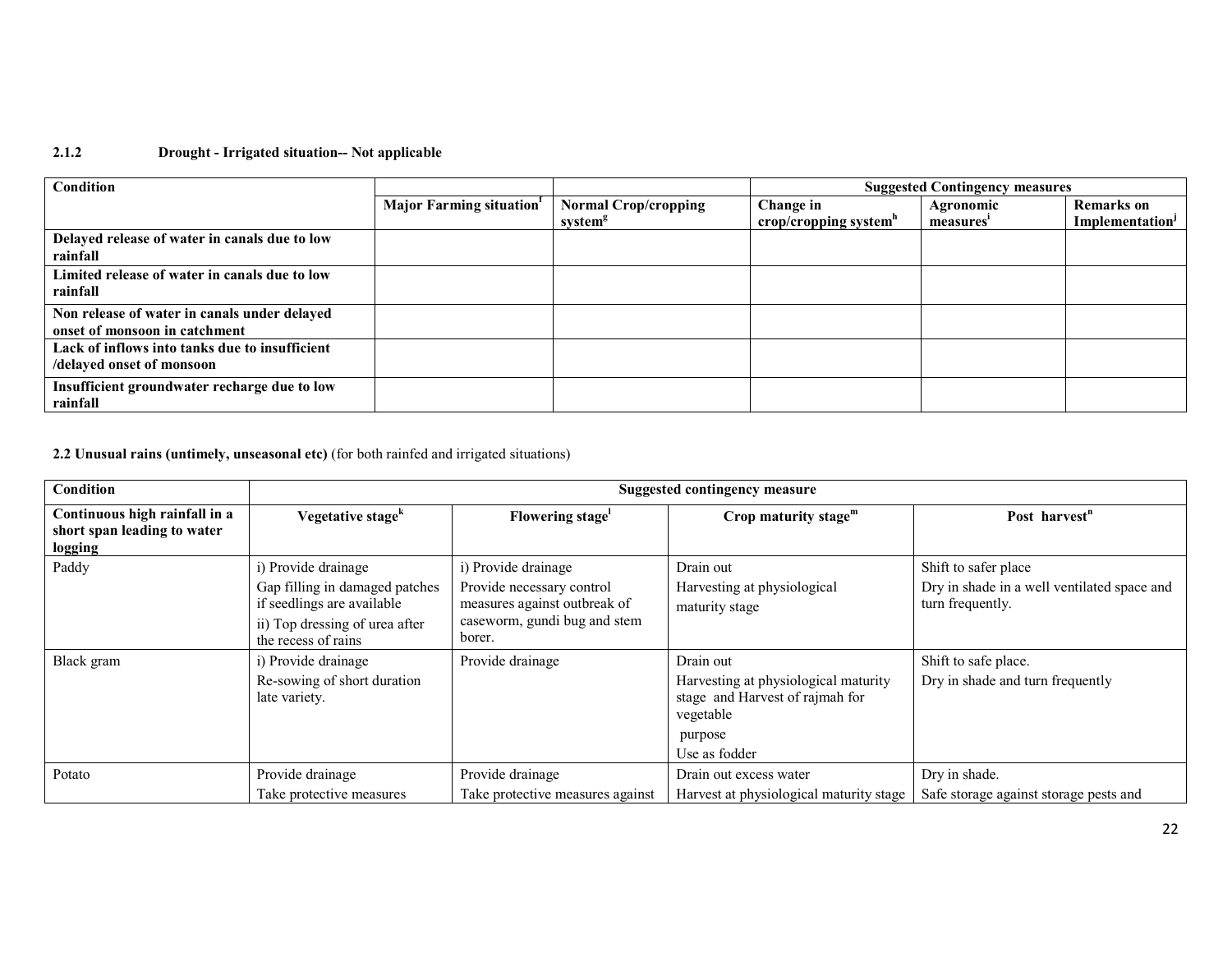|                                                                      | against late blight of potato.                                                                                                      | late blight of potato.                                                            |                                                                                              | diseases                                                                                |
|----------------------------------------------------------------------|-------------------------------------------------------------------------------------------------------------------------------------|-----------------------------------------------------------------------------------|----------------------------------------------------------------------------------------------|-----------------------------------------------------------------------------------------|
| Toria                                                                | Provide drainage<br>Re-sowing of short duration<br>late variety                                                                     | Provide drainage<br>Take protective measures against<br>aphids.                   | Drain out excess water<br>Harvest at physiological maturity stage<br>Use as leafy vegetables | Dry in shade.<br>Safe storage against storage pests and<br>diseases                     |
| Pea                                                                  | Provide drainage<br>Resowing of short duration late<br>variety.                                                                     | Provide drainage                                                                  | Drain out excess water<br>Harvest for vegetable purpose<br>Use as animal fodder              | Dry in shade and turn frequently.<br>Safe storage against storage pest and<br>disease   |
| <b>Horticulture</b>                                                  |                                                                                                                                     |                                                                                   |                                                                                              |                                                                                         |
| Summer vegetables                                                    | Provide drainage<br>Re-sowing of short duration<br>late variety<br>Need based protective<br>measures against pests and<br>diseases. | Provide drainage                                                                  | Drain out<br>Harvesting at physiological maturity<br>stage<br>Use as fodder                  | Segregation of infested vegetables $\&$<br>destruction<br>Use as fodder                 |
| Winter vegetables                                                    | Provide drainage<br>Re-sowing of short duration<br>late variety<br>Need based protective<br>measures against pests and<br>diseases. | Provide drainage<br>Need based protective measures<br>against pests and diseases. | Drain out<br>Harvesting at physiological maturity<br>stage<br>Use as animal feed             | Segregation of infested vegetables $\&$<br>destruction<br>Use as animal feed            |
| Chilli                                                               | Provide drainage<br>Re-sowing of short duration<br>late variety<br>Need based protective<br>measures against pests and<br>diseases. | Provide drainage<br>Need based protective measures<br>against pests and diseases. | Drain out<br>Harvesting at physiological maturity<br>stage<br>Harvest for processing         | Segregation of infested vegetables $\&$<br>destruction<br>Dry in well ventilated space. |
| Heavy rainfall with high<br>speed winds in a short span <sup>2</sup> | <b>Not Applicable</b>                                                                                                               |                                                                                   |                                                                                              |                                                                                         |
| <b>Outbreak of pests and</b><br>diseases due to unseasonal<br>rains  |                                                                                                                                     |                                                                                   |                                                                                              |                                                                                         |
| Paddy                                                                | i) Application of<br>chloropyriphos or                                                                                              | Application of chlorpyriphos or<br>Monocrotophos against case                     |                                                                                              | Safe storage against storage pest and<br>diseases                                       |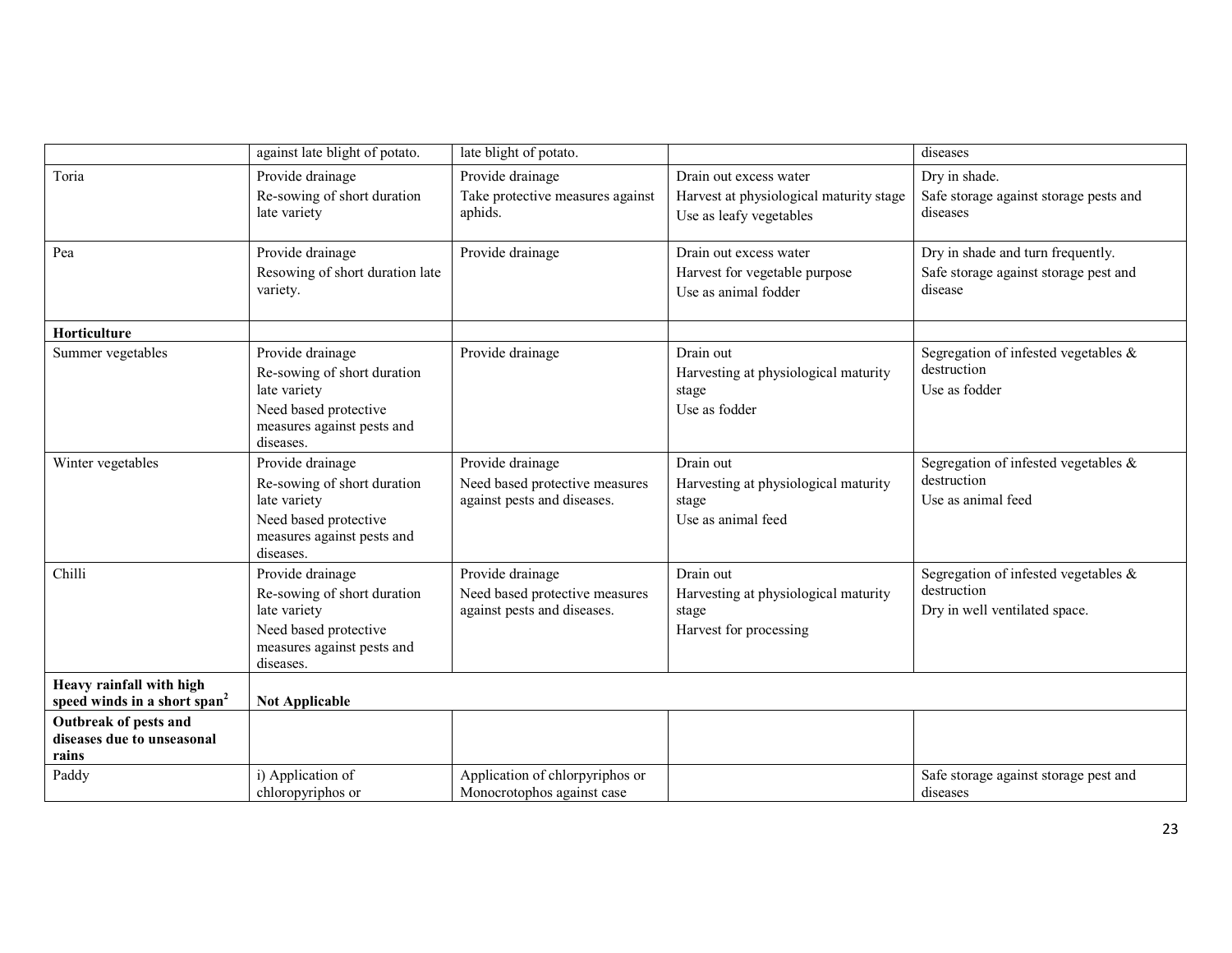|                   | Monocrotophos against hispa,<br>stem borer and case worm                                                                                                                                                    | worm                                                                                                                                                                              |               |                                                                              |
|-------------------|-------------------------------------------------------------------------------------------------------------------------------------------------------------------------------------------------------------|-----------------------------------------------------------------------------------------------------------------------------------------------------------------------------------|---------------|------------------------------------------------------------------------------|
| Rajmah            | Application of dimethoate or<br>malathion against aphids,<br>jassids & beetles.                                                                                                                             | Application of dimethoate or<br>malathion against aphids, jassids<br>& beetles.                                                                                                   |               | Safe storage against storage pest and<br>diseases                            |
| Potato            | Application of metaxyl<br>alternating with mancozeb for<br>late blight of potato<br>Application of MOC to reduce<br>infestation of red & white ants.                                                        | Application of metaxyl<br>alternating with mancozeb for<br>late blight of potato                                                                                                  |               | Safe storage against storage pest and<br>diseases                            |
| Toria             | Application of chlorpyriphos<br>against insect-pests                                                                                                                                                        | Application of chloropyriphos<br>against insect-pests                                                                                                                             |               | Safe storage against storage pest and<br>diseases                            |
| Pea               | Application of dichlorovos 100<br>EC or malathion 50 EC against<br>pod borer, leaf miner and<br>aphids.<br>Spray wettable sulphur or<br>tridemorph or dinocap for<br>powder mildew.                         | Application of dichlorovos 100<br>EC or malathion 50 EC against<br>pod borer, leaf miner and aphids.<br>Spray wettable sulphur or<br>tridemorph or dinocap for powder<br>mildew.  |               | Safe storage against storage pest and<br>diseases                            |
| Horticulture      |                                                                                                                                                                                                             |                                                                                                                                                                                   |               |                                                                              |
| Summer vegetables | Spray malathion 50 EC against<br>fruit fly, malathion 5% dust for<br>cut worm, and 1% Bordeaux<br>mixture against downy mildew<br>and Bavistin 0.1% against<br>powdery mildew.                              | i) Spray malathion 50 EC against<br>fruit fly, malathion 5% dust for<br>cut worm, and 1% Bordeaux<br>mixture against downy mildew<br>and Bavistin 0.1% against<br>powdery mildew. | Use as fodder | Segregation of infested vegetables $\&$<br>destruction<br>Use as fodder      |
| Winter vegetables | i) Spray malathion 50 EC<br>against caterpillar and fruit and<br>shoot borer, malathion 5% dust<br>for cut worm.<br>ii) Application of metaxyl<br>alternating with mancozeb<br>against late blight o tomato | i) Spray malathion 50 EC against<br>caterpillar, malathion 5% dust for<br>cut worm,<br>ii) Application of metaxyl<br>alternating with mancozeb against<br>late blight o tomato    |               | Segregation of infested vegetables $\&$<br>destruction<br>Use as animal feed |
| Chilli            |                                                                                                                                                                                                             | Spray captan 50 WP against fruit<br>or anthracnose disease                                                                                                                        |               | Segregation of infested vegetables $\&$<br>destruction                       |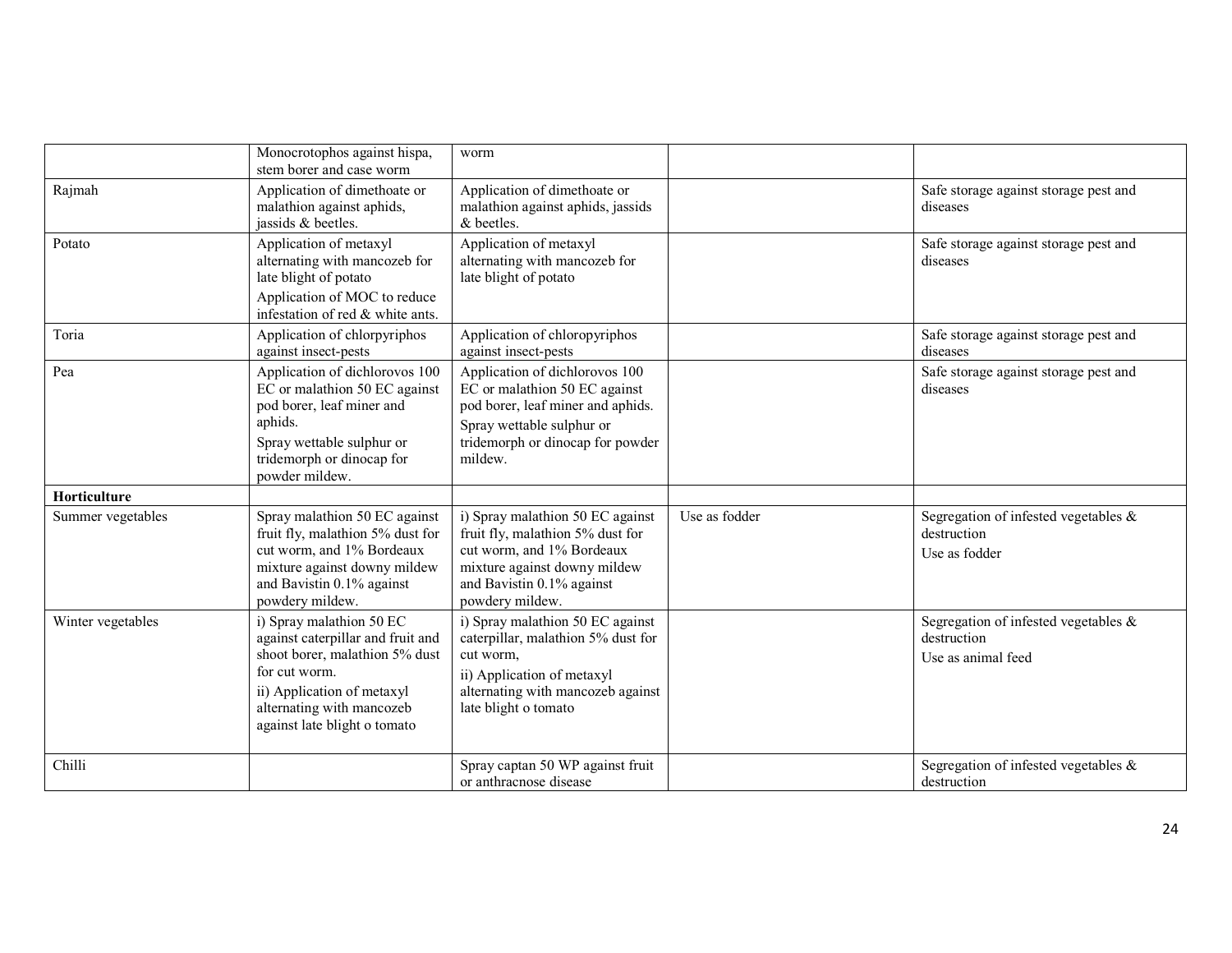#### 2.3 Floods:

|                                                             | Suggested contingency measure <sup>o</sup>                       |                                                                                                                                                                                                                                                                                                                                                                                                                                                                                                                                                                                                                                                            |                                                                                                                                                                                                                                                                                                                                                                                                                                      |                                                                                                                                                                                                                                                                                                                                                                                                                                                                                      |  |
|-------------------------------------------------------------|------------------------------------------------------------------|------------------------------------------------------------------------------------------------------------------------------------------------------------------------------------------------------------------------------------------------------------------------------------------------------------------------------------------------------------------------------------------------------------------------------------------------------------------------------------------------------------------------------------------------------------------------------------------------------------------------------------------------------------|--------------------------------------------------------------------------------------------------------------------------------------------------------------------------------------------------------------------------------------------------------------------------------------------------------------------------------------------------------------------------------------------------------------------------------------|--------------------------------------------------------------------------------------------------------------------------------------------------------------------------------------------------------------------------------------------------------------------------------------------------------------------------------------------------------------------------------------------------------------------------------------------------------------------------------------|--|
| Transient water logging/<br>partial inundation <sup>1</sup> | Seedling / nursery stage                                         | Vegetative stage                                                                                                                                                                                                                                                                                                                                                                                                                                                                                                                                                                                                                                           | <b>Reproductive stage</b>                                                                                                                                                                                                                                                                                                                                                                                                            | At harvest                                                                                                                                                                                                                                                                                                                                                                                                                                                                           |  |
| Paddy                                                       | Drainage of the Nursery bed, If<br>not possible go for re-sowing | i) Drainage of excess water.<br>Apply 50% N + 50% K <sub>2</sub> O as top dressing<br>during the tillering stage.<br>ii) In partially damaged field. Gap filling<br>may be done by redistributing the tillers.<br>iii) Wet seeding of sprouted seeds $(@75-80)$<br>kg/ha) of Kmj 1-19-1, Kmj 1-17-2,<br>Dhirendra, Mitrasali, Andrewsali and<br>Monoharsali.<br>iv) If transplanting is not possible before<br>mid September, then early varieties such as<br>Sonamukhi, Luit, Culture 1, Chandmoni<br>may be grown as direct seeded rice.<br>v) Closure planting to check late tillers in<br>case of late planting.<br>vi) Management of pests & diseases | i) Drainage of excess water. If flood<br>comes during reproductive stage,<br>emphasis should be given on<br>forthcoming rabi crops.<br>ii) Utilization of residual soil moisture<br>and use of recharged soil profile for<br>growing pulses and oilseeds<br>iii) Growing of vegetables after receding<br>flood water and adoption of integrated<br>farming system to obtain more income<br>and to compensate the loss during kharif. | i) Drainage of excess water. If<br>flood comes during reproductive<br>stage, , emphasis should be given<br>on forthcoming rabi crops<br>ii) Supply of seeds and other agro-<br>inputs of <i>rabi</i> crops at subsidized<br>rate, provision of bank loan etc.<br>Wet seeding of short duration<br>iii) Utilization of residual soil<br>moisture and use of recharged soil<br>profile for growing pulses and<br>oilseeds<br>iv) Growing of boro rice after<br>receding of flood water |  |
| Black gram                                                  | NA                                                               |                                                                                                                                                                                                                                                                                                                                                                                                                                                                                                                                                                                                                                                            |                                                                                                                                                                                                                                                                                                                                                                                                                                      |                                                                                                                                                                                                                                                                                                                                                                                                                                                                                      |  |
| Potato                                                      | <b>NA</b>                                                        |                                                                                                                                                                                                                                                                                                                                                                                                                                                                                                                                                                                                                                                            |                                                                                                                                                                                                                                                                                                                                                                                                                                      |                                                                                                                                                                                                                                                                                                                                                                                                                                                                                      |  |
| Toria                                                       | <b>NA</b>                                                        |                                                                                                                                                                                                                                                                                                                                                                                                                                                                                                                                                                                                                                                            |                                                                                                                                                                                                                                                                                                                                                                                                                                      |                                                                                                                                                                                                                                                                                                                                                                                                                                                                                      |  |
| Pea                                                         | NA.                                                              |                                                                                                                                                                                                                                                                                                                                                                                                                                                                                                                                                                                                                                                            |                                                                                                                                                                                                                                                                                                                                                                                                                                      |                                                                                                                                                                                                                                                                                                                                                                                                                                                                                      |  |
| <b>Horticulture</b>                                         | NA                                                               |                                                                                                                                                                                                                                                                                                                                                                                                                                                                                                                                                                                                                                                            |                                                                                                                                                                                                                                                                                                                                                                                                                                      |                                                                                                                                                                                                                                                                                                                                                                                                                                                                                      |  |
| Continuous submergence                                      |                                                                  |                                                                                                                                                                                                                                                                                                                                                                                                                                                                                                                                                                                                                                                            |                                                                                                                                                                                                                                                                                                                                                                                                                                      |                                                                                                                                                                                                                                                                                                                                                                                                                                                                                      |  |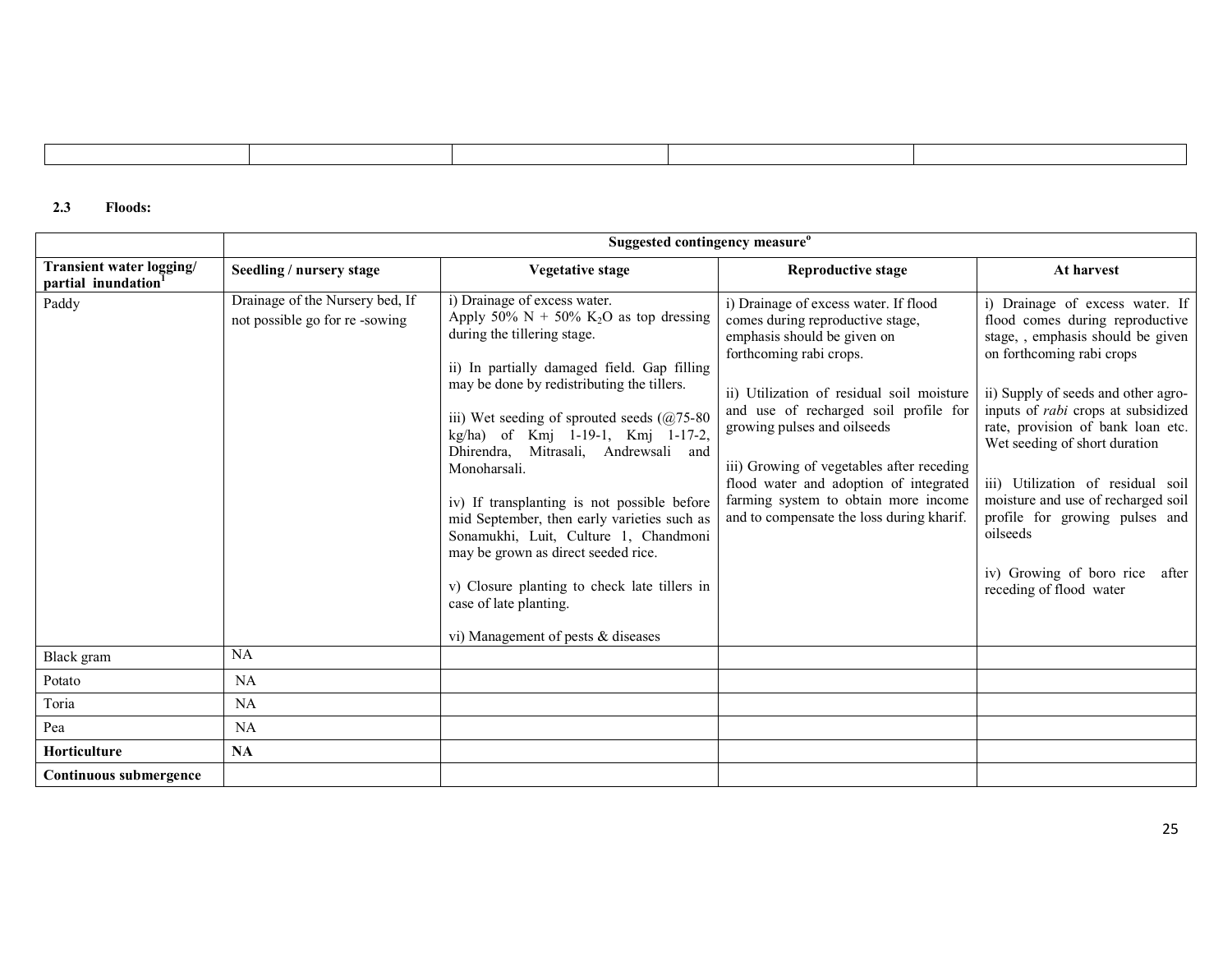| for more than 2 days <sup>2</sup> |                                                                     |                                                                                                                                                      |                                                                                                                                                                                                  |                                                                                                                                                                                                                                                                                                                                                                                                                                                                           |
|-----------------------------------|---------------------------------------------------------------------|------------------------------------------------------------------------------------------------------------------------------------------------------|--------------------------------------------------------------------------------------------------------------------------------------------------------------------------------------------------|---------------------------------------------------------------------------------------------------------------------------------------------------------------------------------------------------------------------------------------------------------------------------------------------------------------------------------------------------------------------------------------------------------------------------------------------------------------------------|
| Paddy                             | Drainage of the Nursery bed, If<br>not possible go for<br>re-sowing | Drainage of excess water.<br>In partially damaged field. gap filling may<br>be done by redistributing the tillers.<br>Management of pests & diseases | Drainage of excess water.<br>Growing of vegetables after receding<br>flood water and adoption of integrated<br>farming system to obtain more income<br>and to compensate the loss during kharif. | Drainage of excess water. If flood<br>comes during reproductive stage,,<br>emphasis should be given on<br>forthcoming rabi crops<br>Supply of seeds and other agro-<br>inputs of <i>rabi</i> crops at subsidized<br>rate, provision of bank loan etc.<br>Wet seeding of short duration<br>of residual<br>Utilization<br>soil<br>moisture and use of recharged soil<br>profile for growing pulses and<br>oilseeds<br>Growing of boro rice<br>after<br>receding flood water |
| Black gram                        | Re sowing                                                           | Provide drainage<br>Re sowing of late varieties<br>Use as fodder                                                                                     | Harvest for vegetable purpose<br>Use as fodder                                                                                                                                                   | Harvest and dry in shade as soon<br>as possible<br>Safe storage against storage pest<br>and diseases                                                                                                                                                                                                                                                                                                                                                                      |
| Potato                            | Re sowing                                                           | Provide drainage<br>Re sowing of late varieties                                                                                                      | Provide drainage                                                                                                                                                                                 | Harvest and dry in shade as soon<br>as possible<br>Safe storage against storage pest<br>and diseases                                                                                                                                                                                                                                                                                                                                                                      |
| Toria                             | Re sowing                                                           | Provide drainage<br>Re sowing of late varieties                                                                                                      | Provide drainage<br>Use as fodder                                                                                                                                                                | Harvest and dry in shade as soon<br>as possible<br>Safe storage against storage pest<br>and diseases                                                                                                                                                                                                                                                                                                                                                                      |
| Pea                               | Re sowing                                                           | Provide drainage<br>Re sowing of late varieties                                                                                                      | Provide drainage<br>Use as fodder                                                                                                                                                                | Harvest and dry in shade as soon<br>as possible<br>Safe storage against storage pest<br>and diseases                                                                                                                                                                                                                                                                                                                                                                      |
| Horticulture                      |                                                                     |                                                                                                                                                      |                                                                                                                                                                                                  |                                                                                                                                                                                                                                                                                                                                                                                                                                                                           |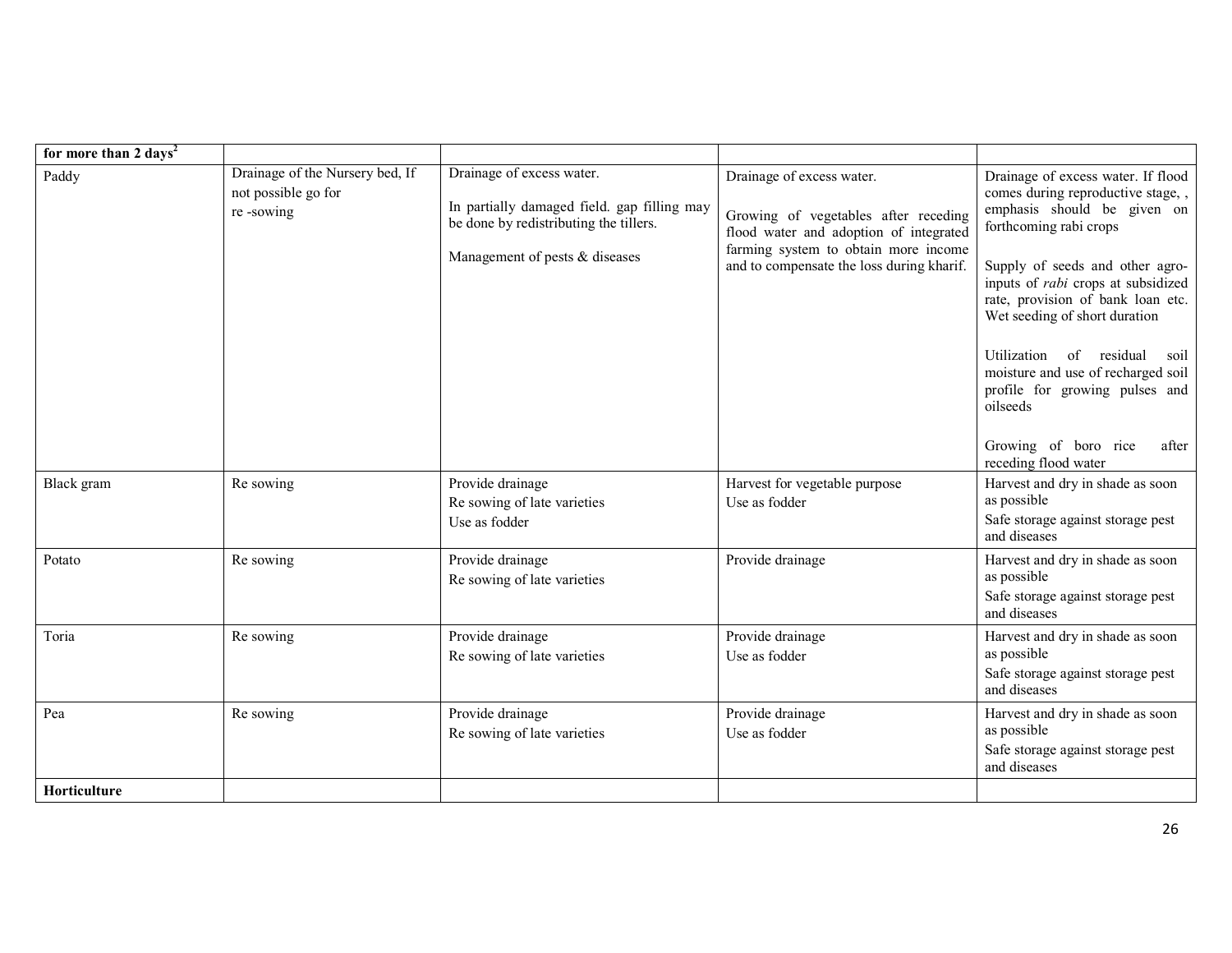| Summer vegetables                | Re sowing | Provide drainage<br>Re sowing of late varieties | Provide drainage<br>Use as animal feed | Harvest and dry in shade as soon<br>as possible<br>Safe storage against storage pest<br>and diseases |
|----------------------------------|-----------|-------------------------------------------------|----------------------------------------|------------------------------------------------------------------------------------------------------|
| Winter Vegetable                 | NA        |                                                 |                                        |                                                                                                      |
| Chilli                           | <b>NA</b> |                                                 |                                        |                                                                                                      |
| Sea water intrusion <sup>3</sup> | NA        |                                                 |                                        |                                                                                                      |

#### 2.4 Extreme events: Heat wave / Cold wave/Frost/ Hailstorm /Cyclone:

| <b>Extreme event type</b>     | Suggested contingency measure <sup>r</sup> |                                                                                                               |                                                                 |                                   |  |
|-------------------------------|--------------------------------------------|---------------------------------------------------------------------------------------------------------------|-----------------------------------------------------------------|-----------------------------------|--|
|                               | Seedling / nursery stage                   | Vegetative stage                                                                                              | <b>Reproductive stage</b>                                       | At harvest                        |  |
| <b>Heat Wave</b> <sup>p</sup> | <b>NA</b>                                  |                                                                                                               |                                                                 |                                   |  |
| Cold wave <sup>q</sup>        | <b>NA</b>                                  |                                                                                                               |                                                                 |                                   |  |
| Frost                         | NA                                         |                                                                                                               |                                                                 |                                   |  |
| <b>Hailstorm</b>              | Resowing/replanting                        | 1. Uproot damaged plant, protect partially<br>damaged plant by net<br>2. Resowing/replanting if time permits. | Uproot damaged plant, protect partially<br>damaged plant by net | Harvest at biological<br>maturity |  |
| Cyclone                       | Resowing/replanting                        | 1. Uproot damaged plant, protect partially<br>damaged plant by net<br>2. Resowing/replanting if time permits. | Uproot damaged plant, protect partially<br>damaged plant by net | Harvest at biological<br>maturity |  |

#### 2.5Contingent strategies for Livestock, Poultry & Fisheries

#### 2.5.1 Livestock

| Suggested contingency measures |                                   |                    |  |
|--------------------------------|-----------------------------------|--------------------|--|
| Before the event <sup>8</sup>  | During the event<br>$\sim$ $\sim$ | After<br>the event |  |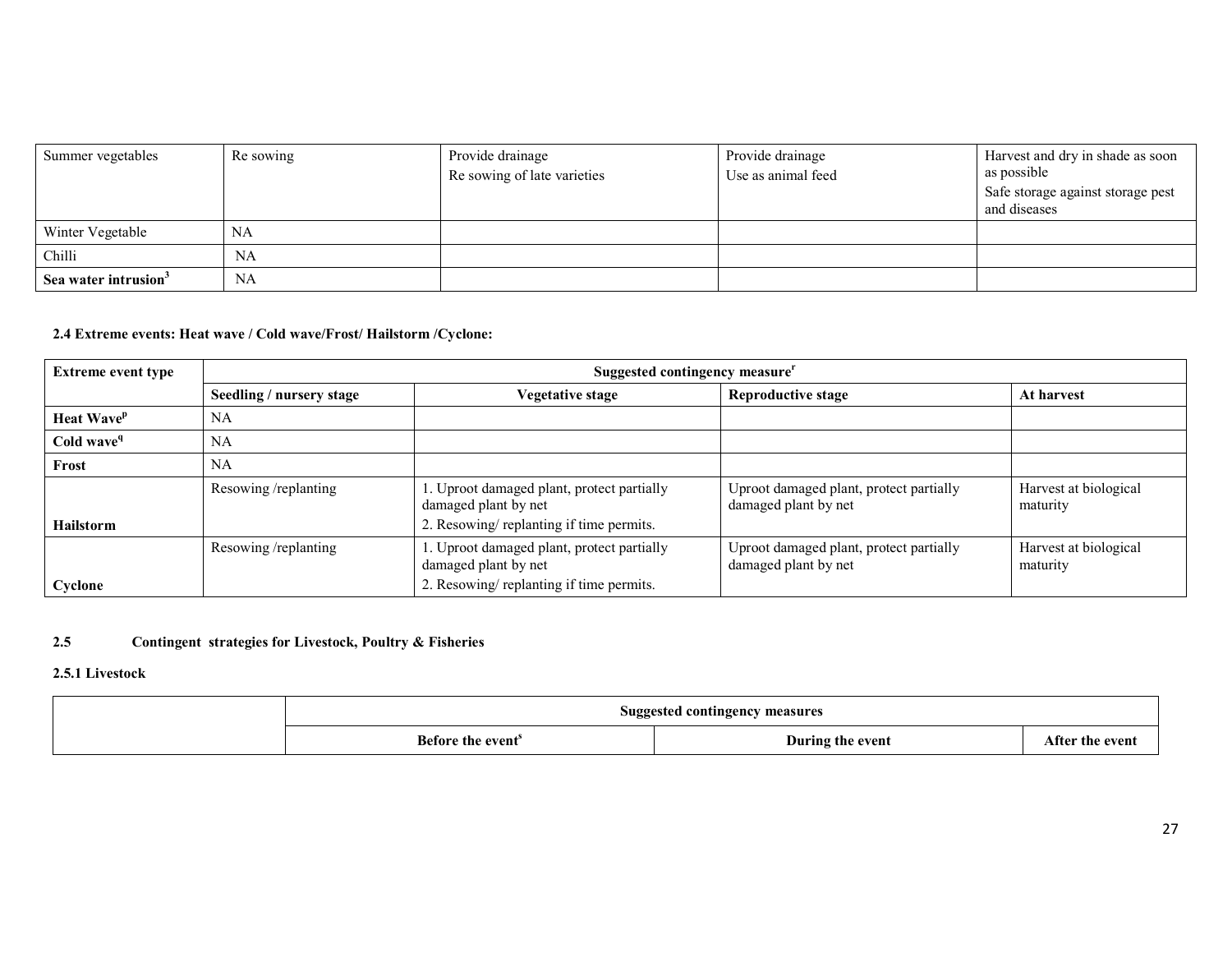| <b>Drought</b>                |                                                                                                                                                                                                                                                                                                                                                                                                                                                                                                                                                                                                        |                                                                                                                                                                                                                                                                                                                                                                                                                                                                                                                                                        |                                                                                                     |
|-------------------------------|--------------------------------------------------------------------------------------------------------------------------------------------------------------------------------------------------------------------------------------------------------------------------------------------------------------------------------------------------------------------------------------------------------------------------------------------------------------------------------------------------------------------------------------------------------------------------------------------------------|--------------------------------------------------------------------------------------------------------------------------------------------------------------------------------------------------------------------------------------------------------------------------------------------------------------------------------------------------------------------------------------------------------------------------------------------------------------------------------------------------------------------------------------------------------|-----------------------------------------------------------------------------------------------------|
| Feed and fodder availability  | i) Insurance of Livestock (cattle/buffalo/goat/sheep etc)<br>ii) Encourage perennial fodder on bunds and waste land on<br>community basis & near rivers<br>iii) Establishing fodder banks, encouraging fodder crops in<br>irrigated area.<br>iv) On boundaries of agricultural field trees or shrubs like<br>Sesbania, Subabul, Neem etc should be planted.<br>v) Use excess fodder as silage/hay.<br>vi) Training $&$ awareness camp among extension personnel<br>for needful at time of exigencies<br>vii) Database and contact information of private fodder<br>grower in the district and outside. | i) Utilizing fodder from perennial trees and<br>Fodder bank reserves<br>ii) Utilizing fodder stored in silos<br>iii) Transporting excess fodder from adjoining districts<br>iv) Use of feed mixtures<br>v) Utilizing the existing crops which fail due to drought<br>vi) Use of unconventional livestock feed such as banana<br>plant, crop residues, water hyacinth and other like tree pods<br>and seeds etc.<br>iv) Improving poor quality roughages by ammonia<br>treatment, urea treatment, urea molasses, mineral block etc<br>and feeding them. | i) Availing<br>Insurance<br>ii) Culling<br>unproductive<br>livestock                                |
| Drinking water                | i) Preserving water in the tank for drinking purpose with<br>proper sanitation.<br>ii) Excavation of ponds & Bore wells.<br>iii) Training & awareness camp among extension personnel                                                                                                                                                                                                                                                                                                                                                                                                                   | i) Using preserved water in the tanks for drinking<br>Wherever ground water resources are available<br>priority for drinking purpose<br>ii) Animals not to be exposed to sun and they should be<br>commonly stall fed.                                                                                                                                                                                                                                                                                                                                 |                                                                                                     |
| Health and disease management | i) Preserving water in the tank for drinking purpose with<br>proper sanitation.<br>ii) Excavation of ponds & Bore wells.<br>iii) Training & awareness camp among extension personnel                                                                                                                                                                                                                                                                                                                                                                                                                   | i) Using preserved water in the tanks for drinking<br>Wherever ground water resources are available<br>priority for drinking purpose<br>i) Animals not to be exposed to sun and they should be<br>commonly stall fed.                                                                                                                                                                                                                                                                                                                                  |                                                                                                     |
| <b>Floods</b>                 |                                                                                                                                                                                                                                                                                                                                                                                                                                                                                                                                                                                                        |                                                                                                                                                                                                                                                                                                                                                                                                                                                                                                                                                        |                                                                                                     |
| Feed and fodder availability  | i) Insurance of Livestock (cattle/buffalo/goat/sheep etc<br>ii) Encourage perennial fodder on bunds and waste land on<br>community basis & near rivers<br>iii) Establishing fodder banks, encouraging fodder crops in<br>irrigated area.                                                                                                                                                                                                                                                                                                                                                               | i) Priorities wise feeding like suckling animals followed by<br>nursing mothers, producing and working animals, sick and<br>old animals, adult stovers that got soaked during floods<br>need not be thrown away out right.<br>ii) They can be fed to animals as long as rotting or fungal                                                                                                                                                                                                                                                              | Provision of<br>supplementary<br>feeding<br>(concentrate /<br>Roughage) with<br>vitamin & minerals. |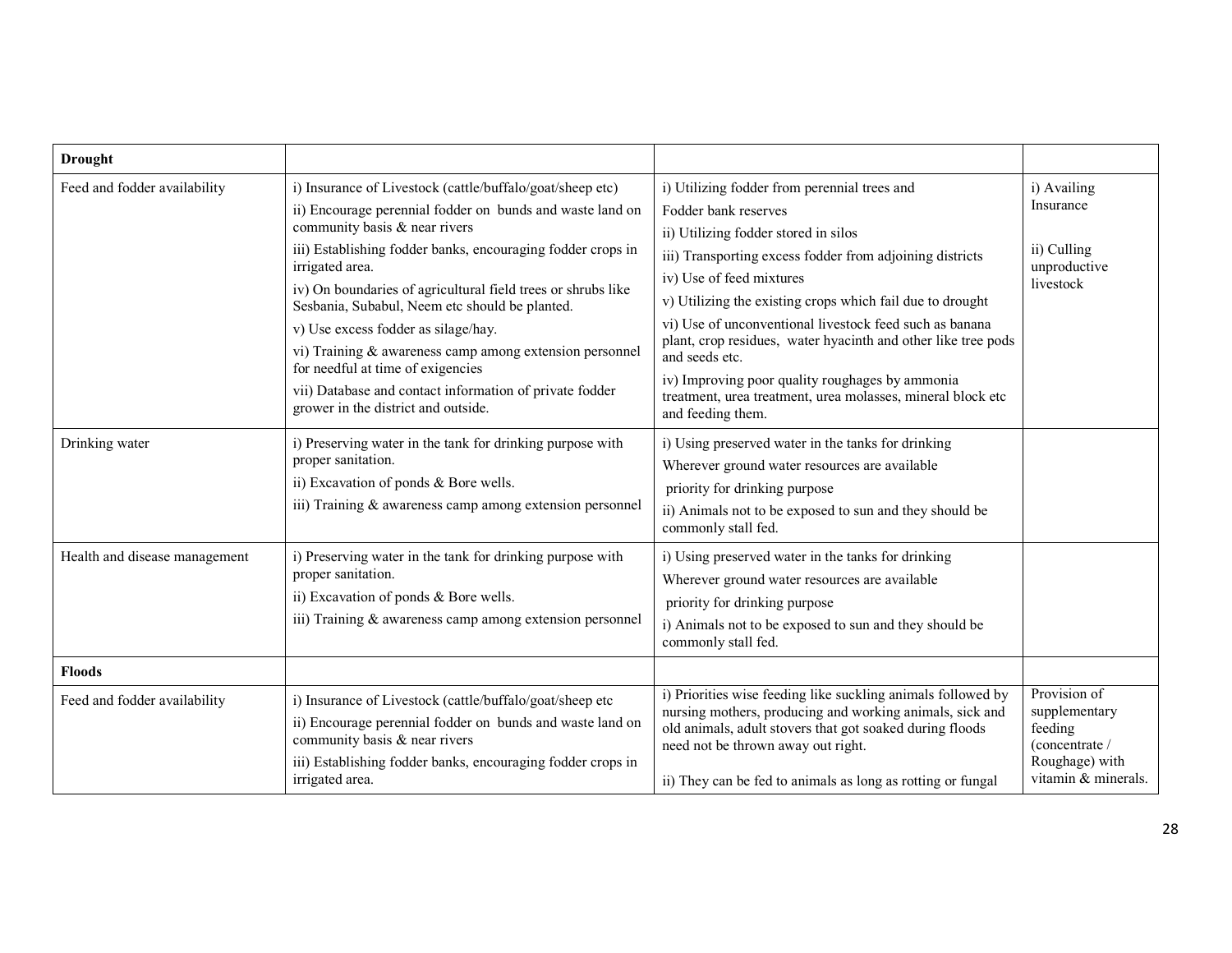|                               | iv) On boundaries of agricultural field trees or shrubs like<br>Sesbania, Subabul, Neem etc should be planted.<br>v) Establish fodder bank with dry straw & dry feed at least<br>for 2 weeks.<br>vi) Training & awareness camp among extension personnel<br>for needful at time of exigencies.                                                                           | growth has not set in. Partial drying chuffing and sprinkling<br>available concentrate mixture can improve intake and<br>utility.                                                                                                                                                                                                                                                                                                                                                                                                                                                                                                                               |                                                                                                                                                                                                                                                                                                                                                                                                                                                                                                    |
|-------------------------------|--------------------------------------------------------------------------------------------------------------------------------------------------------------------------------------------------------------------------------------------------------------------------------------------------------------------------------------------------------------------------|-----------------------------------------------------------------------------------------------------------------------------------------------------------------------------------------------------------------------------------------------------------------------------------------------------------------------------------------------------------------------------------------------------------------------------------------------------------------------------------------------------------------------------------------------------------------------------------------------------------------------------------------------------------------|----------------------------------------------------------------------------------------------------------------------------------------------------------------------------------------------------------------------------------------------------------------------------------------------------------------------------------------------------------------------------------------------------------------------------------------------------------------------------------------------------|
| Drinking water                | i) Preserve safe drinking water in community tanks which is<br>not prone to seepage of rain or flood water, Arrange<br>chlorine tablets for sanitization of water and bleaching<br>powder for disinfection of habitats & shelter places,<br>Training & awareness camp among extension personnel                                                                          | Drinking water is made available to the animals in any kind<br>of clean container available with the farmer.                                                                                                                                                                                                                                                                                                                                                                                                                                                                                                                                                    | Provision of clean<br>drinking water.                                                                                                                                                                                                                                                                                                                                                                                                                                                              |
| Health and disease management | i) Prior construction of shelter places in elevated points,<br>ii) Vaccination of livestock<br>iii) Keep the emergency service kit (first Aid<br>Requisites) along with surgical kit if available.<br>Consult the veterinary doctors in emergency.<br>iv) The necessary animal treatment facilities (contingent<br>items) should be made available in the village level. | i) There should be one veterinarian with 3 to 4 village to<br>work with the help of local volunteers.<br>The team should be well equipped with contingent items<br>like bandages, tourniquet ropes, drugs including painkillers,<br>antiseptics, antibiotics, anti-venom and anti-shock drugs<br>etc.<br>ii) Keep the animals loose in paddock (sheltered or<br>unsheltered)<br>iii) Releasing animals from the unnatural and harmful<br>position or situation, binding broken limbs, administering<br>painkillers, anti-poison and anti-shock drugs, Performing<br>euthanasia on hopelessly injured and suffering animals with<br>the consent of their owners. | Prompt and<br>appropriate<br>attention to injuries<br>by providing<br>necessary<br>medicines to the<br>livestock owners.<br>Vaccination<br>campaign against<br>common endemic<br>diseases of the areas<br>(like H.S. B.Q,<br>Anthrax etc.) must<br>be taken up<br>urgently. Necessary<br>steps should be<br>taken for the control<br>of non-specific<br>digestive and<br>respiratory<br>infections in<br>consultation of<br>local veterinary<br>personals.<br>Improving shed<br>hygiene especially |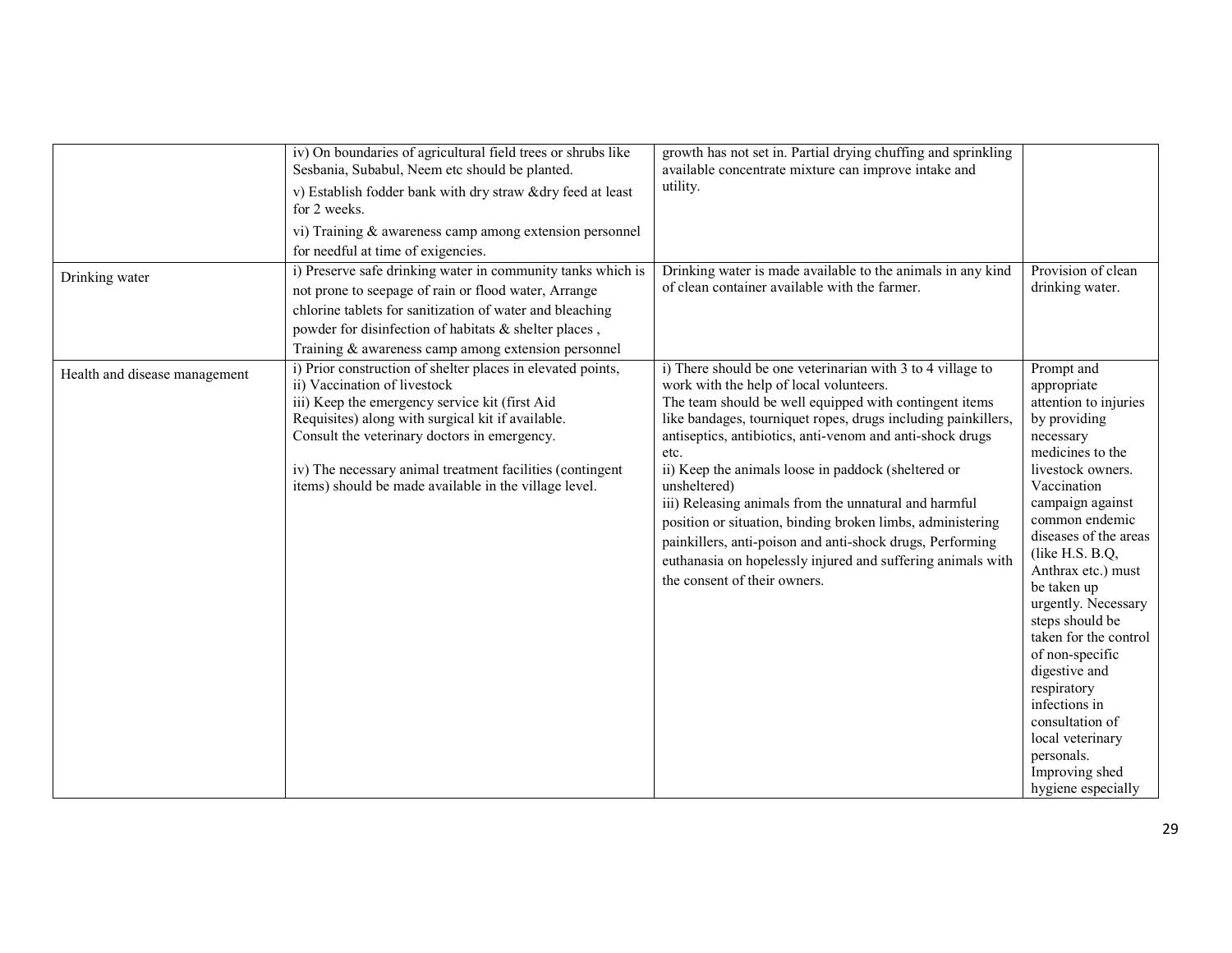|                         |           | in the farmers<br>household through<br>cleaning and<br>disinfection |
|-------------------------|-----------|---------------------------------------------------------------------|
| Cyclone                 | NA        |                                                                     |
| Heat wave and cold wave | <b>NA</b> |                                                                     |

s based on forewarning wherever available

#### 2.5.2 Poultry

|                               | <b>Suggested contingency measures</b>                                                                                                                               |                                                                                     |                                                                         | <b>Convergence/linkages</b><br>with ongoing programs,<br>if any |
|-------------------------------|---------------------------------------------------------------------------------------------------------------------------------------------------------------------|-------------------------------------------------------------------------------------|-------------------------------------------------------------------------|-----------------------------------------------------------------|
|                               | Before the event <sup>a</sup>                                                                                                                                       | During the event                                                                    | After the event                                                         |                                                                 |
| <b>Drought</b>                |                                                                                                                                                                     |                                                                                     |                                                                         |                                                                 |
| Shortage of feed ingredients  | i) Insurance of poultry<br><b>birds</b><br>ii) Ensure procurement of<br>feed ingredients<br>sufficiently ahead of<br>incidence<br>iii) Establish feed serve<br>bank | Utilizing from feed<br>serve banks                                                  | i) Availing insurance<br>ii) Strengthening feed Reserve<br><b>Banks</b> |                                                                 |
| Drinking water                | i) Check water source for<br>ensuring sufficient potable<br>water during draught                                                                                    | Attempt will be<br>made to provide<br>sanitized drinking<br>water                   | Availability of water will be<br>ensured by digging of bore well        |                                                                 |
| Health and disease management | i) Procurement of vaccines<br>and medicines and anti-<br>stress agent.<br>ii) Feeding antibiotics<br>Procurement of litter<br>materials                             | i) Campaign and<br>Mass Vaccination<br>ii) Continue feeding<br>of anti-stress agent | Culling affected birds                                                  |                                                                 |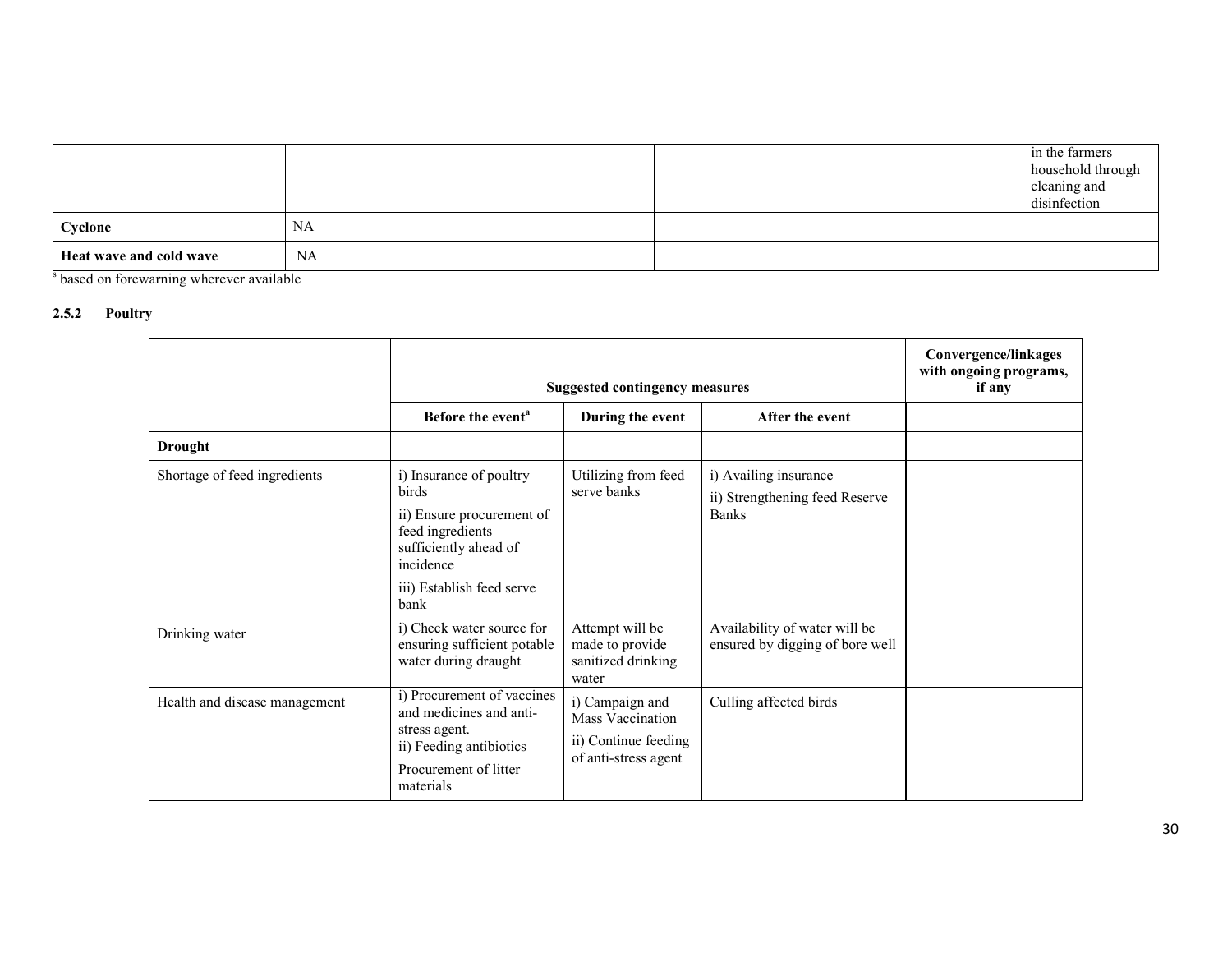| <b>Floods</b>                 |                                                                                                                                                                                                      |                                                                                                                                                                   |                                                                                                                                                                                           |  |
|-------------------------------|------------------------------------------------------------------------------------------------------------------------------------------------------------------------------------------------------|-------------------------------------------------------------------------------------------------------------------------------------------------------------------|-------------------------------------------------------------------------------------------------------------------------------------------------------------------------------------------|--|
| Shortage of feed ingredients  | i) Ensure procurement of<br>feed ingredients /<br>compound feed<br>sufficiently ahead as feed<br>supply to the farm because<br>road connectivity may be<br>hampered due to<br>submergence/land slide | Supply the<br>compound feed to<br>the poultry farm<br>under submerged<br>area                                                                                     | Supply will continue till the<br>situation is improved                                                                                                                                    |  |
| Drinking water                | Protect the water sources<br>from submergence                                                                                                                                                        | Attempt will be<br>made to provide<br>sanitized drinking<br>water                                                                                                 | Water sources will sanitized<br>with bleaching powder or any<br>water sanitizer                                                                                                           |  |
| Health and disease management | i) Procurement of vaccines<br>and medicines.<br>ii) Feeding antibiotics<br>Procurement of litter<br>materials                                                                                        | i) Continue feeding<br>antibiotics<br>Prevent entrance of<br>flood water to the<br>shed<br>ii) Replace wet litter<br>iii) Proper disposal<br>of dead birds if any | i) Disinfection of the farm<br>premises.<br>ii) Feeding antibiotics And<br>defoaming.<br>iii) Replace wet litter<br>iv) Disinfection of sheds.<br>Proper disposal of dead birds if<br>any |  |
| Cyclone                       | <b>NA</b>                                                                                                                                                                                            |                                                                                                                                                                   |                                                                                                                                                                                           |  |
| Heat wave and cold wave       | NA                                                                                                                                                                                                   |                                                                                                                                                                   |                                                                                                                                                                                           |  |

<sup>a</sup> based on forewarning wherever available

#### 2.5.3 Fisheries/ Aquaculture

|            | <b>Suggested contingency measures</b> |                  |                 |  |  |
|------------|---------------------------------------|------------------|-----------------|--|--|
|            | <b>Before the event</b>               | During the event | After the event |  |  |
| 1) Drought |                                       |                  |                 |  |  |
| A. Capture |                                       |                  |                 |  |  |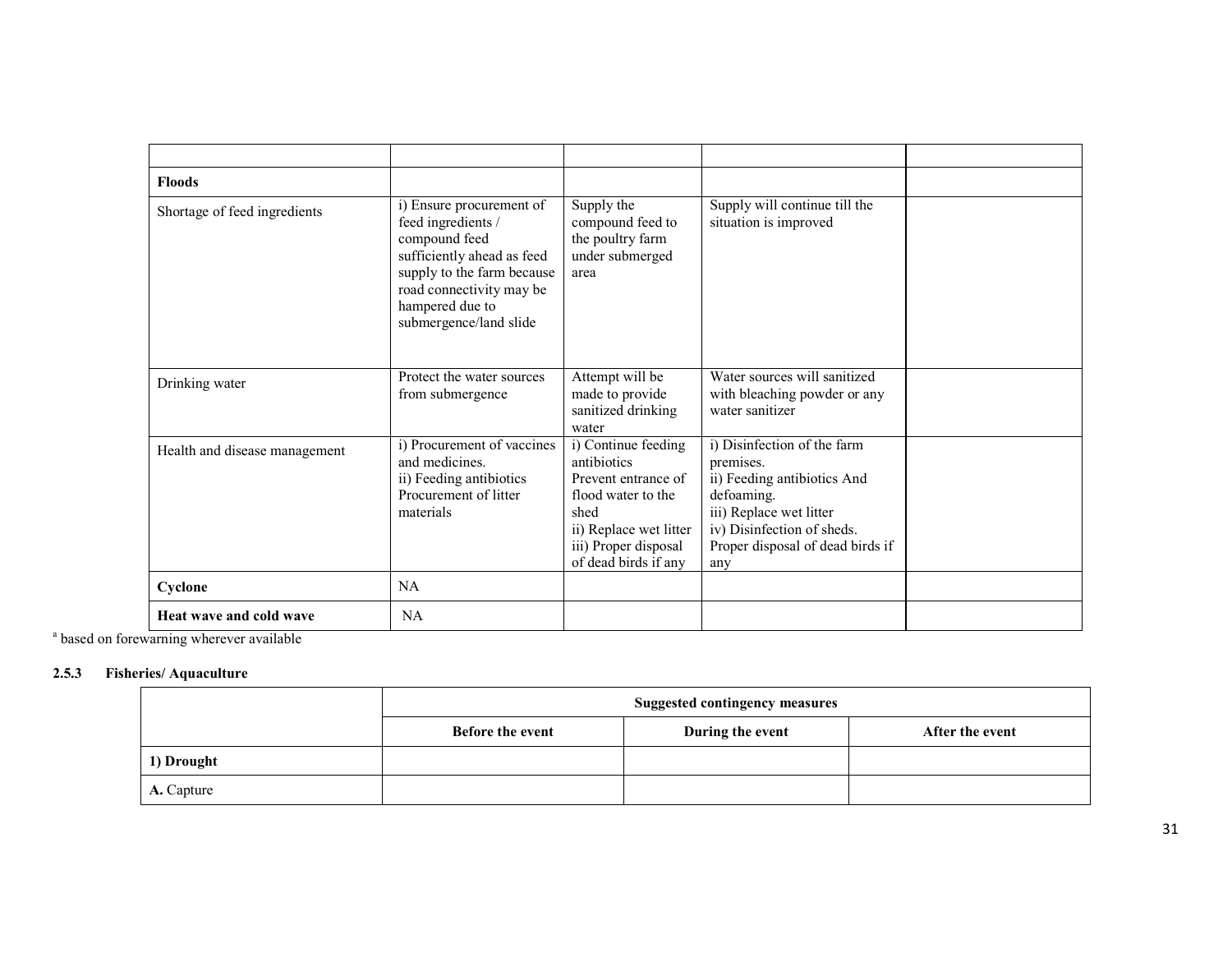| Marine                                                                  | NA                                                                                                                                                                                                                                                             |                                                                                                                                                                                                                                           |                                                                                                                        |
|-------------------------------------------------------------------------|----------------------------------------------------------------------------------------------------------------------------------------------------------------------------------------------------------------------------------------------------------------|-------------------------------------------------------------------------------------------------------------------------------------------------------------------------------------------------------------------------------------------|------------------------------------------------------------------------------------------------------------------------|
| Inland                                                                  |                                                                                                                                                                                                                                                                |                                                                                                                                                                                                                                           |                                                                                                                        |
| (i) Shallow water depth due to<br>insufficient rains/inflow             | Supplementary water<br>$\ddot{1}$<br>harvest<br>structures like pond and tanks have to<br>be developed.<br>ii) Renovation and maintenance of<br>existing water harvest structures<br>iii) Control of water seepage measures<br>should be taken well in advance | i) Restrict lifting of water for<br>irrigation purpose.<br>ii) Partial harvest of the stock,<br>market the produce to reduce the<br>density of population in ponds.<br>iii) Training to the farmers,<br>extension functionaries and NGOs. | i) Excavate the ponds to increase the<br>depth.<br>ii) Try to release water into the pond<br>if it rains in off-season |
|                                                                         | iv) Growing of horticultural crops on<br>bund to provide shade and to reduce<br>evaporation loss.                                                                                                                                                              |                                                                                                                                                                                                                                           |                                                                                                                        |
| (ii) Changes in water quality                                           | Prepare to release water into the<br>habitat                                                                                                                                                                                                                   | Mixing of water from the water<br>harvest structure like ponds and<br>tanks into the fish habitat.                                                                                                                                        | Monitoring the water quality and<br>health of aquatic organisms                                                        |
| (iii) Any other                                                         |                                                                                                                                                                                                                                                                |                                                                                                                                                                                                                                           |                                                                                                                        |
| <b>B.</b> Aquaculture                                                   |                                                                                                                                                                                                                                                                |                                                                                                                                                                                                                                           |                                                                                                                        |
| (i) Shallow water in ponds due to<br>insufficient rains/inflow          |                                                                                                                                                                                                                                                                |                                                                                                                                                                                                                                           |                                                                                                                        |
| (ii) Impact of salt load build up in<br>ponds / change in water quality |                                                                                                                                                                                                                                                                |                                                                                                                                                                                                                                           |                                                                                                                        |
| (iii) Any other                                                         |                                                                                                                                                                                                                                                                |                                                                                                                                                                                                                                           |                                                                                                                        |
| 2) Floods                                                               |                                                                                                                                                                                                                                                                |                                                                                                                                                                                                                                           |                                                                                                                        |
| A. Capture                                                              |                                                                                                                                                                                                                                                                |                                                                                                                                                                                                                                           |                                                                                                                        |
| Marine                                                                  |                                                                                                                                                                                                                                                                |                                                                                                                                                                                                                                           |                                                                                                                        |
| Inland                                                                  |                                                                                                                                                                                                                                                                |                                                                                                                                                                                                                                           |                                                                                                                        |
| (i) Average compensation paid due to<br>loss of human life              |                                                                                                                                                                                                                                                                |                                                                                                                                                                                                                                           |                                                                                                                        |
| (ii) No. of boats / nets/damaged                                        |                                                                                                                                                                                                                                                                |                                                                                                                                                                                                                                           |                                                                                                                        |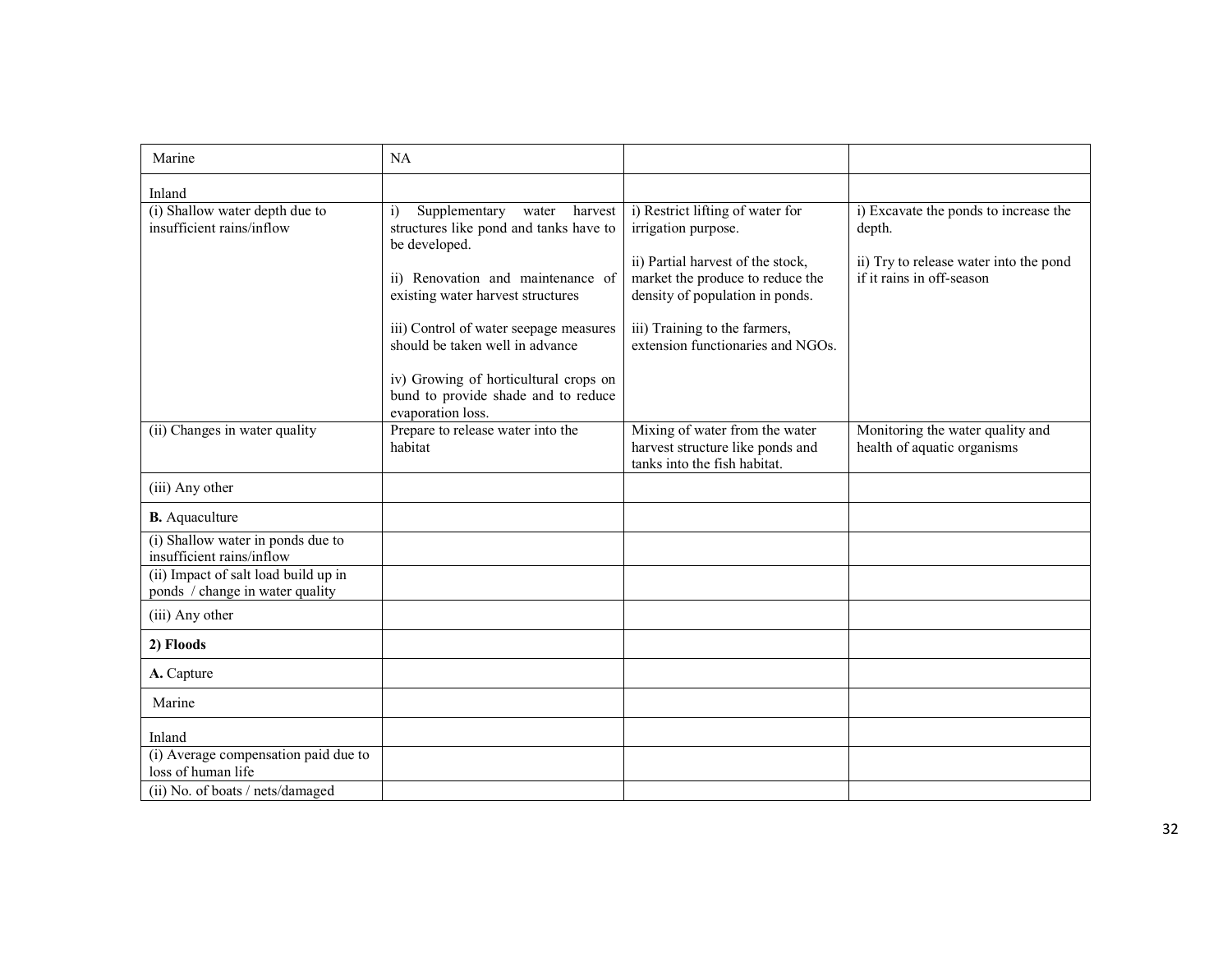| (iii) No.of houses damaged                                                                  |                                                                                                                                                                                                                                                                                                                                            |                                                                                                                                                                                                                                                                                |                                                                                                                                                                                                                           |
|---------------------------------------------------------------------------------------------|--------------------------------------------------------------------------------------------------------------------------------------------------------------------------------------------------------------------------------------------------------------------------------------------------------------------------------------------|--------------------------------------------------------------------------------------------------------------------------------------------------------------------------------------------------------------------------------------------------------------------------------|---------------------------------------------------------------------------------------------------------------------------------------------------------------------------------------------------------------------------|
| (iv) Loss of stock                                                                          |                                                                                                                                                                                                                                                                                                                                            |                                                                                                                                                                                                                                                                                |                                                                                                                                                                                                                           |
| (v) Changes in water quality                                                                |                                                                                                                                                                                                                                                                                                                                            |                                                                                                                                                                                                                                                                                |                                                                                                                                                                                                                           |
| (vi) Health and diseases                                                                    |                                                                                                                                                                                                                                                                                                                                            |                                                                                                                                                                                                                                                                                |                                                                                                                                                                                                                           |
| <b>B.</b> Aquaculture                                                                       |                                                                                                                                                                                                                                                                                                                                            |                                                                                                                                                                                                                                                                                |                                                                                                                                                                                                                           |
| (i) Inundation with flood water<br>(ii) Water contamination and changes<br>in water quality | i) Construction of humane shelter.<br>ii) Storage of sand filled bags for<br>emergency use.<br>iii) Repair and maintenance of bunds.<br>Preparedness for relief<br>iv) Insurance coverage provision for<br>life and property<br>i) Take appropriate measures to check<br>seepage into pond e.g. Raising bunds<br>to prevent entry of water | i) Timely broadcast and telecast<br>and other types of announcement<br>warning about the danger level<br>with respect to water level.<br>ii) Evacuation of people to flood<br>shelter areas.<br>iii) Relief operation.<br>Check the water quality & take<br>appropriate action | i) Continue relief operation<br>ii) Immediate care of health of<br>affected people<br>iii) Settlement of insurance.<br>iv) Financial support to other people.<br>Application of lime and geolite.<br>Application of Alum. |
|                                                                                             |                                                                                                                                                                                                                                                                                                                                            |                                                                                                                                                                                                                                                                                | Application of KMnO <sub>4</sub>                                                                                                                                                                                          |
| (iii) Health and diseases                                                                   | Stock medicines, vaccines etc for<br>preventive measures                                                                                                                                                                                                                                                                                   | Prevent influx of diseased fish<br>from outside source,<br>Check through nets<br>Administer medicines through<br>random catch<br>Disinfect water by lime, $KMnO4$                                                                                                              | Application of lime and KMnO <sub>4</sub> .<br>Assessment of the health status of fish<br>and accordingly control measure<br>should be taken.<br>Control on transport of brooders and<br>seeds.                           |
| (iv) Loss of stock and inputs (feed,<br>chemicals etc)                                      | Insurance coverage provision for life<br>and property                                                                                                                                                                                                                                                                                      |                                                                                                                                                                                                                                                                                | Relief operation                                                                                                                                                                                                          |
| (v) Infrastructure damage (pumps,<br>aerators, huts etc)                                    | Insurance coverage provision for life<br>and property                                                                                                                                                                                                                                                                                      |                                                                                                                                                                                                                                                                                | Relief operation                                                                                                                                                                                                          |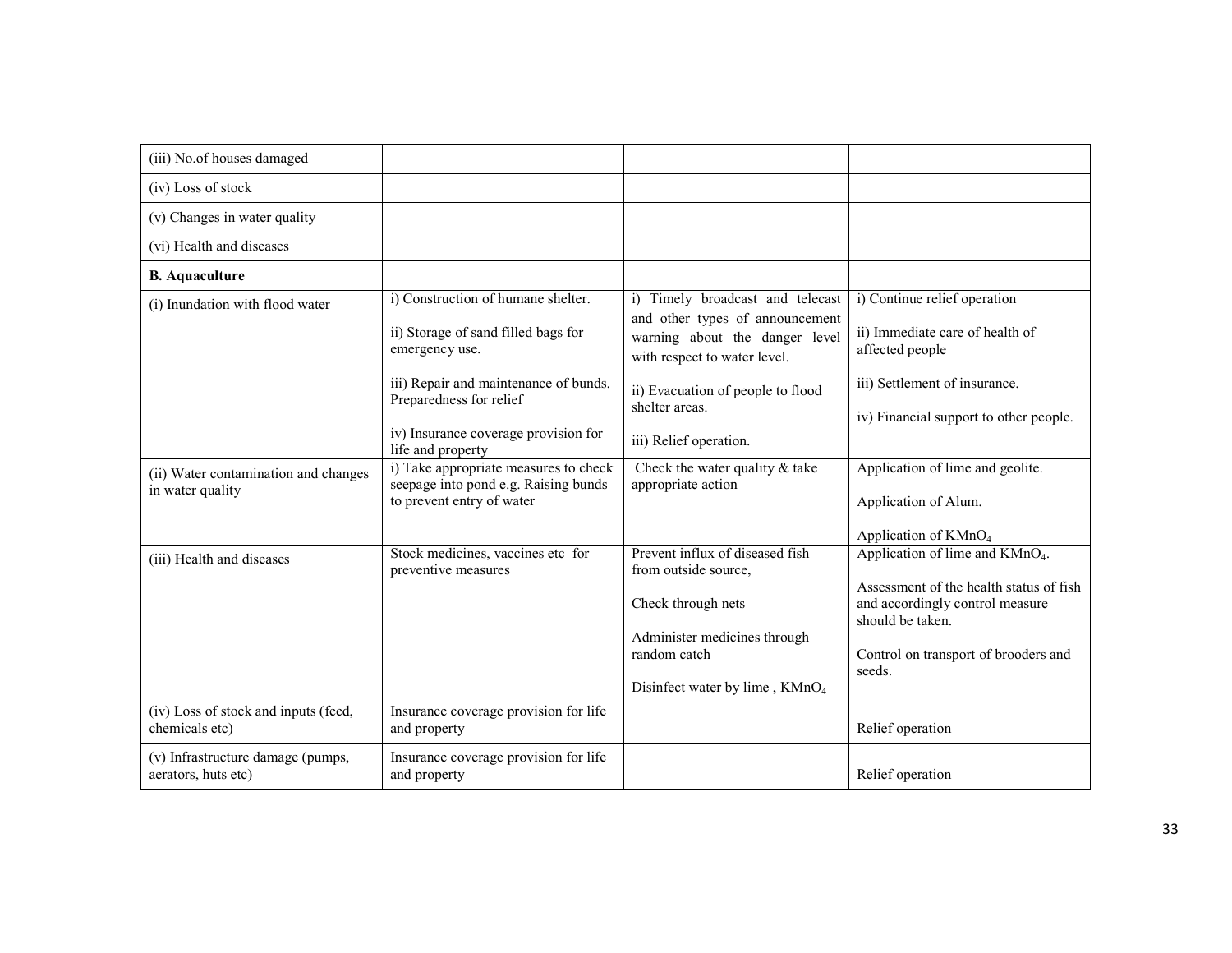| (vi) Any other             |    |  |
|----------------------------|----|--|
| 3. Cyclone / Tsunami       | NA |  |
| 4. Heat wave and cold wave | NA |  |

<sup>a</sup> based on forewarning wherever available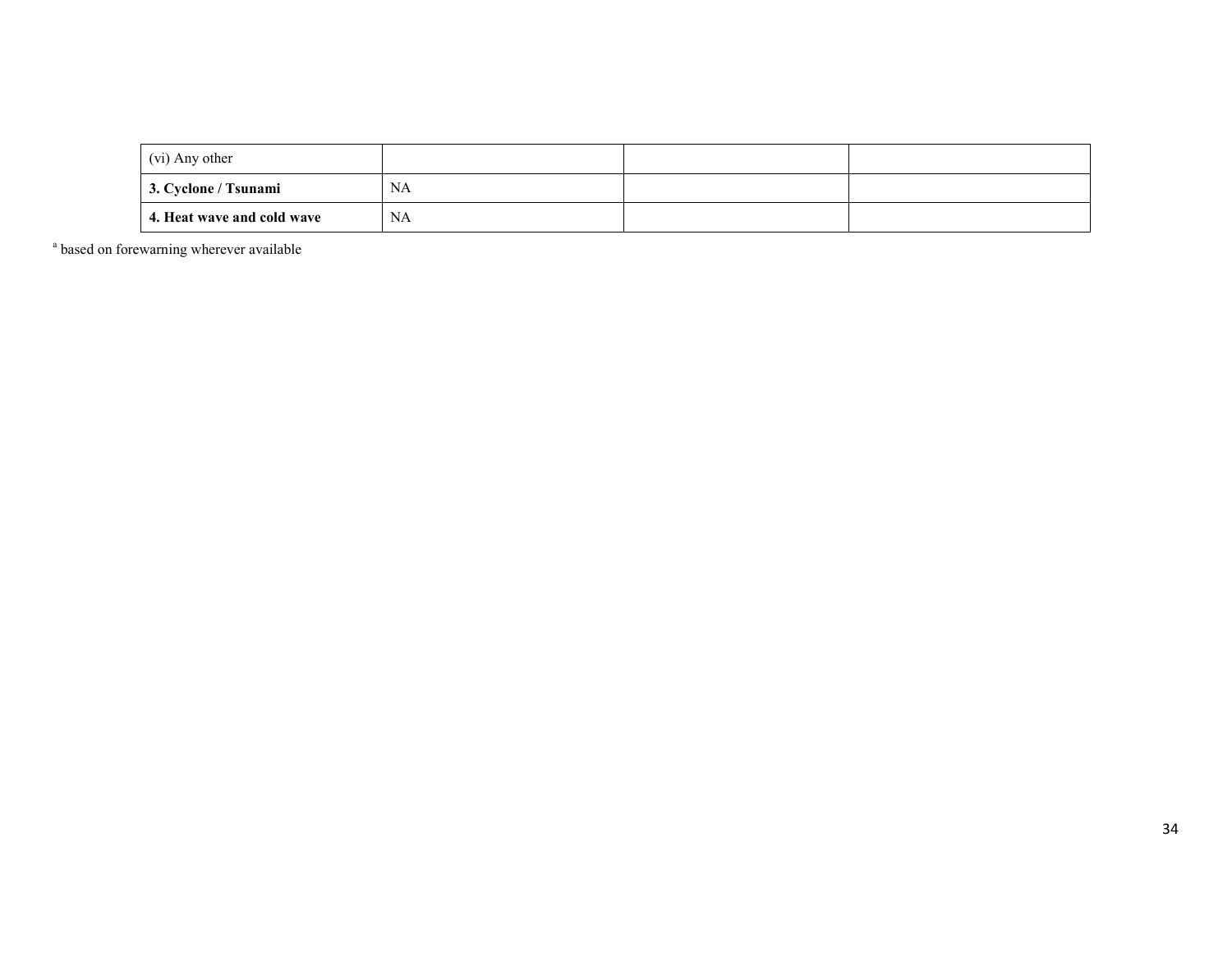## Annexure I: Location map of district within State